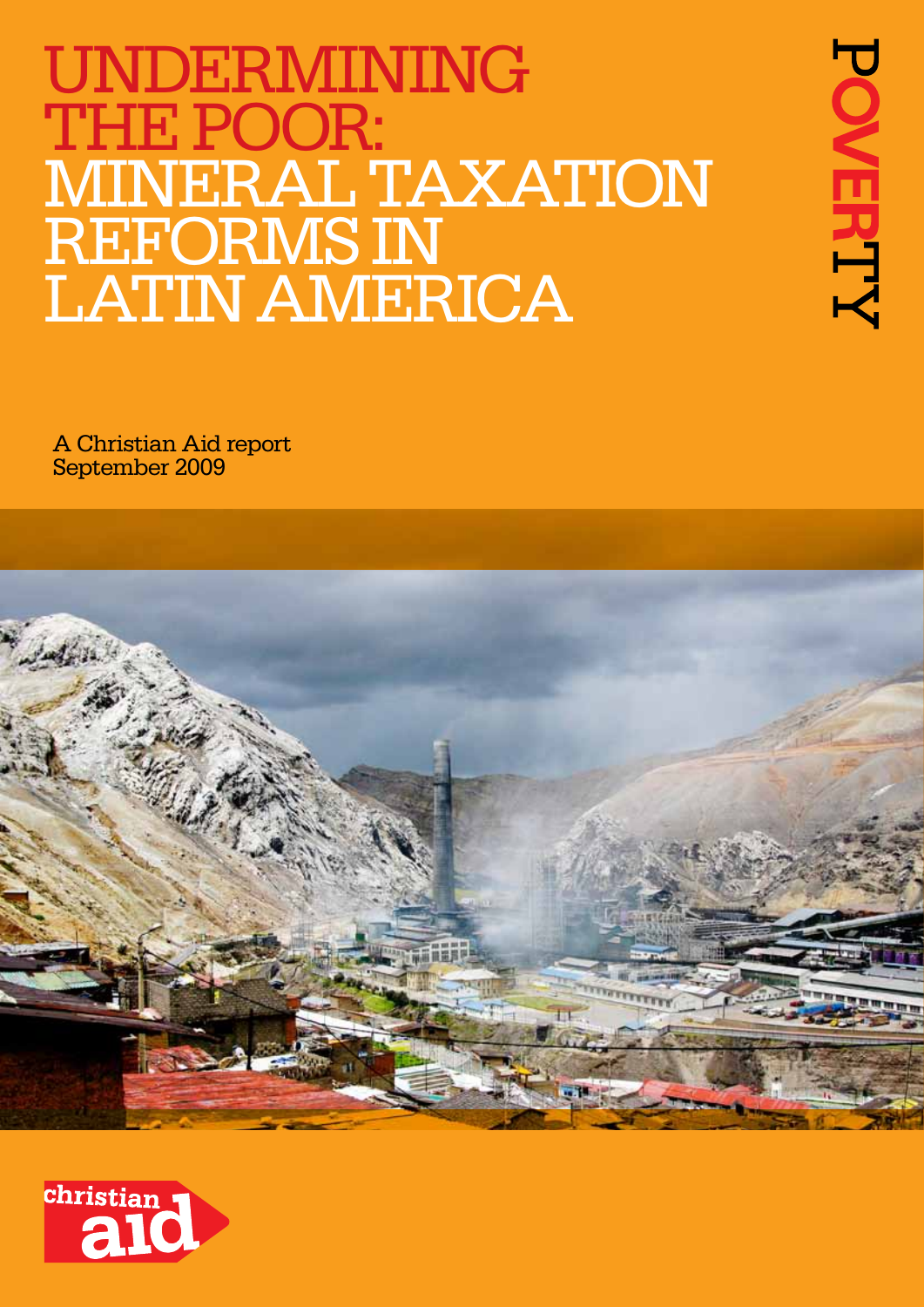# CONTENTS

| <b>Executive summary</b>                                         | 1  |
|------------------------------------------------------------------|----|
| <b>Introduction</b>                                              | 4  |
| <b>Tax in Latin America</b>                                      | 6  |
| <b>Mining royalties and taxes in Latin America</b>               | 8  |
| <b>Royalties and taxes paid</b>                                  | 12 |
| <b>Counting the cost of tax incentives</b>                       | 16 |
| <b>Tax compliance</b>                                            | 19 |
| <b>Evaluating Latin America's share</b><br>in its mineral wealth | 21 |
| The role of the World Bank                                       | 24 |
| <b>Fighting for reform</b>                                       | 26 |
| <b>Ways forward</b>                                              | 30 |
| <b>Recommendations</b>                                           | 35 |
| <b>Endnotes</b>                                                  | 36 |
| <b>Acronyms</b>                                                  | 38 |
| <b>Acknowledgements</b>                                          | 39 |

Front cover photo: The La Oroya smelter in Peru, run by American-owned company Doe Run, is the source of dangerous levels of lead and arsenic in the town. Many children in La Oroya have dangerous levels of lead in their blood. Christian Aid partner UNES supported La Oroya's community group to lobby the Peruvian government about the issue.

Christian Aid/Amanda Burney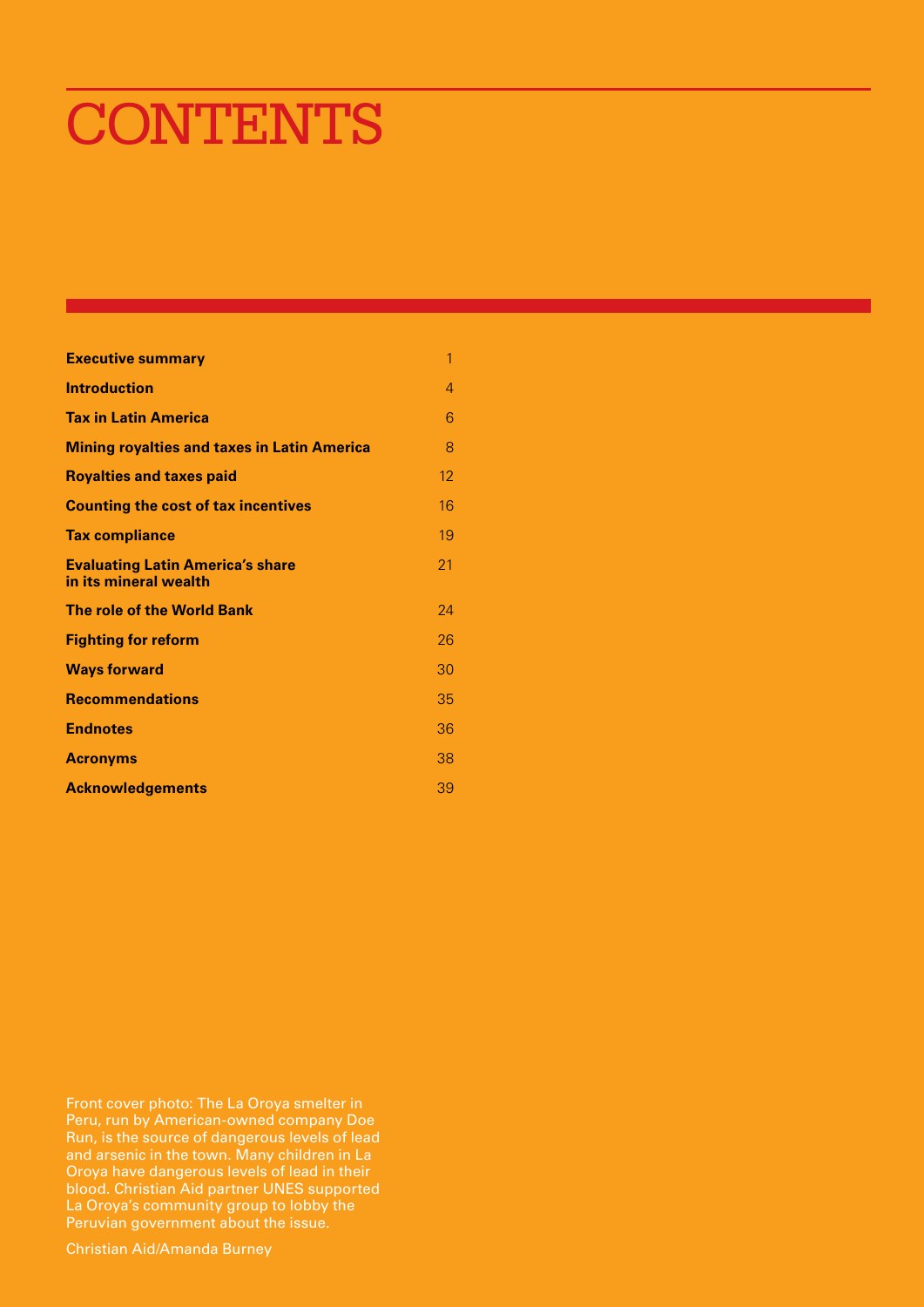## **EXECUTIVE SUMMARY**

### 'If we had a proper equitable fiscal policy we could stop getting into debt and start developing… But the rich are mortgaging our nation.'

Francisco Machado, former director, Association of Non-Governmental Organisations of Honduras (ASONOG)

Christian Aid has a vision of an end to poverty – now, not in the future. We believe that taxation is critical for development. The absence of effective taxation in poorer countries is directly responsible for the poverty in which many of their citizens live.

Over the past few decades tax reforms in developing countries have been highly regressive, with corporate taxes being lowered and consumption taxes – which hit the poor hardest – being increased. Latin America is a prime example. Its overall level of tax collection is woefully inadequate and its national tax systems are very regressive.

The trend of lowering corporate taxes has benefited all businesses, including those operating in the extractives sector. Developing countries have been encouraged by the World Bank to lower royalties and taxes charged on minerals as a key part of strategies to attract foreign investors to their countries. The use of tax incentives to attract investors has been increasingly questioned, given that investors make location decisions based on many issues (market access, infrastructure, skilled workforce, political stability), including geological factors that are crucial for mineral companies. Offering overly generous tax incentives has resulted in many developing countries simply sacrificing significant tax revenue to companies who are operating very successfully within their territory for long periods.

Latin America has closely followed World Bank advice and generous tax incentives for foreign investors are common. As a result some countries have extremely poor mineral taxation regimes. This report concentrates on Peru, Guatemala and Honduras, which are among the worst examples in the region. There is a growing realisation that these countries are not getting a fair deal from their mineral tax and royalty contributions. Peru, Guatemala and Honduras have among the lowest level of royalties in the world. Peru did not even charge royalties until 2004, though many companies have refused to comply with the new legislation and are therefore not paying the new royalty. While Peru does charge profit taxes at the standard national rate, generous allowances mean many companies have declared losses for accounting purposes for long periods.

Both Guatemala and Honduras charge a paltry one per cent royalty. Both countries also offer preferential profittax arrangements, with Honduras going so far as to offer a five-year tax holiday. This has led to their share of the wealth from their minerals sector being even lower than that of Peru. The case of Honduras, in particular, is extremely serious. The official data we have analysed shows Honduras does not even get the minimal amount it should be due from a one per cent royalty contribution. In 2007, it is reported that the minerals sector – worth US\$198m that year – contributed only US\$283,000 in royalties, licences and fees together, giving the government an almost unheard of 0.1 per cent share in the sector's turnover. There are also serious questions in Peru, Guatemala and Honduras as to whether any of the revenue owing to the local governments is actually arriving.

This report attempts to quantify the cost of the tax exemptions provided to mining companies. We find that the revenue the Peruvian state has failed to collect for 12 years – because of companies' refusal to pay royalties and the generous profit-reinvestment rules in place – is around US\$849m. In the case of Guatemala, the decision to lower royalties from six per cent to one per cent means Guatemala has forfeited more than US\$28m in three years. In 2006, the fiscal cost of this tax incentive to one mining company exceeded Guatemala's total spending on health infrastructure.

The World Bank's role in both encouraging inappropriate taxation regimes and in investing in mining companies should not be ignored. The World Bank's International Finance Corporation (IFC) holds shares in the Yanacocha and Antamina mines in Peru. Both these companies have used their tax-stability contracts to refuse to pay royalties, costing the Peruvian state US\$226.6m between June 2004 and December 2006. The IFC was also one of the first investors in the Marlin mine in Guatemala. While IFC staff were aware of the rock-bottom one per cent royalty rate and the corporate tax exemptions offered to the company, staff still claimed the tax contribution would be substantial – a claim which is far from the truth, according to our analysis. It seems the World Bank's public commitment in development forums to raising tax revenue will take a back seat in any internal decision-making process related to investment.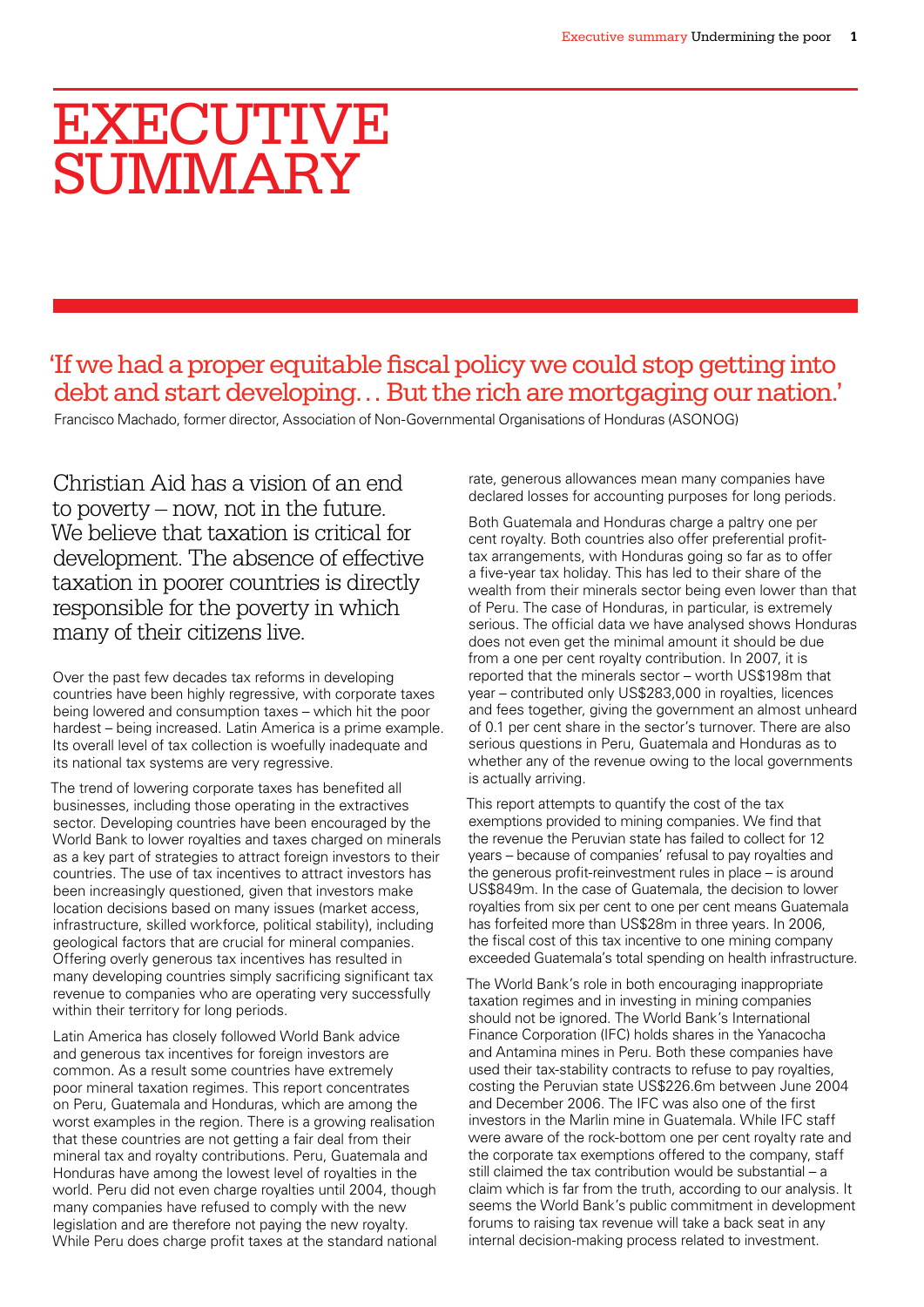This report also tries to quantify for the first time the damage done to individual countries by trade mispricing in minerals. Trade mispricing occurs when companies overprice their imports (inflating costs and lowering profit taxes due) and/or under-price their exports, ensuring a transfer of revenue out of the country. This issue is barely discussed in forums devoted to taxation reform in Latin America – even though it's now the single biggest issue of concern within international taxation. According to calculations in our trade-mispricing database, it appears that in three years US\$388.6m seems to have been shifted illicitly out of Peru through under-pricing of mineral exports to the US and EU. Peru's exports to the US and the EU together only account for 26 per cent of total mineral exports. Therefore, if our analysis is correct, the total amount of capital shifted out of the country through under-pricing of mineral exports will be much larger. We find that overall the mining sector is consistently one of the biggest offenders in under-pricing exports. Precious metals topped the list for under-pricing of exports from Peru to the US in 2005 and 2007. Christian Aid's trade-mispricing database also shows consistent problems with the under-pricing of mineral exports from Brazil, Mexico, Chile and Colombia.

The transparency of mineral taxation is a major problem. While this topic has a much lower profile in Latin America than for example in Africa, it is one that is long overdue for attention. Accessing information about taxes paid by mining companies is extremely difficult. The Peruvian tax authorities have made some data available on request, but there is little automatically made available to the public. In Guatemala and Honduras, very little official data is available and this report uncovers some worrying contradictions. In Guatemala we cannot reconcile the company figures with the tax authority's data, and in Honduras we have serious questions as to why contributions are such a small percentage of what they should be, according to the royalty legislation.

There is an urgent need for more transparency about tax and royalty payments and how the income from mining is being used. This report argues for the creation of a new international accounting standard. This would compel multinational companies to report publicly on their financial operations, including all their remittances to governments in each country where they operate. The Peruvian, Guatemalan and Honduran governments must also urgently revise and reform their mineral taxation regimes if mining is to start contributing to economic development in the region.

Clearly the global economic environment has changed and many will be asking whether this a good time for developing countries to be reviewing their mineral taxation regimes. No doubt the reply of many citizens in developing countries would be 'if not now, when?'. Mineral taxation was lowered in the early 1990s when prices were low for a decade. With the recent commodity-price boom many countries tried to renegotiate these low rates and failed. It is extremely difficult to negotiate equitable mineral taxation regimes in periods of both low and high prices. It seems quite likely there is no right time – companies will always resist higher tax rates. There is certainly a danger that the global economic crisis will make mineral taxation reforms harder, but this will simply mean that developing countries will again be ill-placed to benefit during the next commodityprice boom. Tax-policy reform in Latin America is urgently needed and the treatment of the minerals sector is just one of the many areas that must be looked at.

The following are Christian Aid's recommendations based on the findings in this report.

#### **Governments should:**

- conduct a thorough review of mineral taxation regimes and consider the following changes to achieve a more balanced taxation level: raising of the royalty rate; incorporating windfall taxes or variable profit taxes; abolishing any special corporate tax exemptions for mining companies (such as those in place in Honduras). Ensure equity considerations are central to the taxationreform debate
- conduct a thorough review of tax incentives provided to the mining sector and abolish overly generous provisions. Ensure all incentives are fully costed and these costs are counted as expenditure in the annual budget
- join the Extractive Industries Transparency Initiative (EITI) and ensure public access to data on the tax and royalty payments from mining companies. Require by law that all mining companies in the country publish the financial information required by the EITI
- push for a new international accounting standard that would force multinational companies to report their profits, expenditures, taxes and fees paid on a countryby-country basis.

#### **International Accounting Standards Board (IASB) should:**

adopt an improved international accounting standard for multinationals that requires them to report on their profits, expenditures, taxes and fees paid on a countryby-country basis.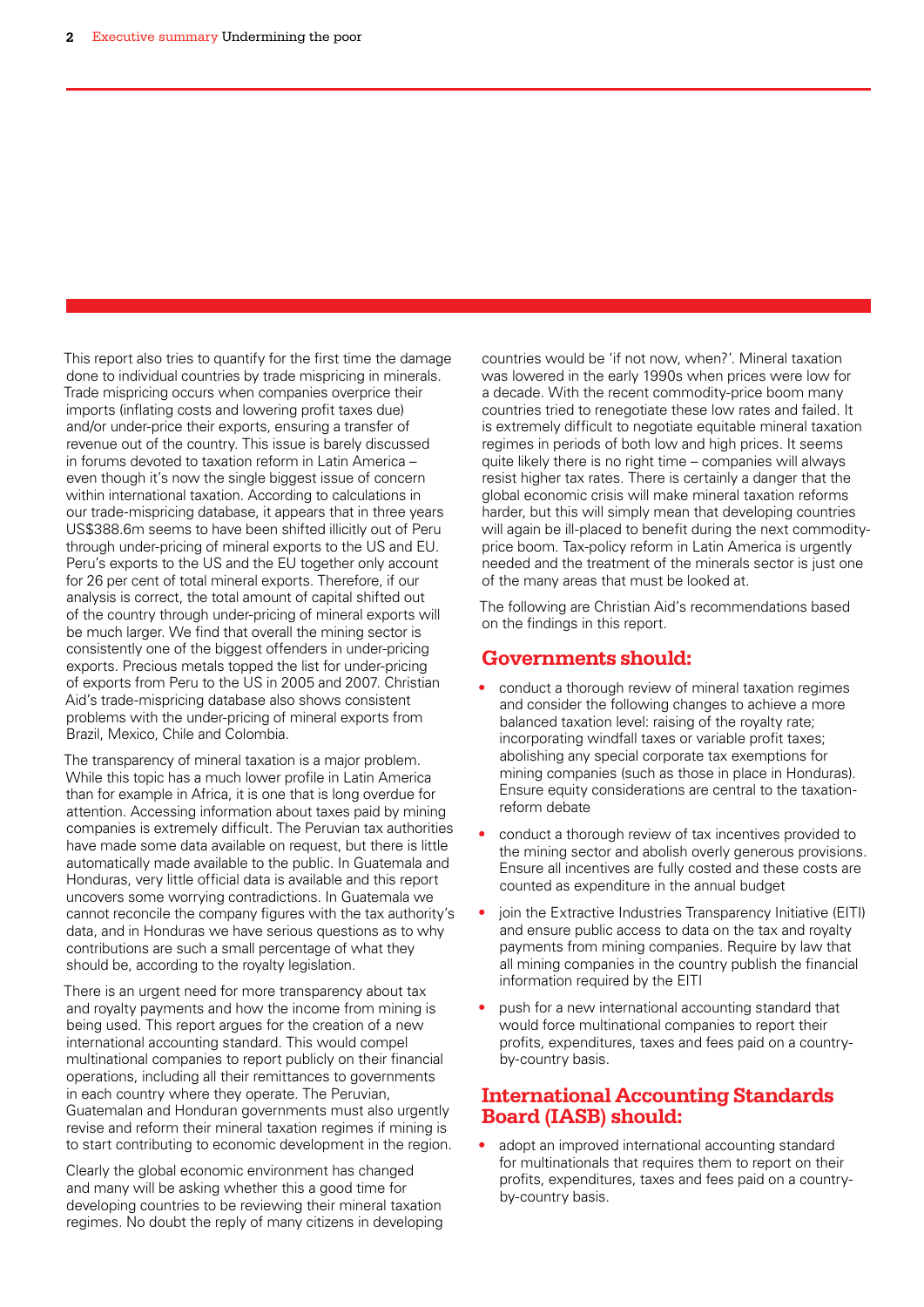#### **International Council on Mining and Metals (ICMM) should:**

- demonstrate its commitment to tax transparency in the minerals sector by publicly calling for the IASB to adopt a new international accounting standard that requires country-by-country reporting
- undertake new research into the prevalence of taxstability contracts (their terms, time periods and impacts), and promote dialogue with members around their negative implications for developing countries.

#### **Mining companies should:**

• demonstrate a commitment to tax transparency by adopting country-by-country reporting.

#### **Bilateral and multilateral donors should:**

- provide financial and technical assistance to Latin American governments to improve their capacity to monitor and audit the accounts of mining companies, and to set and maintain equitable mineral taxation regimes
- review policies related to tax-stability contracts and ensure these are discouraged, unless limited to very short time periods only
- provide financial and technical assistance to countries wishing to renegotiate deals with mining companies.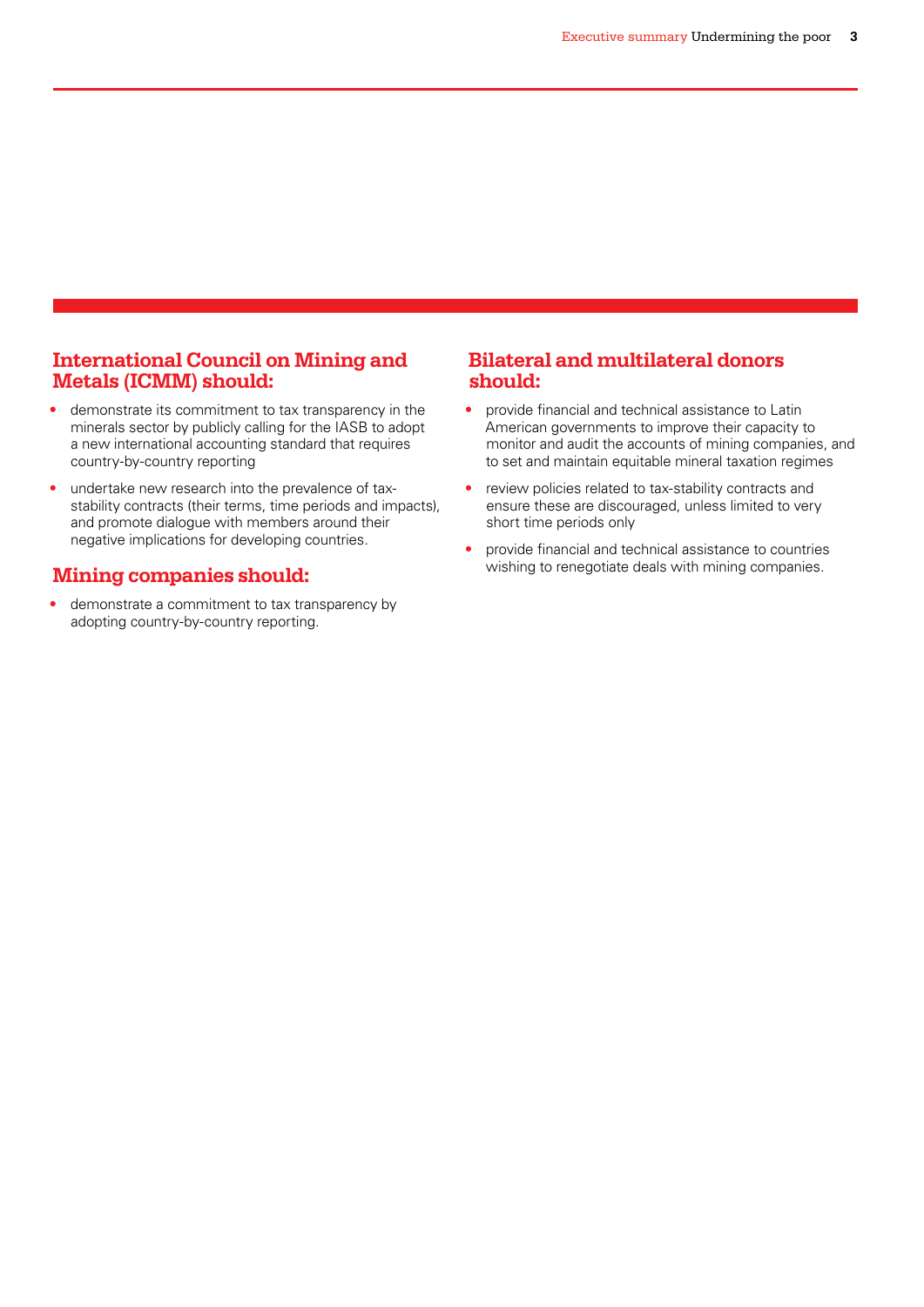# **INTRODUCTION**

Christian Aid believes that taxation is critical for development. Tax is the foundation not only of states' ability to provide services and infrastructure to their citizens, but also of the relationship between states and citizens. The tax system is also the key policy tool available to directly influence income inequality – an issue of huge importance in Latin America.

Unfortunately, NGOs and social movements have been absent from the tax-reform debate for too long. Instead, in the last few decades we have seen a highly inappropriate 'donor tax consensus' implemented in developing countries. This has led to reforms such as repeated cuts in corporate tax that have undermined progressive income taxation and a growing reliance on – often highly regressive – consumption taxes (eg VAT). As part of the trade liberalisation agenda, countries have seen their revenue from trade taxes dwindle, even though these taxes have traditionally been very important for low-income countries.

The extractives sector has mirrored these trends, resulting in an unbalanced approach to the taxation of the sector. This has been part of the push for developing countries to focus on attracting foreign investment in preference to any other measure that would promote industrialisation and develop the domestic private sector. Developing countries have been told to emphasise a strong protection of investors' rights (including

signing tax-stability contracts and ensuring the right to international arbitration). They have also been encouraged to provide tax incentives, including lowering royalty rates applied to natural-resource extraction.

This is doubly unfortunate because mineral extraction is an 'enclave' economic activity. Companies create very limited forward or backward linkages into the local or national economy, purchasing a limited amount of goods and services from local firms. Industrial mining is also capital-intensive rather than labourintensive. These two factors greatly limit the ability of developing countries to use mining investments to develop their private sector and create jobs. The potential tax revenue needs to be seen as the key development contribution of the sector and policies must be designed to reflect this.<sup>1</sup>

As a result of the donors' consensus on tax and attracting foreign investment, millions of dollars are flowing out of countries that desperately need these resources to fund their own development. Christian Aid has investigated this issue for several years. In countries as diverse as Zambia and the Philippines, we have found that exemptions offered or special deals done to attract investors have effectively deprived governments of much needed revenue.

A recent report *Breaking the Curse: How Transparent Taxation and Fair Taxes can turn Africa's Mineral Wealth*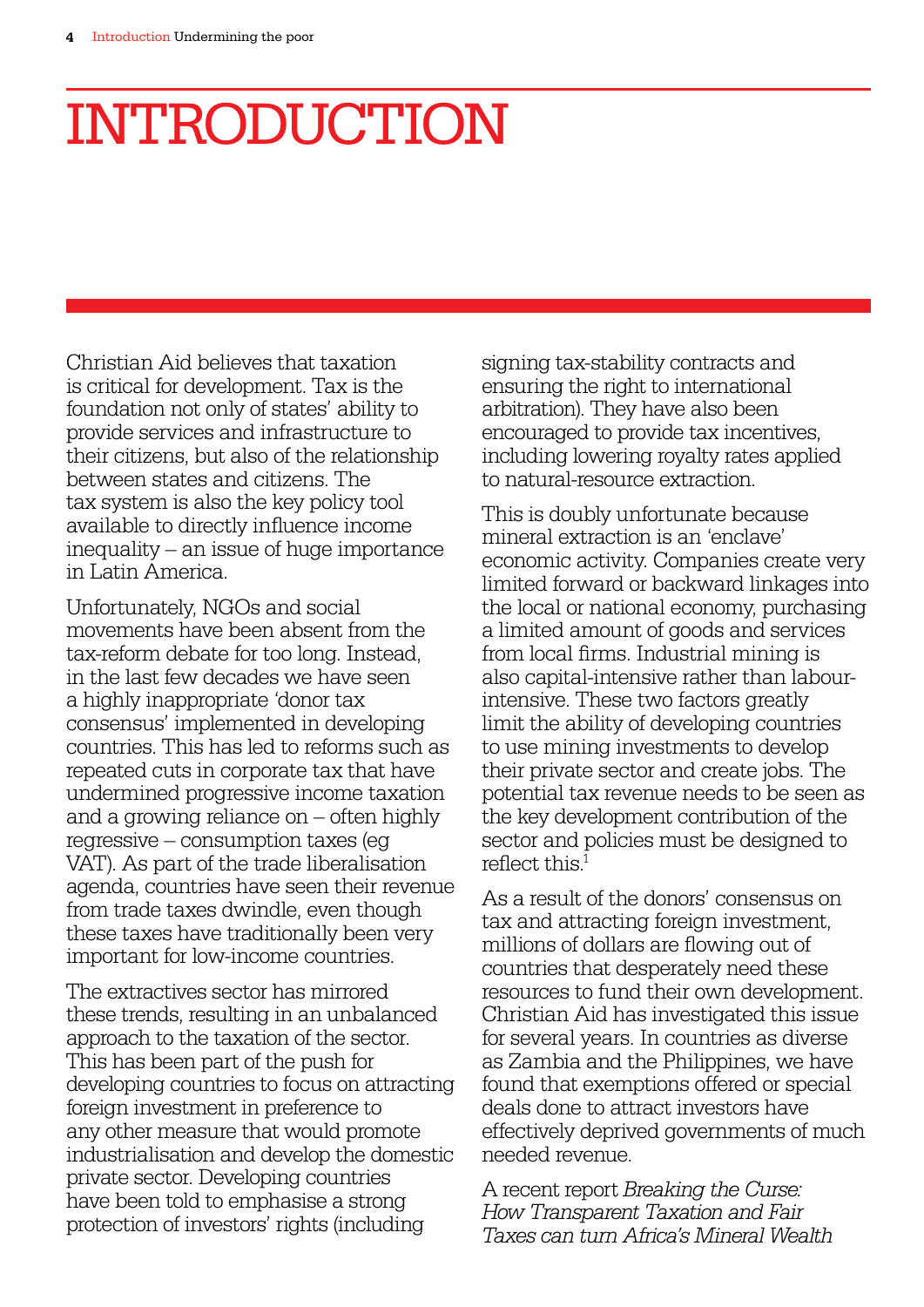### '... taxes provide the long-term financial platform for sustainable development. Taxes are the lifeblood of state services.'

Angel Gurria, secretary-general, Organisation for Economic Cooperation and Development (OECD)2

*into Development*, commissioned and published jointly by Christian Aid, ActionAid International, Third World Network Africa, Tax Justice Network Africa and the Southern Africa Resource Watch, presents detailed findings on levels of mineral taxation in Malawi, Zambia, Tanzania, Sierra Leone, South Africa and the Democratic Republic of Congo.

The issue is no less relevant for Latin America. It is a region with an appallingly poor tax record, extremely low levels of tax collection and regressive tax systems. The region also has a high reliance on revenue from natural resources (with the revenue from extractives being particularly important in Bolivia, Colombia, Panama and Venezuela). Unfortunately there are many Latin American countries with poorly designed tax and royalty regimes. This report highlights some of the worst of these examples from the mining sectors in Peru, Guatemala and Honduras.

The tax-reform debate is particularly relevant given the soaring profits companies made during the commodities boom in recent years. Between 2002 and 2006 the price of copper went up nearly five-fold and other minerals, such as gold and nickel, also saw spectacular increases. Those days are over, at least temporarily, and the international landscape is changing once more. The inability of developing countries to benefit from the dramatic changes of fortune of the primary commodities

market is a huge disappointment. It is even more urgent now that developing countries negotiate a fair share in the wealth of their natural resources, though no doubt the revenues expected will be less in the near-term future. The global economic crisis should not be used as an excuse to counter much-needed reforms and countries need to make sure they will be in a position to share fairly in the profits that the next commodity boom will generate. There is a growing realisation that Latin American countries are not getting a fair deal from tax and royalty contributions, and both national movements and NGO coalitions are increasingly addressing this issue.

Finally, it is important to say that although this report is focused purely on the revenue aspects of mining, Christian Aid recognises the huge social and environmental costs that many communities bear from mining activity. Christian Aid has previously documented problems of this kind in Peru and supports partner organisations addressing the negative impacts of mining directly in local communities in Guatemala, Honduras, Peru and Colombia. While this report will not report on any of these aspects this is not to downgrade their huge importance. In fact, readers should bear in mind that the poor tax and royalty take should be compared directly with the huge social and environmental costs borne by poor communities in Latin America.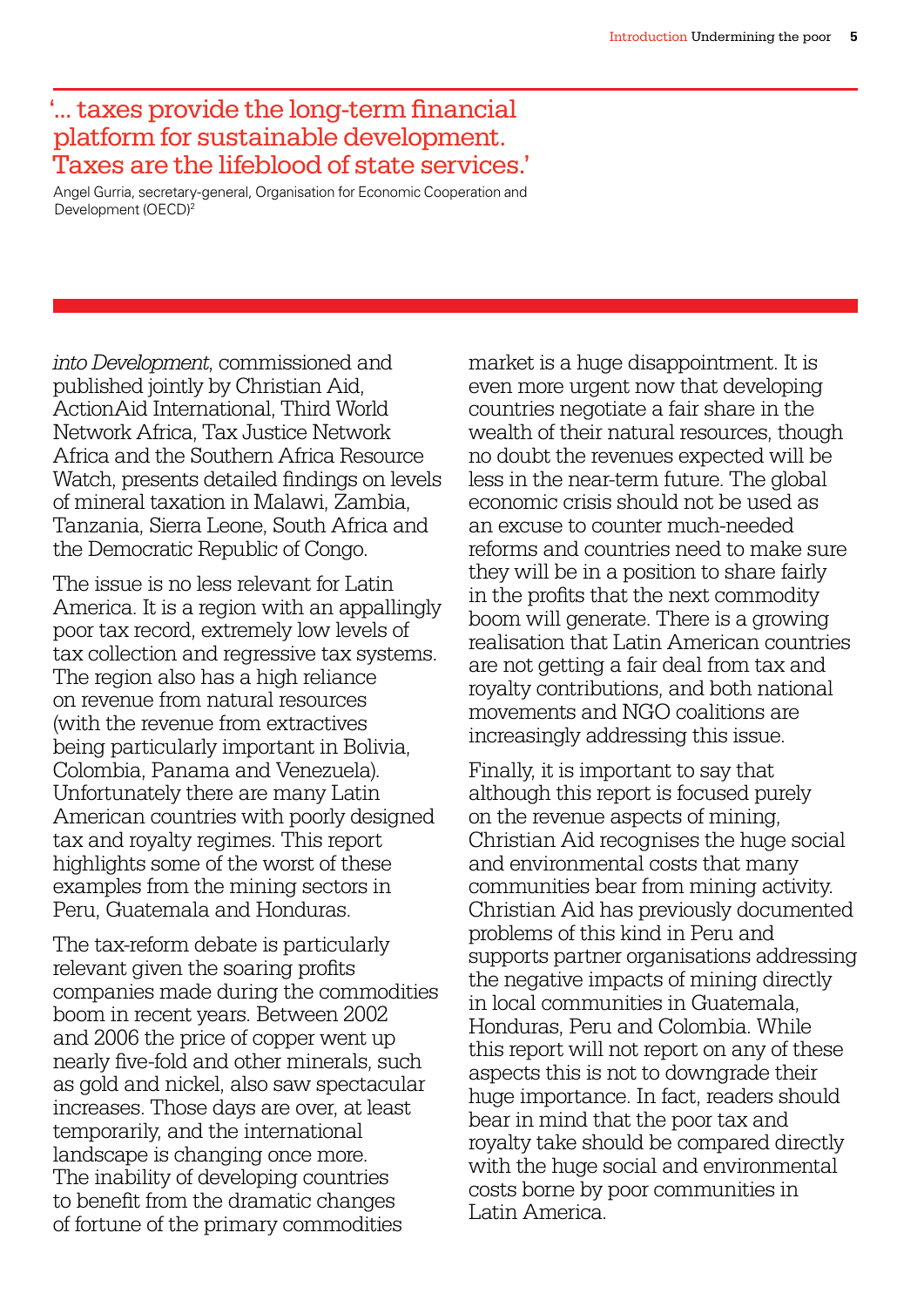# Tax in Latin America

#### **Tax collection in the region**

The level of tax collection in Latin America is woefully inadequate and compares poorly with other regions. In contrast to the OECD nations, which collected 35 per cent of their GDP in taxes between 1990 and 2006, pure tax revenue in Latin America, as a percentage of GDP, was just 16 per cent.<sup>3</sup> In fact Latin America is best compared, in taxation terms, to sub-Saharan Africa, which collected 15.9 per cent of its GDP in tax in 2006.4 Though regional trends are positive, Table 1 shows progress is very slow. The 1990-1994 average of 14.69 per cent rose to only 17.39 per cent for the period 2000-2006.

Tax collection in the Dominican Republic, Ecuador, El Salvador, Guatemala, Paraguay and Venezuela is particularly weak, with rates of less than 14 per cent of GDP. Similarly Honduras, Panama and Peru do not fare much better, having collected less than the average 16 per cent in tax.5 The three countries we focus on in this study all have very poor tax collection levels – well below Latin America's dismal average. Of the three countries investigated, Guatemala's performance is by far the worst. According to the Guatemalan tax authority (SAT), the country collected only 11.3 per cent of its GDP in tax in 2008.<sup>6</sup>

The extremely low levels of tax collection in Latin America are far below what is needed to provide appropriate levels of social spending and to meet public investment needs to promote the growth of the domestic private sector. Tax systems in Latin America are also regressive.7 In the region generally there is a very low level of taxation of income, wealth and property. These are the three forms of taxation considered most progressive because they can be structured so that higher-income people pay a larger share of their income in tax than lower-income people. In Latin America, individual income taxes contribute only four per cent of the overall tax collection (compared to 27 per cent in OECD countries).8

In contrast to most developed economies, Latin American tax authorities have a major reliance on indirect consumer taxes, particularly value added taxes (VAT). Between 1990 and 2006, indirect taxes accounted for almost two-thirds of tax revenues in Latin America.<sup>9</sup> Because poor people have to spend a large share of their income to purchase basic goods, a strategy that relies on taxing consumption without exemptions for basic goods will impose a much heavier burden on the poor than the wealthy.

With such a poor tax structure it is unsurprising that the tax systems in Latin America contribute directly to increasing the concentration of wealth. Given the great potential for tax policy to contribute to greater equality within society, it is a shocking indictment on Latin America's taxation system that inequality is greater after tax than before taxes are paid.10

#### **Mineral taxation and tax incentives**

In Latin America, fees and royalties from natural-resources extraction (classified as non-tax revenue in government revenue tables) average 28 per cent of total government revenues. This figure masks significant country differences. In the case of Bolivia, Colombia and Panama, the taxation of natural-resource extraction brings in more than 40 per cent of government revenue, and in Venezuela that figure reaches 67 per cent. The figures for Guatemala, Honduras and Peru are all well below the regional average.<sup>11</sup>

Unfortunately some Latin American countries have extremely poor tax and royalty regimes, particularly for their mineral sectors (as opposed to hydrocarbons where taxation is often better designed for the national interest). Peru, Guatemala and Honduras have reformed their mining royalties and tax regimes in a bid to attract foreign investment by lowering royalty rates and/or offering various tax incentives.

These countries are not alone. Most developing countries are strongly encouraged by bilateral and multilateral donors to adjust legislation to attract foreign investors. Strategies normally emphasise a strong protection of investors' rights (including the right to international arbitration), ensuring foreign companies can freely remit profits, abolishing preferential treatment for local businesses, applying a 'light' regulatory approach and providing incentives such as keeping wages low and offering low tax rates. Christian Aid has highlighted in the past how the World Bank has been active in the extractives sector, enthusiastically supporting and pushing for new mining laws that have included a lowering of tax and royalty rates.<sup>12</sup>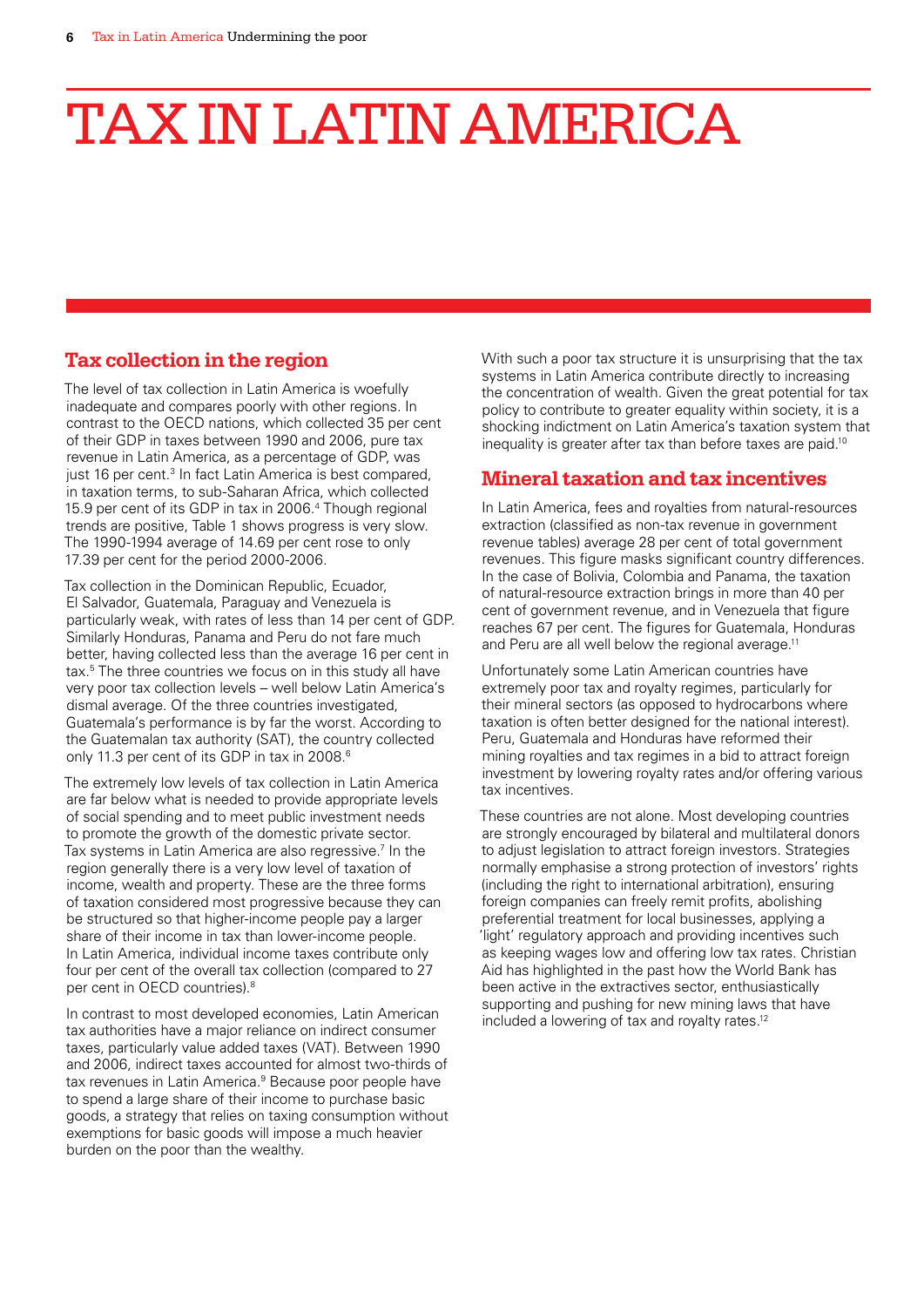'In practice most non-wage income is untaxed as wealthy individuals plan to avoid tax… As a result, almost all income tax is collected from those individuals that cannot avoid taxation, primarily low- and middleincome wage earners… The Central America region still taxes at some of the lowest levels in the world.'

Aaron Schneider, academic<sup>13</sup>

#### **Table 1 Tax revenue as a percentage of GDP in Latin America 1990-2006**

| <b>Country</b>            | 1990-94 | 1995-99 | 2000-06 |
|---------------------------|---------|---------|---------|
| Argentina                 | 19.82   | 20.57   | 23.77   |
| <b>Bolivia</b>            | 11.61   | 15.55   | 17.21   |
| <b>Brazil</b>             | 26.24   | 27.12   | 31.78   |
| <b>Chile</b>              | 18.36   | 18.79   | 19.29   |
| Colombia                  | 11.67   | 14.97   | 16.88   |
| <b>Costa Rica</b>         | 16.82   | 17.64   | 19.42   |
| <b>Dominican Republic</b> | 9.41    | 11.29   | 13.11   |
| <b>Ecuador</b>            | 9.52    | 9.68    | 13.12   |
| <b>El Salvador</b>        | 11.32   | 12.34   | 13.33   |
| Guatemala                 | 8.92    | 11.54   | 13.46   |
| <b>Honduras</b>           | 13.33   | 13.66   | 15.29   |
| <b>Mexico</b>             | 16.38   | 16.37   | 19.02   |
| Nicaragua                 | 13.32   | 16.39   | 19.10   |
| Panama                    | 14.56   | 15.83   | 14.69   |
| Paraguay                  | 10.36   | 12.69   | 12.23   |
| Peru                      | 13.69   | 15.47   | 14.71   |
| <b>Uruguay</b>            | 23.05   | 23.18   | 23.10   |
| Venezuela                 | 16.03   | 14.47   | 13.48   |
| <b>LA average</b>         | 14.69   | 15.98   | 17.39   |

Source: *Latin America Economic Outlook 2009*, OECD.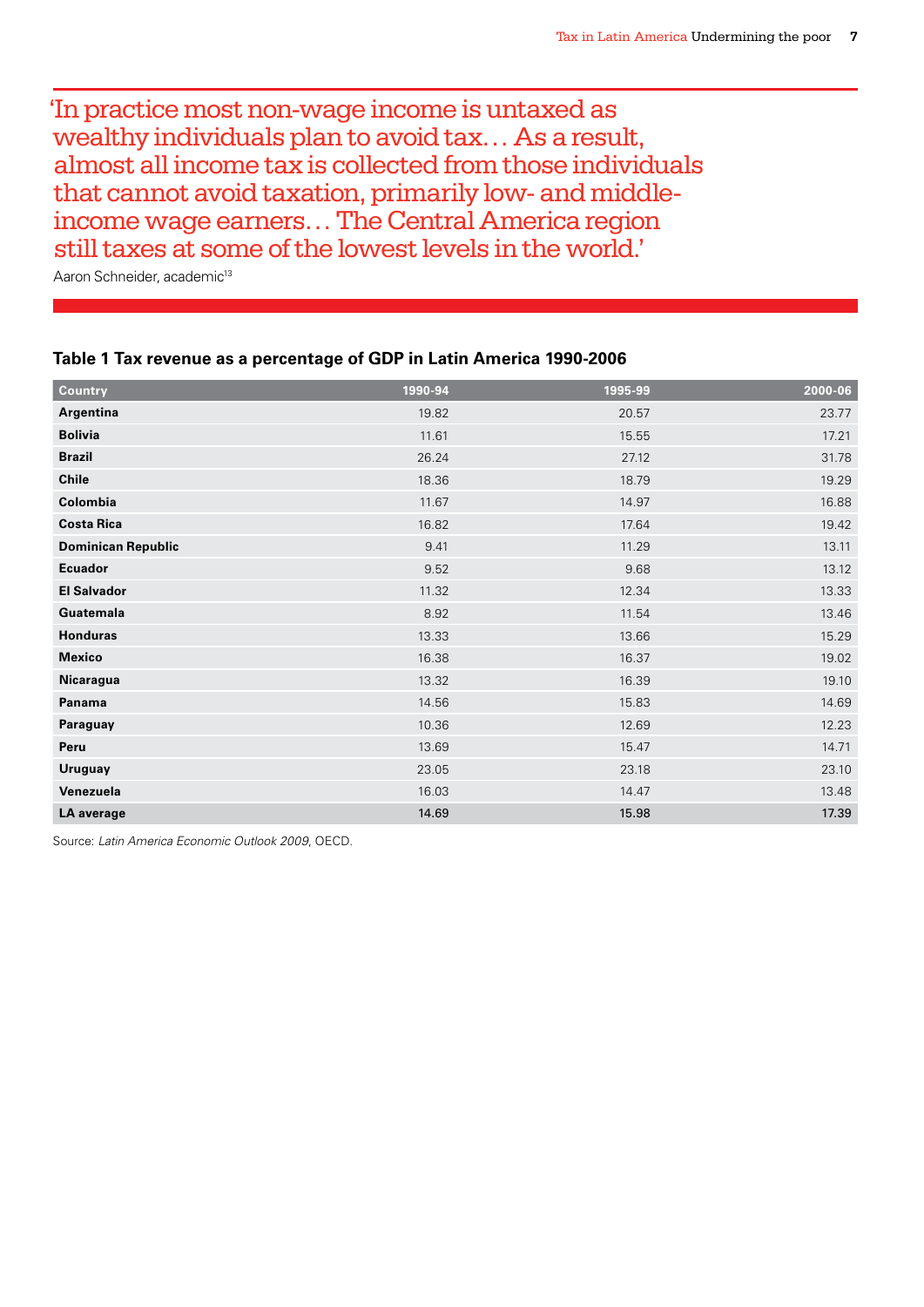## **MINING ROYALTIES AND** taxes in Latin America

Mineral taxation normally takes the form of royalties and taxes. Royalty payments are a common way for governments to extract wealth from the minerals that they license private companies to extract and sell. A royalty payment is based on the fact that the country owns the natural (and non-renewable) resource and the company is essentially paying the state for it.

While royalties are important to society because of what they represent – the state's share in the ownership of the mineral – they are also important because of how they are collected. It is very rare that royalties will be calculated based on profits, though the Canadian provinces and Chile (since its recent reforms) are both examples of where this happens. In most cases royalties are not profitsbased, but levied on the value of production. This means their calculation is relatively straightforward and they do not suffer from the drawbacks of profits taxes where companies can manipulate their internal cost structures to reduce declared profits for a particular operation. Royalties also provide an early revenue stream to governments when production starts, which is important because corporate tax payments are often delayed for years, due to various tax incentives and subsidies in place.

The relative simplicity of royalties is especially relevant where developing countries are faced with monitoring multinational mining companies. For many developingcountry tax authorities, it is extremely difficult to cross check and audit the complex accounting structures of multinational companies. One of the principal benefits of a royalty, therefore, is that it is relatively easy to administer. It should be noted that while developing countries may find royalties an attractive and logical option, the industry position is very different. Companies see production-based royalties as 'regressive'14 and 'blind'15 in that they take no account of whether a company is profit-making or not and are payable in loss-making years.

On top of royalty payments, mining companies also make a variety of tax payments. Normally this includes all the standard business taxes (such as corporate tax, taxes on imports, VAT, any relevant municipal taxes such as property or land taxes, profit taxes on local dividends and withholding taxes on remitted dividends). In addition, extractives companies may be required to pay variable-profit taxes or special windfall taxes to ensure that countries receive their share of additional revenue when prices and profits are especially high.

Of course, royalties and corporate taxes are not the only way to ensure a government shares in the wealth of its natural resources. A government might become a partner or shareholder in an extractives project, typically through a production-sharing contract (PCS). This normally requires

the government to contribute capital to the development of the project. If capital is not readily available the government may enter into an agreement with a multinational company to 'owe' this money and allow the company to recover it by taking 100 per cent of production in the early years until the debt is paid. These partnerships can have the added advantage of allowing a country to develop national capacity by including commitments to train national staff. This is, in effect, how the Brazilian national energy firm Petrobras developed into a highly competent oil company. This practice is common in the oil and gas industry but is very unusual in the mining sector.

#### **Mineral royalties and taxes in Latin America**

It is not easy to generalise about Latin America's approach to taxing its extractives industries. The experience can vary dramatically from one country to the next and the approaches to hydrocarbons taxation can be very different to that of mineral taxation. The majority of countries with mineral sectors apply both royalties and taxes (eg Venezuela, Argentina, Brazil, Bolivia, Colombia, Honduras and Guatemala). Two major exceptions have been Peru and Chile – neither country charged royalties for many years. Because Peru and Chile have significant minerals sectors, these policy choices have come under a lot of scrutiny and there has been quite extensive review and discussion of their mineral-taxation policies during the last five years.16 For smaller countries – where mining exploration is more recent – such as Honduras and Guatemala, there is a noticeable lack of analysis on this issue.

The transparency of mineral taxation is a much lower-profile topic in Latin America than in Africa, where monitoring of the extractives industries and revenue transparency has become a hugely significant issue for African governments, civil society and donors alike.

#### **Peru**

In Peru, the profit tax is the main tax burden for mining companies. They pay the standard corporate tax of 30 per cent. However mining companies have received important benefits due to generous tax incentives provided to the sector: they are able to deduct all costs of exploration and development. In accounting terms this means reducing their taxable income base by deducting capital expenditure on exploration and mine development immediately from their taxable income (whereas most other companies do so over the expected life of their assets). In Peru, accelerated depreciation rules mean companies recuperate their investment in five years via an annual depreciation rate of 20 per cent. This has allowed many mining companies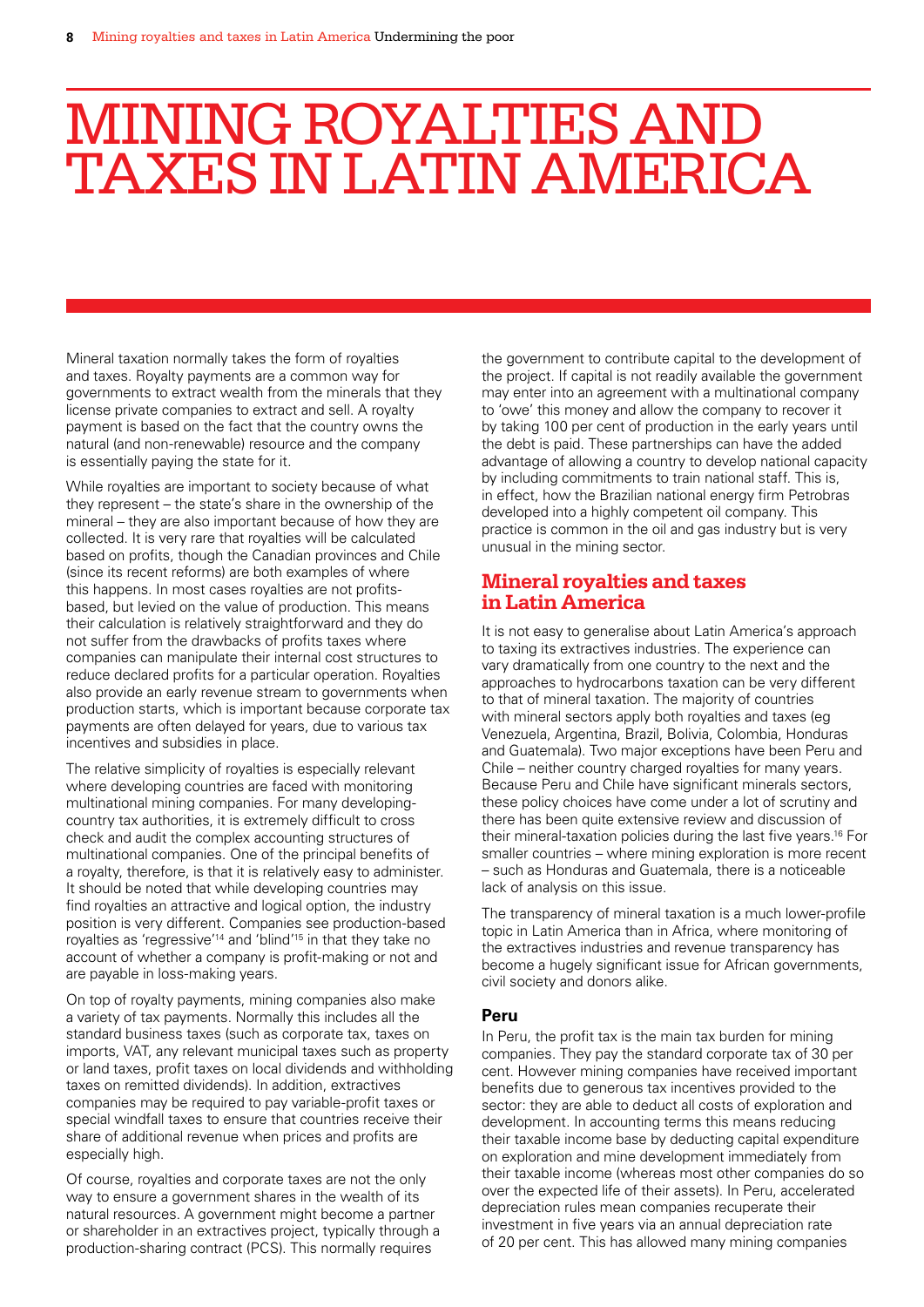'Ultimately, taxation plays a key role in the industry's ability to operate and maintain a social licence to operate by in part answering the question: do the benefits of having a mining industry outweigh its costs?'

James Otto, academic and World Bank consultant on mineral taxation<sup>17</sup>

to declare losses for accounting purposes year after year and therefore avoid paying profit taxes. This is of course a significant form of tax subsidy for them.

This is illustrated by the experience of Minera Antamina, the country's biggest copper producer. The company started exploring in 1996 and began commercial production in October 2001. However, it did not pay any profit taxes at all until April 2005, due in large part to the accelerated depreciation rules. Without the price boom and its soaring profits, the company itself recognised that it would not have paid profit taxes until at least 2007.18

In addition, Peru's profit-reinvestment rules mean that mining companies can reinvest up to 80 per cent of their profits and deduct the amount from their taxable income base. This law was changed in 2000, but some companies have been able to retain their taxation status quo by relying on their tax-stability contracts.19

Unusually for a corporate tax, 50 per cent of Peru's mining income tax is channelled directly to local communities in the form of the *canon minero*. 20 The intention is that this payment will benefit the population directly affected by the mine. Twenty per cent of the payment goes to the provincial municipality where the natural resource is located, 60 per cent is divided between districts and provinces in the region and the remaining 20 per cent goes to the regional government. However, it is very unclear how these funds actually reach local communities. According to the World Bank evaluation department's assessment in 2002, little of the extractive industry funds appeared to be reaching local communities and the World Bank Country Assistance Strategy for Peru in 2002 stated that the distribution of mining revenue tax is still unclear and a subject of conflict.<sup>21</sup> There continues to be a lack of transparency surrounding these tax transfers.

Although the taxation rules themselves are very generous, the most significant legal benefit comes in the form of the contracts that Peru has signed with the mining companies. In total 30 contracts have been signed with 20 different mining companies,<sup>22</sup> though only 19 contracts with 12 mining companies are still valid.<sup>23</sup> These contracts were signed as part of the government's overall drive to promote foreign investment. They provide guarantees to the companies of equal treatment with other national and foreign firms, the right to profit remittance and the right to non-discrimination. In addition they also offer legal stability – including 'tax-stability' guarantees. This means the Peruvian government cannot alter taxation arrangements. While the profit-reinvestment rules stipulated that the benefit would cease in September 2000, many mining companies with tax-stability contracts still claim it.

The contracts have a legal status of law and cannot be modified even by the Congress. According to article 62 of Peru's constitution, the state can establish guarantees in legal contracts, which cannot be modified by the legislature. They can only be modified only by mutual agreement between the state and the company. The contracts are valid for a period of either ten or 15 years, depending on the size of investment.

In addition to the generous tax incentives, Peru is also unusual in that it didn't charge a royalty on minerals until June 2004. While royalties are much resisted and criticised by industry, they remain a very common part of mineraltaxation regimes.24 Peru's failure to charge royalties can be considered exceptional and is a policy choice which entails a significant revenue loss for the country.

After public outcry this situation was changed and a royalties law passed. However, the majority of the big mining companies have refused to pay it – using the taxstability clauses in their contracts as the basis for rejecting the change. Mining companies fought the introduction of a royalty in Peruvian courts, claiming that the new royalties law was discriminatory and represented an attempt to confiscate their assets. The court ruled that mining royalties are not a tax, but serve as compensation to the government for the value of the natural resource, justified by the need for the nation state to receive benefits from its own nonrenewable resources before they run out. The court also ruled it was not discriminatory just because other sectors did not have to pay it. The court declared that mining royalties were obligatory and had to be paid.

However, even though this was the final resolution in the Constitutional Court, the largest companies are still not paying but relying on their tax-stability clauses in their contracts to avoid doing so. The Peruvian government has seemed powerless to resolve this problem and enforce its laws because of a lack of clarity between ministries about how to enforce the legal decisions and take action against companies. What is clear is that most companies are not paying.

The government's most recent attempt to resolve the situation has led to a request that mining companies pay a 'voluntary contribution'. Agreements for this have been drawn up, though amounts requested are small compared to the extraordinary profits the companies have been making since the price boom. Voluntary contributions will also be suspended if prices drop below the reference price.<sup>25</sup>

When royalties are paid they are calculated as a percentage of the gross sales value. The rate ranges between one and three per cent. The rate of one per cent is paid by companies whose annual sales value is less than US\$60m; two per cent is paid if annual sales are between US\$60m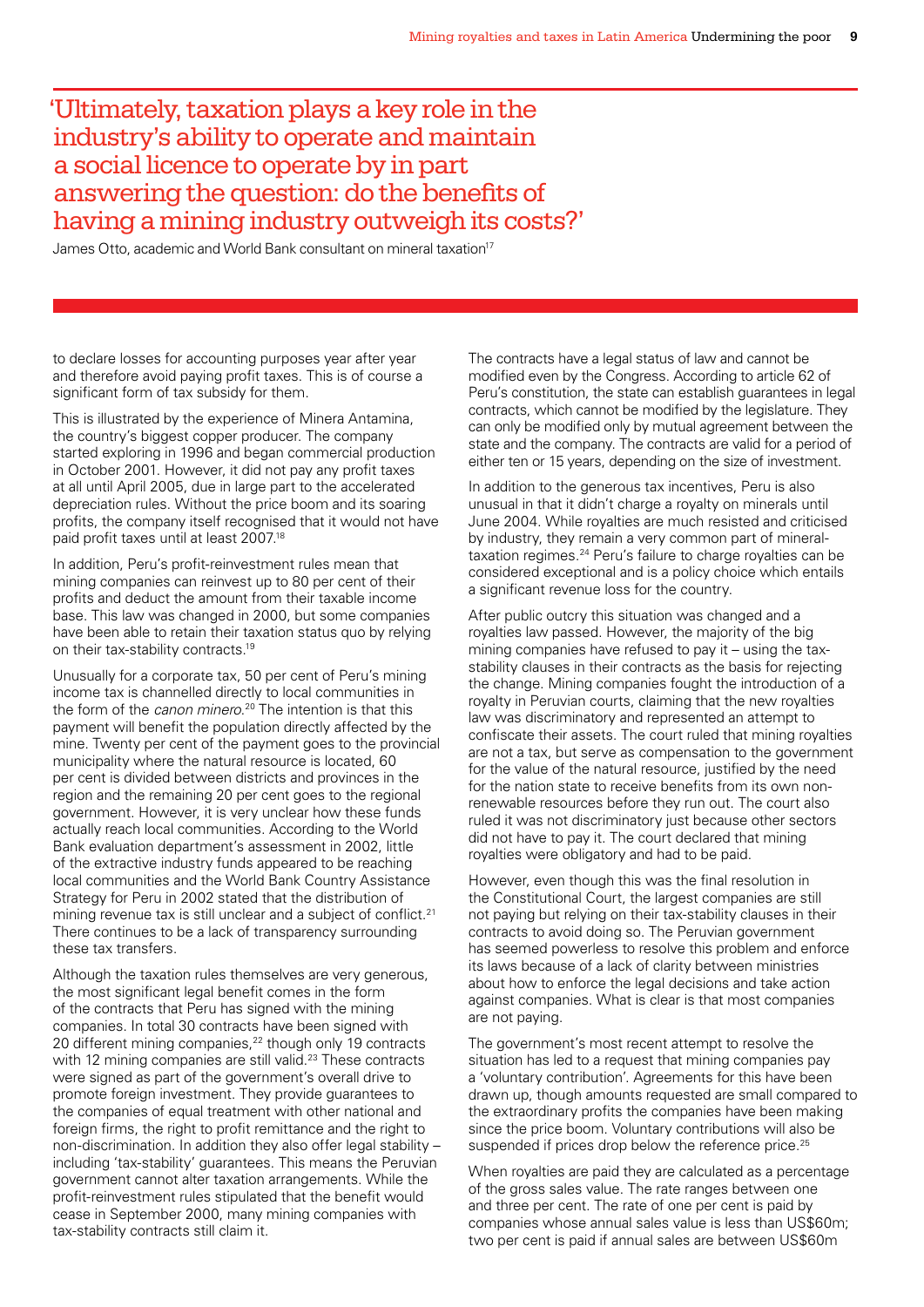and US\$120m; and three per cent is paid on annual sales of more than US\$120m. Under the law royalties are paid to the area directly affected by the mine.

#### **Peru and mining**

Mining has rapidly expanded in Peru since the early 1990s. Peru is now one of the leading mineral producers in the world and Latin America's top producer of gold, silver, zinc, lead and tin. Mining accounted for about 61.8 per cent of exports and five per cent of the country's growth rate in 2007.26 The commodities boom has generated huge gains for Peru's mining sector. The value of exports in 2008 was US\$18,657m, with copper, gold and zinc being the most important mineral earners.<sup>27</sup>

The dramatic increase in mining in Peru has generated extensive social conflicts in mining zones and a marked upsurge in social mobilisations against mining. Many highlight the environmental damage left by large-scale mining operations. The famous La Oroya smelter and its surrounding area was recently identified as one of the ten most contaminated places on earth.28

The powerful Ministry of Energy and Mines is charged with monitoring the environmental performance of companies – a significant conflict of interest given this ministry also promotes foreign investment in the mining sector. The absence of state activity in environmental monitoring and environmental protection for mining zones has become notorious.

#### **Guatemala**

Guatemala has traditionally been a country with limited metal-mining activity. The most significant mine in the recent past was a nickel mine in the municipality of El Estor in the department of Izabal. This mine is a source of much controversy and violence, so much so that the experience of the local community in the late 70s and early 80s is documented in Guatemala's Truth Commission (Comisión de Esclarecimiento Histórico) report.29 Other mining started when international gold-mining companies showed an interest as the commodities boom took off.

Originally Guatemala's mineral royalty rate was set at six per cent until the new Mining Law of 1997, brought in during the Arzú administration, when the rate was lowered to one per cent. This was done to attract foreign investors. Although a large number of exploration licences have been granted, the Marlin gold mine – operated by Montana Exploradora and owned by Gold Corp – is the most important mine in

the country, responsible for 95.5 per cent of Guatemala's mineral exports in 2008.30

#### **Companies involved in gold mining**

In 2003 the state granted a mining licence to Canadian company Glamis Gold. The company's Guatemalan subsidiary, Montana Exploradora SA, opened the Marlin mine in the department of San Marcos and began mining gold and silver. Since then the company has been bought out by Gold Corp, which is now the owner of the Marlin mine operation and Montana Exploradora. Gold Corp is one of the world's largest gold-mining companies. With its headquarters in Canada, it is one of North America's lowest-cost and fastest-growing senior gold producers. The company's annual reports show an increase of 416 per cent in net earnings between 2005 and 2008.31

Royalties are paid on the basis of a sworn declaration by the company, which is produced monthly, stating their production levels. Half the royalty payments go to the central government and half to the municipalities where the mining takes place. Mining companies also pay a *canon de superficie* – a type of exploration fee.

However, the tax situation for the mining industry in Guatemala is far from straightforward. Because they export their products, mining companies are able to take advantage of various tax exemptions under Guatemalan law. As a result Montana Exploradora was able to apply for *maquila* status under Guatemalan legislation, which they did at the end of 2003 (*maquila* is the Latin American term used to describe companies manufacturing for export). Companies often engage in low-skill activities – such as garment production – and are usually offered generous tax incentives to work in a free-trade zone as part of a country's exportpromotion programmes. Granting *maquila* status to a mining company is highly unusual, though Guatemala has gradually been extending its classification of what can qualify as a *maquila*. As a result of this classification it meant Montana Exploradora would not have to pay import taxes, VAT or corporate tax.

The company's tax-exempt status was not a secret before the mining operation began – the World Bank report on it in its debate within the IFC, which is an investor in the mine. However, it became public knowledge only in 2006, when the press reported that the company Montana Exploradora was benefiting from *maquila* status. A scandal erupted about how a mining company could be classified as a *maquila* (though this was completely within the letter of Guatemalan law). Many questioned how the government had publicly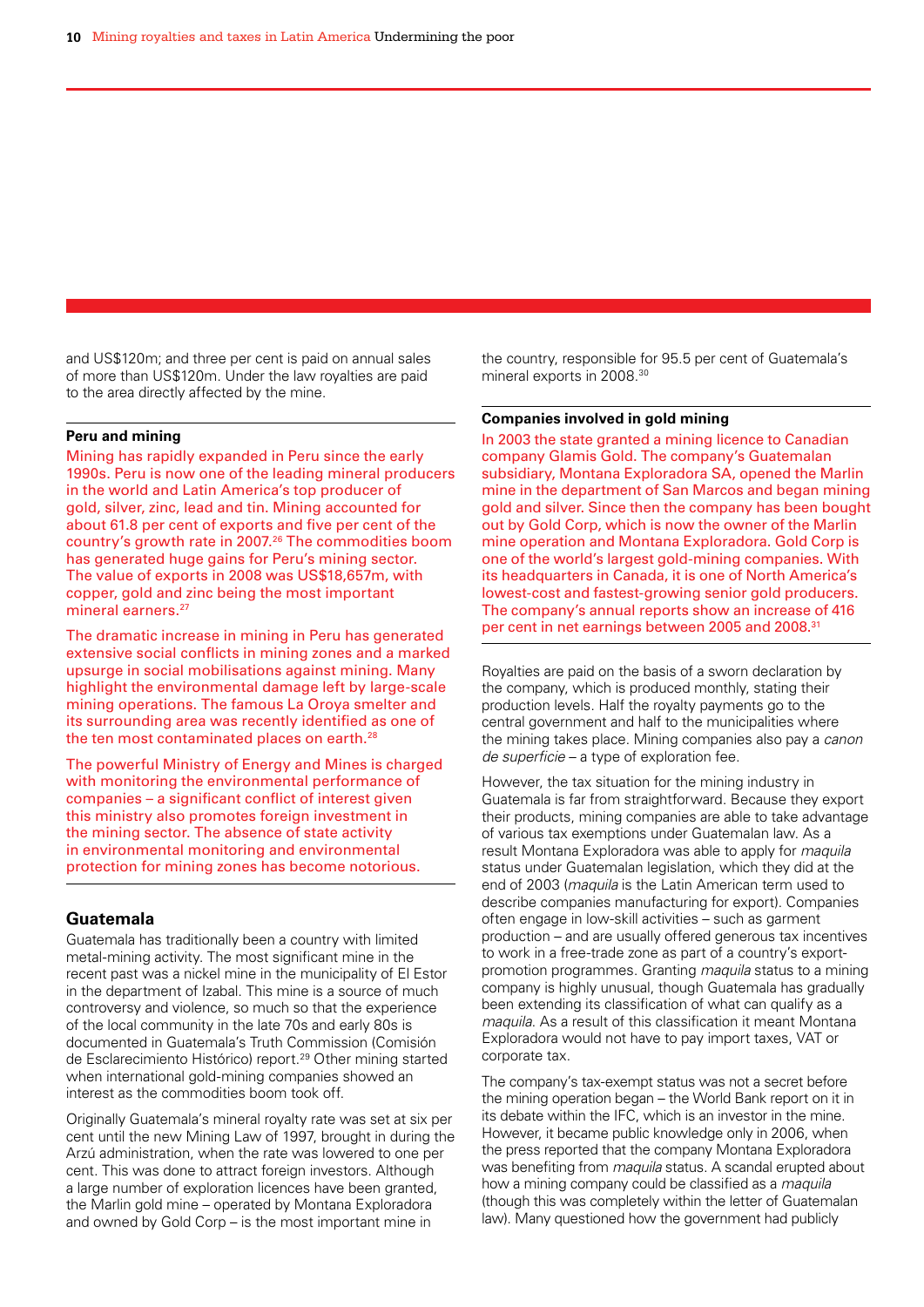sold the mining project, praising its huge contributions to the Guatemalan economy when in fact royalties had been slashed to one per cent and the company was not paying corporate tax, VAT or import taxes.

As a result of the extremely bad press, President Oscar Berger announced he would talk to the company. However, he also made clear he would not cancel their *maquila* status as this would 'send a negative message to investors'.32 Finally the company announced that as a gesture of good will they would pay tax and have been paying corporate taxes since 2006.

Corporate tax in Guatemala is calculated under one of two possible regimes between which companies may choose. One option is to pay 25 per cent of net profit. Deductible costs are limited to 97 per cent of gross sales. If a company chooses this option they will also have to pay the 'solidarity tax' (formerly this was known as the IETAPP – the 'extraordinary and temporary tax to support the peace accords'). This is a small tax – of only one per cent – applied on gross sales or the asset base of the company. The other corporate tax option is much simpler. A rate of five per cent is charged on the gross sales of the company. Generally, companies will make a choice based on their profit margins.

A 2007 study has shown that, for both systems to result in the same tax take for the Treasury, the rate in the second system should be 16 per cent, not five per cent.<sup>33</sup> Any company with high profit levels will pay much less under the five per cent of gross sales regime. The mining company Montana Exploradora chose to pay income tax under this second regime and so it pays five per cent of its gross sales.<sup>34</sup>

#### **Honduras**

In Honduras, mining companies pay a municipal tax that functions as a mineral royalty. It is currently set at one per cent of the monthly sales value. This payment goes directly to the municipality where the mining takes place. This lowering of the royalty rate was done explicitly with the idea to attract foreign investors as part of a package of fiscal reforms brought in during 1998.

The mining sector also gained certain privileges through the 1998 reforms. Mining companies do not pay sales tax on their transactions related to exports, and their equipment and machinery necessary for mining development are free of taxes on imports. Most significantly they pay a reduced rate of corporate tax of ten per cent and effectively benefit from a five-year tax holiday. Companies also benefit from accelerated depreciation rules (the annual rate is 20 per cent) and can deduct all exploration and development costs. They can also carry forward losses for the first four

years. Companies can also sign tax-stability contracts with the Honduran government that prohibit the government from changing their tax regime for either ten or 15 years, depending on their level of investment.

In addition, companies also pay a *canon territorial* – a type of exploration fee. For the first four years of operation they pay (in lempiras) US\$0.25 per hectare per year. This is raised to US\$0.75 per hectare per year in the fifth and sixth year of operation, US\$1.50 in the seventh and eighth year, and US\$3 per hectare per year after that.

#### **The mining industry**

In Honduras, the mining industry has grown significantly, encouraged by a new mining law passed just after the devastation of Hurricane Mitch in 1998. Up to the end of the 1990s the country mainly produced lead and zinc, but gold production exceeded the value of zinc exports in 2001. Mineral exports were worth US\$198.26m in 2007, with gold accounting for 44.7 per cent and zinc for 34.2 per cent.<sup>35</sup>

Currently the two biggest mining operations belong to the companies Gold Corp and Yamana Gold. Through its Honduran subsidiary Entre Mares, Gold Corp operates the San Martin gold mine in the Valle de Siria. It is the largest opencast mine in Honduras and has operated since 2000. It quickly became a commercial success and production peaked in 2002. Gold Corp's operations at the San Martin mine are now coming to an end, and reclamation and closure activities started in 2008.

Canadian firm Yamana Gold operates through its local subsidiary, the company Minerales de Occidente (MINOSA), which bought the San Andres opencast mine from RNC Gold in 2006. This mine is in the municipality of La Unión, department of Copán. Yamana Gold is a relatively new mining company. It started up in 2003 with projects in Brazil and quickly became established as a junior gold producer.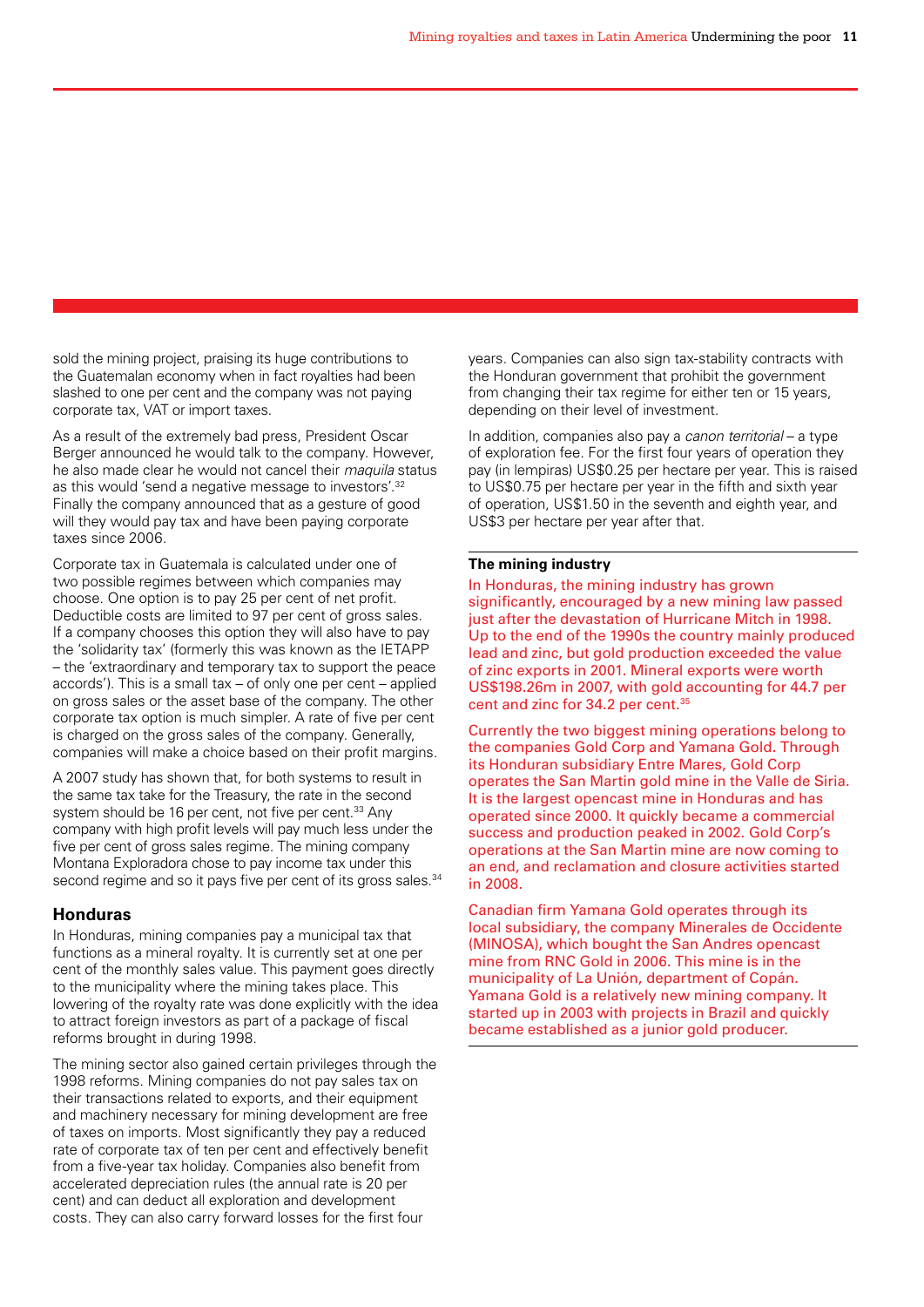## ROYALTIES AND taxes paid

#### **Peru**

In Peru, the main tax contribution from mining companies is corporate tax payments. Their contributions have become more significant since 2002 (see Table 2) when the commodity-price boom pushed companies' profits up to extraordinary levels. Mining taxes contributed 11.1 per cent of Peru's total tax revenue in 2005, rising to 20.9 per cent in 2006.36 While this is a big rise on the period pre-2002, the mining sector still contributes less than the service and manufacturing sectors.

The rise in taxes paid by mining companies is undoubtedly due to the exceptional increases in international prices and thus company profits and their corporate tax contributions. However, it is also partly explained by one company – Minera Antamina – which finally started paying profit taxes in 2005. Due to its size, its contribution has had a big impact on overall tax collection figures for the sector. The company's share of total profit tax in 2005 was 35.1 per cent (US\$291m) and in 2006 was 36.5 per cent (US\$740m).

It is much more difficult to get information about royalty payments because the information for each company is not published. However, Christian Aid partner CooperAcción was able to request specific data from the Peruvian tax authority (SUNAT), which presented the data in Table 3 regarding royalties paid between June 2004 – when royalties were created – and the end of 2006.37

Table 3 shows very clearly that royalties paid by mining companies in Peru are very small compared to their corporate tax payments. For example, corporate tax payments in 2006 were US\$1,761.2m while royalties are estimated at US\$126.5m.

It is also important to note that the absence of royalties before 2004 is extremely negative. Royalties would have been the main tax revenue for the government from the mining projects established in the 1990s, because in the first years of operation companies were entitled to increased depreciation, thus minimising their taxable profits. As Peru's case demonstrates, it can take some years before any corporate taxes are paid, so royalties are a critical tool to ensure revenue is generated for the host country in the early years of operating a mine.

#### **Guatemala**

In Guatemala, the tax authority presents aggregated annual data on royalties paid by the mining and hydrocarbon sectors. This is recorded in SICOIN (the tax authority's online accounting system) that has been in place since 2004. To access this system a password is needed. This has been provided to journalists and interested organisations and means information is publicly available. This openness is part of the long-term efforts to improve the taxation system in Guatemala.

In addition to the information provided by the tax authorities, both Gold Corp and previous owner Glamis Gold present fairly detailed information in their annual reports about the Marlin Mine. Gold Corp also publishes additional 'sustainability' reports as part of its corporate social responsibility (CSR) programme, including data on royalties and tax payments. It is highly unusual for a company to publish information on the taxes paid per mine per country and it should be noted that Gold Corp has not published similar tax and royalty information for its gold mine in Honduras. It is possibly the case that the company is keen to provide information on these payments to counter the opposition to the mine, given the protest and division it has caused in Guatemala.<sup>38</sup> Whatever the reasons, this is a good practice and one that other companies should follow. It is a crucial first step towards ensuring transparency and facilitates civil society and media monitoring of the use of tax revenue raised from the extractives sector.

Gold Corp also provides information on payments of tax on land (IUSI), import tax that is paid on some items that aren't exempt and social security payments (both the employer's and employees' share). In addition, information is provided on VAT, though much of this will be refunded as it is attributable to export production. The most important figures of course are those related to its payments of corporate tax and royalties as these are the contributions that:

- are the most significant
- best represent how profits are shared between the country and the company
- have the highest potential for development and poverty reduction.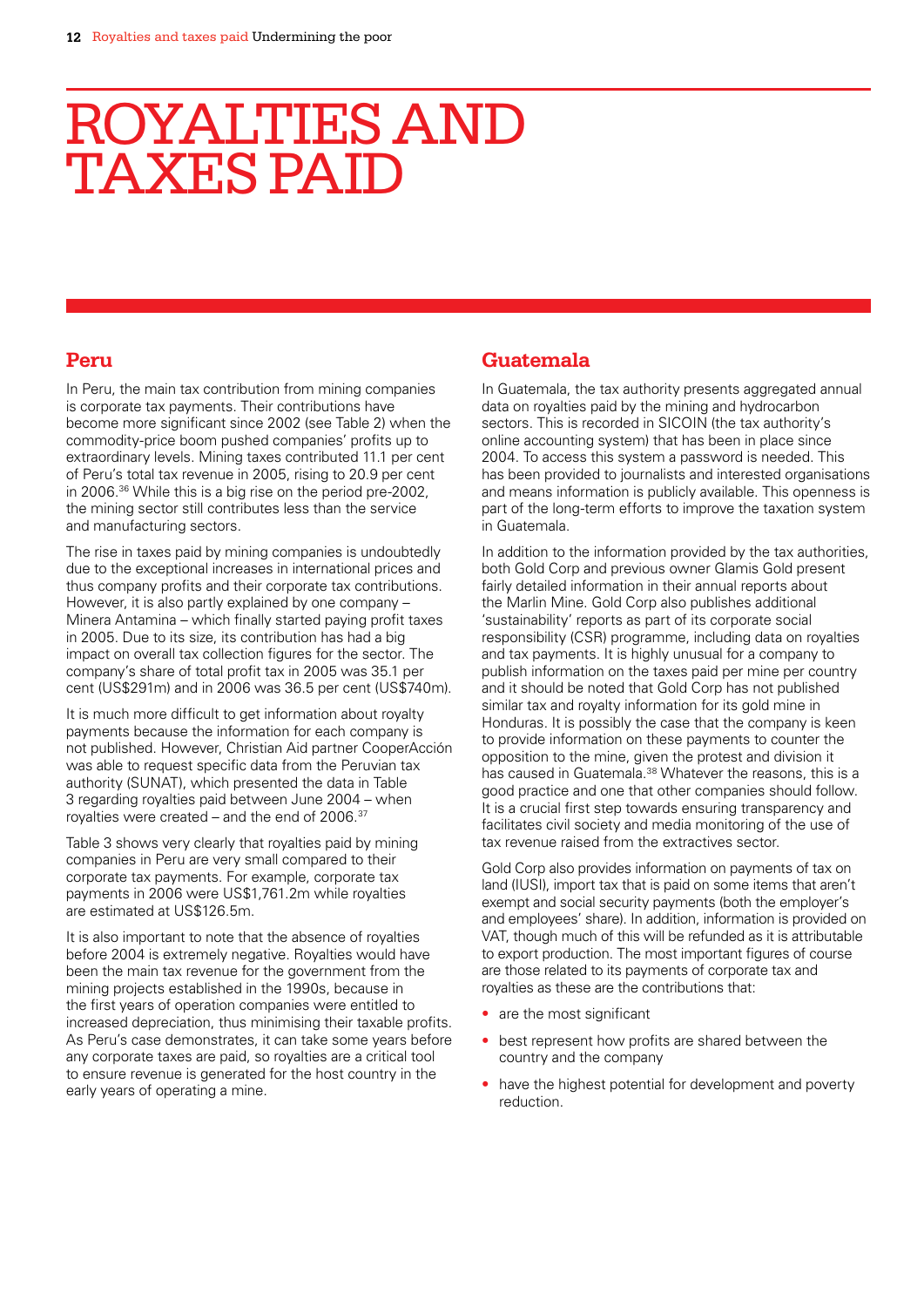### 'There is no control over how companies' royalties are calculated and their level of production. The state is not monitoring this.'

Francisco Machado, former director, ASONOG, Honduras<sup>39</sup>

#### **Table 2 Corporate income taxes paid by mining companies in Peru 1998-2008 (millions of US\$)**

|                                           | 1998 | 1999 | 2000 | 2001 | 2002 | 2003  | 2004  | 2005  | 2006   | 2007    | 2008    |
|-------------------------------------------|------|------|------|------|------|-------|-------|-------|--------|---------|---------|
| <b>CIT paid</b><br>by mining<br>companies | 84   | 40.8 | 70.4 | 51.8 | 85.2 | 169.4 | 289.8 | 657.7 | .761.2 | 2.781.5 | 2,304.7 |

Source: www.sunat.gob.pe – compiled by CooperAcción in its report *Tributación y Distribución de las Sobreganancias Mineras en el Perú*, Working Paper, Mining and Communities Programme, October 2007.

Note: 2008 data supplied directly by CooperAcción.

#### **Table 3 Royalties paid by mining companies in Peru June 2004-2006 (millions of US\$)**

|                                         | June 2004-2005 | 2006         | <b>TOTAL</b> | <b>Share of royalties</b><br>paid (per cent) |
|-----------------------------------------|----------------|--------------|--------------|----------------------------------------------|
| <b>Southern Peru Copper Corporation</b> | 47.8           | 61.2         | 109          | 51.9                                         |
| Volcan Compañía Minera SAA              | 6.3            | 14.7         | 21           | 10                                           |
| <b>Minsur SA</b>                        | 10             | 7.2          | 17.3         | 8.2                                          |
| Compañía de Minas Buenaventura SAA      | 3.2            | 5            | 8.1          | 3.9                                          |
| Shougang Hierro Perú                    | 2.6            | 2.3          | 4.8          | 2.3                                          |
| <b>Sociedad Minera El Brocal SAA</b>    | 0.9            | 3.2          | 4.1          | $\overline{2}$                               |
| Compañía Minera Atacocha SA             | 1.3            | 1.4          | 2.7          | 1.3                                          |
| <b>Aruntani SAC</b>                     | 1.4            | 1.7          | 3.1          | 1.5                                          |
| Empresa Administradora Chungar SAC      | 0.7            | 1.5          | 2.2          | 1.0                                          |
| Minera Aurifera Retamas SA              | 1.1            | 1.1          | 2.2          | 1.0                                          |
| <b>Minera Colquisiri SA</b>             | 0.8            | 1.4          | 2.1          | 1.0                                          |
| Compañía Minera Aurifera Santa Rosa SA  | 0.9            | 1.1          | 2            | $\mathbf{1}$                                 |
| <b>Consorcio Minero Horizonte SA</b>    | 0.8            | 1.1          | 1.9          | 0.9                                          |
| <b>Compañía Minera Casapalca SA</b>     | 0.6            | 1.1          | 1.6          | 0.8                                          |
| <b>Compañía Minera Ares SAC</b>         | 0.9            | 0.7          | 1.6          | 0.8                                          |
| <b>Inversiones Mineras del Sur SA</b>   | 0.7            | 0.8          | 1.5          | 0.7                                          |
| <b>Pan America Silver SAC</b>           | 0.3            | $\mathbf{1}$ | 1.3          | 0.6                                          |
| <b>Compañía Minera Raura SA</b>         | 0.5            | 0.5          | $\mathbf{1}$ | 0.5                                          |
| <b>Compañía Minera Poderosa SA</b>      | 0.5            | 0.4          | $\mathbf{1}$ | 0.5                                          |
| <b>Sociedad Minera Corona SA</b>        | 0.4            | 0.4          | 0.8          | 0.4                                          |
| <b>Other mining companies</b>           | 1.9            | 18.9         | 20.8         | 9.9                                          |
| <b>TOTAL</b>                            | 83.5           | 126.5        | 210.1        | 100                                          |

Source: www.sunat.gob.pe – compiled by CooperAcción in its report *Tributación y Distribución de las Sobreganancias Mineras en el Perú*, Working Paper, Mining and Communities Programme, October 2007.

Note: Royalties are paid monthly. So royalties on production in December 2006 are not paid until the end of January 2007. In this table royalties are reported according to the production they correspond to, not the date they are paid, so January 2007 payments are recorded under 2006.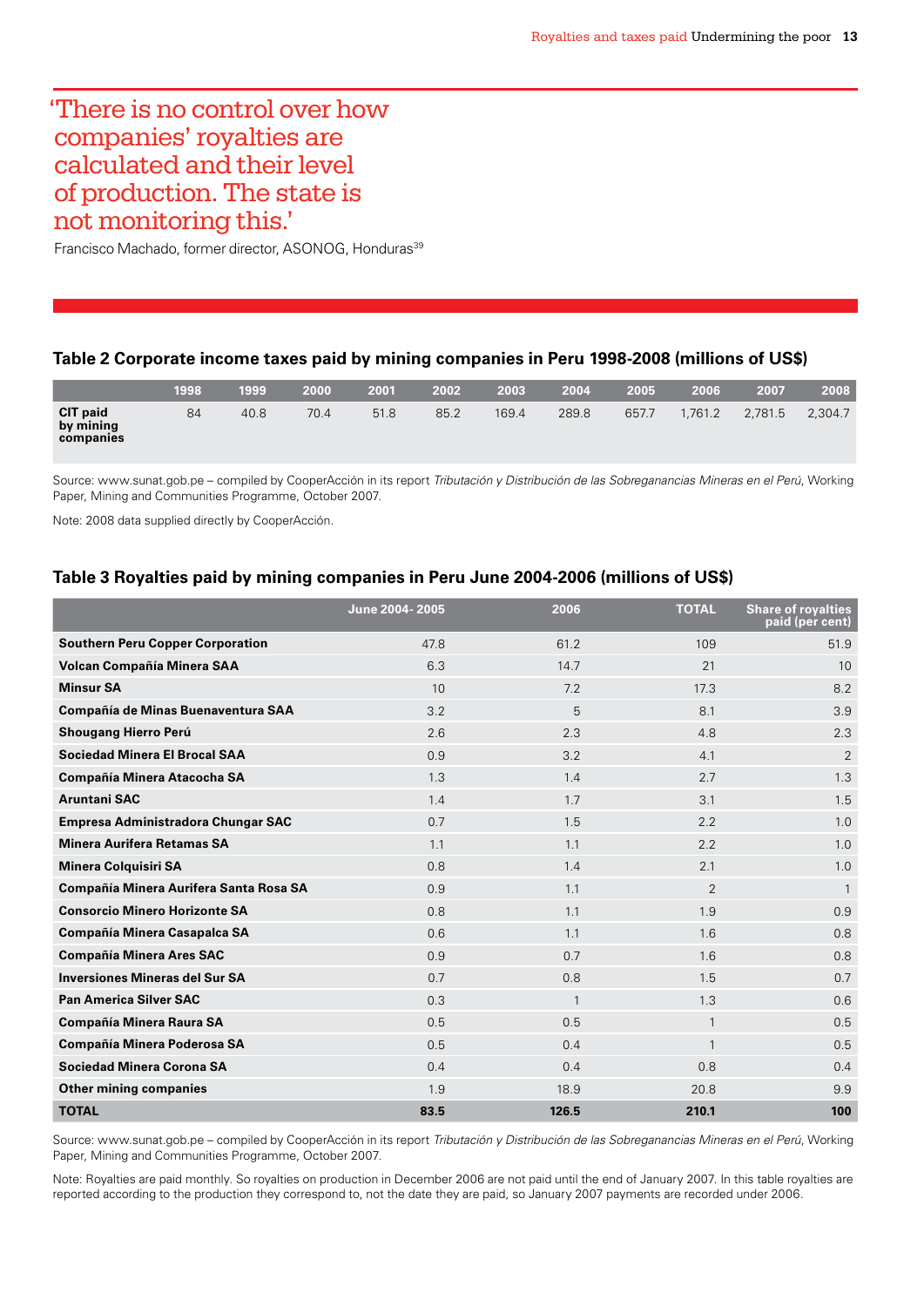Data is available from the company for 2005 (when production started) until 2008. Figures from the tax authorities are available, but only for mining royalties from 2005-2008 and not for corporate taxes. The tax authorities also report payments for the *canon de superficie*. These amounts are likely to come from several companies, not just Montana Exploradora, as there has been a lot of exploration going on in Guatemala.

Surprisingly, the royalties data from the two sources does not match up at all, as Table 4 shows.

If we look first at the company's data we can see that the royalty payment reported by the company for 2005 is low because production only began that year. Also, no corporate tax payments were made because the company had claimed exempt *maquila* status. Royalty payments then increase by a factor of ten in 2006 as production increases and by almost 50 per cent more in 2007 when both production and price increases occurred. Corporate tax payments on profit far exceed contributions from royalty payments. Clearly – as is the case for Peru – where countries have low royalty rates, corporate tax payments are a critical means of ensuring the state gets a fair share from its minerals wealth in periods of high prices.

The data from the tax authorities paints a very different picture. Royalties are minimal – missing completely in 2006 and only 3.4 per cent of what the company reports as paying in 2007. This is difficult to understand as SICOIN is recognised as a reliable accounting system. However, SICOIN depends on the relevant ministries for their information, in this case on the Ministry of Energy and Mines so presumably a problem is arising there.

As there is a lack of transparency from the ministry on what is being received from companies, SICOIN information in this case cannot be considered reliable. The company's royalty figures do appear to be reliable, given that when compared to the company's sales figures and to the country's mineral export value they are just below one per cent of both of these. This discrepancy is a finding that should be of concern to the Guatemalan tax authority.

It is worth remembering that the municipality gets half the royalty. So if the amount reported as paid by the company in 2007 did actually arrive in the municipality, San Miguel Ixtahuacán would have received more than US\$950,000. The municipality's annual budget before mining started was around US\$150,000 so this is a huge increase.40 To date there seems to be little (if any) evidence of whether this money was received by the municipality and how it is

being spent. There are no community efforts to monitor the municipality's budget. This is a huge problem, given that the poverty rate in the area is 97 per cent, and it is critical that royalty payments are put to good use.<sup>41</sup>

#### **Honduras**

In Honduras, there is very little data available from government sources on the value of royalties and tax revenue raised from mining. The tax authorities do not publish information and the only source seems to be buried in the Finance Ministry annual budget reports, which include the detailed income and outgoings each year. Table 5 comprises all the data related to mineral sector income that is presented. (This of course does not include disaggregated data on corporate income tax payments from the sector.) The information is available only from 2001.

It is very difficult to make sense of this information or to obtain any clarifications from the Honduran government regarding mineral sector taxation and how the law is being applied.42 The royalty figures are so low – amounting to only a few hundred dollars in 2003 for example – that it is possible that some income is going unreported, possibly because it is being paid directly to municipalities. However, it is also true that until 2006 the royalties were reported specifically as mineral royalties. This changes in 2006 to 'various royalties' so from that date it is likely the mineral figure is overestimated.

Still the royalty figures fall far short of what we would expect if Honduras was receiving one per cent of the value of its export sales. An estimation based on export data shows a massive shortfall in the royalties the country should receive (see Table 6).

Looking at the total amount collected over the seven years, the royalties and fees paid amount to only 10.5 per cent of the figure we might have expected had the one per cent royalty rate been applied on the full value of production – an extremely serious shortfall.

It is much more difficult to discuss the taxes paid by mining companies. Firstly there is no specific data available from the Honduran tax authorities for this sector and there is no published data from companies. We know that mining companies only pay ten per cent of profits in corporate income tax – a special rate for the sector – and are exempt from payments for five years. This is far below the rates both Peru and Guatemala are charging, and so Honduras is likely to be in a much poorer position in terms of its tax take from its mineral exports.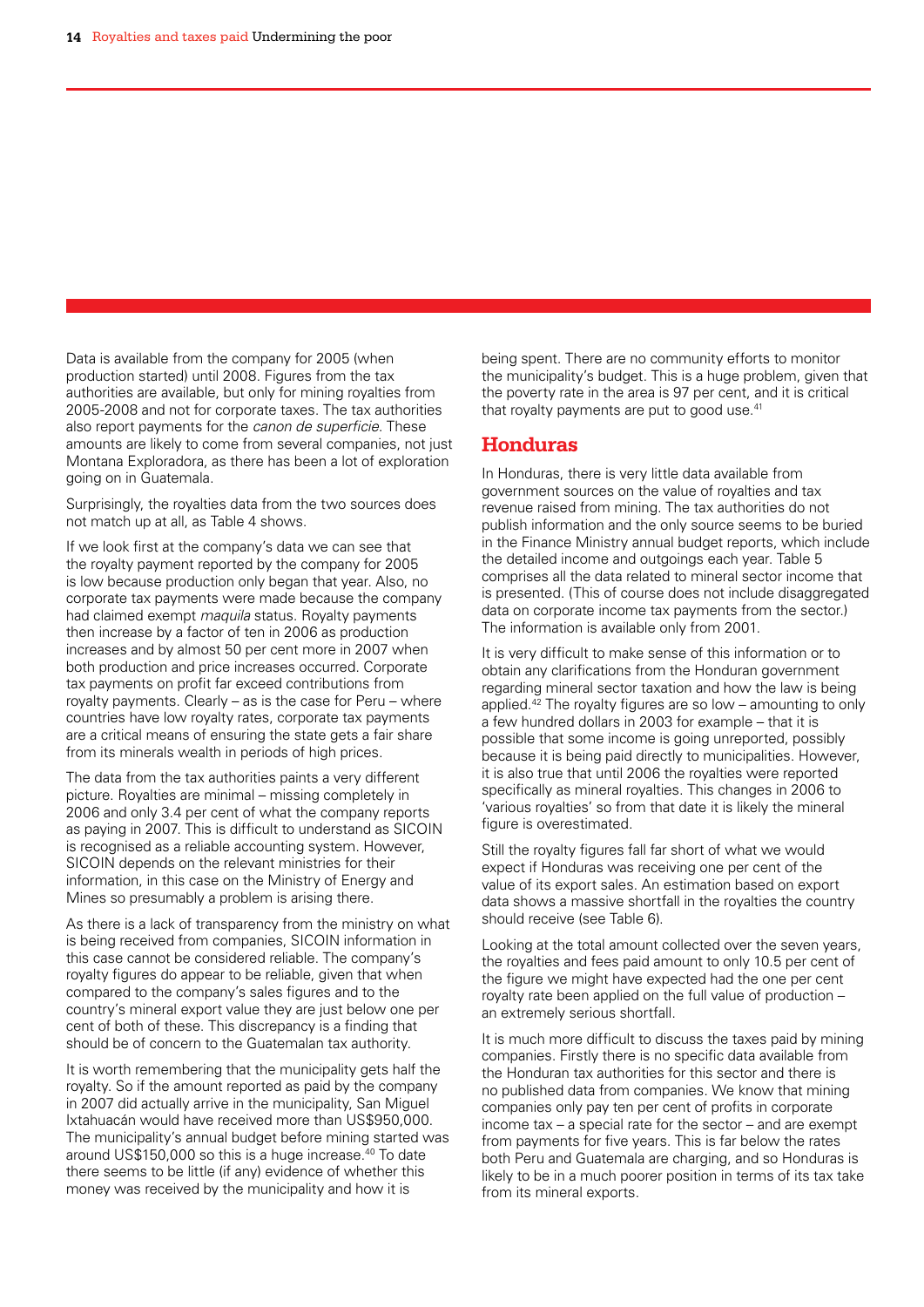#### **Table 4 Tax and royalty payments in Guatemala 2005-2008 (US\$)**

|      | Corporate tax reported by<br>company | <b>Royalties reported</b><br>by company | <b>SICOIN data</b><br>on royalties | <b>SICOIN data on fees</b> |
|------|--------------------------------------|-----------------------------------------|------------------------------------|----------------------------|
| 2005 | $\overline{\phantom{0}}$             | 130.094                                 | 0                                  | 621,000                    |
| 2006 | 3,399,750                            | 1,298,762                               |                                    | 604,000                    |
| 2007 | 9,524,892                            | 1.902.953                               | 65,334                             | 607,000                    |
| 2008 | 12,497,852                           | 2,484,473                               | 142,386                            | 654,000                    |

Source: Gold Corp Annual Monitoring Reports, Marlin Mine 2005, 2006, 2007, 2008.43 Available on Gold Corp website www.goldcorp.com (see under CSR Reports – Sustainability). SICOIN is the government's online accounting system and reports amounts collected in royalties and exploration fees. The exchange rate used to convert SICOIN data is the average annual exchange rate reported by Guatemala's Central Bank.

#### **Table 5 Mineral royalties and other payments made to the Honduran government 2001-2008 (lempiras)**

|                                            | 2001                     | 2002                     | 2003    | 2004         | 2005         | 2006         | 2007         | 2008         |
|--------------------------------------------|--------------------------|--------------------------|---------|--------------|--------------|--------------|--------------|--------------|
| <b>Patente</b><br>minas y zonas<br>mineras | 962.147.59               | 2.140.352.96             | 710.70  | 30.287.50    | 28,675.63    | 0            | 3.600        | 3,657.27     |
| Canon<br>territorial                       | $\overline{\phantom{a}}$ | $\overline{\phantom{a}}$ | $\sim$  | 2.990.722.83 | 2,747,529.84 | 5.441.872.03 | 5,482,535.10 | 5,026,841.07 |
| <b>Royalties</b>                           | 453,638.56               | 17.671.56                | 6.310   | 2,000        | 5.050.2      | 146.280.33   | 22.709.95    | 2,538.17     |
| <b>Total</b>                               | 1,415,786.15             | 2,158,024.52             | 7.020.7 | 3.023.010.33 | 2.781.255.67 | 5,588,152.36 | 5,508,845    | 5,033,036.51 |
| <b>Total in US\$</b>                       | 90,413.45                | 126,284.45               | 392.27  | 161,713.73   | 141,775.72   | 283,814.4    | 282.728.73   | 259,601.06   |

Source: Budget Reports, Secretaria de Finanzas: www.sefin.gob.hn/portal\_prod/index.php?option=com\_content&task=view&id=133&itemid=157 Notes: From 2006 royalties are categorised as 'various' not just 'mineral'.

US\$ totals are calculated using average annual exchange rates for each year.

#### **Table 6 Estimating royalty payments using Honduran export data 2001-2007 (US\$)**

|                                                     | 2001      | 2002      | 2003      | 2004      | 2005      | 2006      | 2007      | <b>Total</b> |
|-----------------------------------------------------|-----------|-----------|-----------|-----------|-----------|-----------|-----------|--------------|
| <b>Mineral</b><br>exports                           | 113.5m    | 124.2m    | 115.4m    | 134.8m    | 133.1m    | 220.3m    | 198.3m    | 1,039.6m     |
| <b>Royalties</b><br>due (1%<br>of export<br>value)  | 1.135.000 | 1,242,000 | 1,154,000 | 1,348,000 | 1,331,000 | 2,203,000 | 1.983.000 | 10,396,000   |
| <b>Royalties</b><br>and fees<br>reported<br>as paid | 90.413    | 126,284   | 392       | 161.714   | 141.776   | 283,814   | 282,729   | 1,087,122    |

Source: Honduran Central Bank for the total value of exports of gold, silver, lead and zinc.

Note: Royalties due are calculated at one per cent of the export value and royalties and fees paid are taken from budget reports as explained above.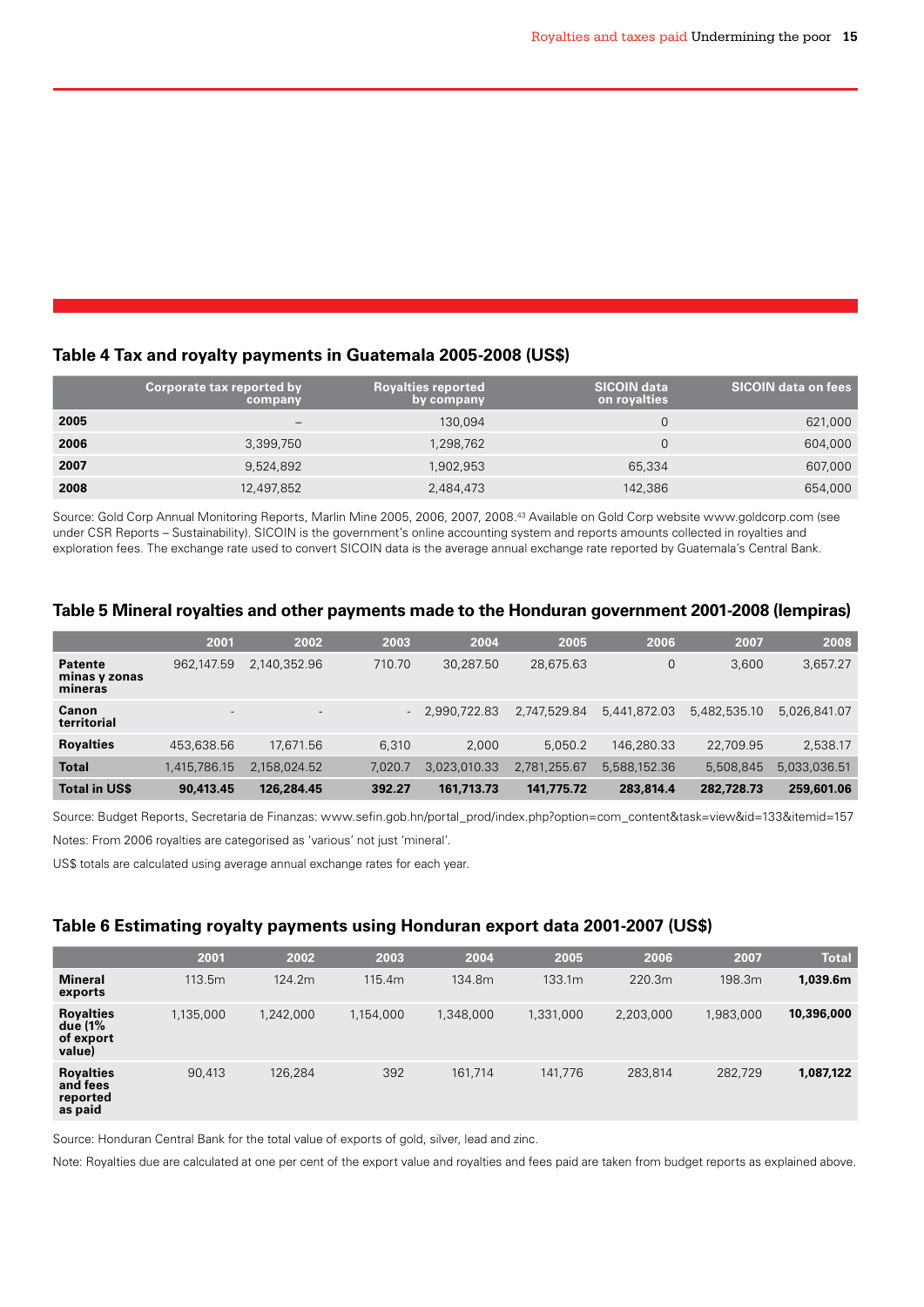## COUNTING THE COST of tax incentives

Governments grant a variety of tax exemptions to different sectors. All these incentives carry costs in terms of lost tax revenue. Hopefully they also generate a variety of benefits such as creating new jobs, stimulating other businesses in the local economy and providing greater tax revenue in the future as businesses grow. However, this cannot be taken for granted and a full cost-benefit analysis should be undertaken. Some tax incentives will cost more than others and some will bring less benefit than others. It is vital that developing-country governments take this into account because tax incentives that fail to deliver benefits imply there must be higher tax rates on everyone else to raise the same level of revenue. Ordinary citizens will have to cover this cost and that burden weighs heavily against poor consumers in developing countries. In the end the poor will pay for any inappropriate decisions to grant overly generous tax exemptions and incentives.

It is essential for Latin American countries to start counting the fiscal cost of tax incentives for mining companies. The International Monetary Fund (IMF) advocates that they be documented and presented in the budget as expenditure. This is still far from common practice.

#### **Peru**

Christian Aid's partner CooperAcción has estimated both the revenue foregone because of royalties not paid (see Table 7) and the cost of certain tax incentives such as those offered under the profit-reinvestment rules (see Table 8).<sup>44</sup>

As for royalties, there are nine large mining companies that are not paying any royalties in Peru, arguing that they should not have to under their tax-stability contracts. These are:

- Xstrata Tintaya
- Compañia Minera Milpo SA
- Compañia Minera Santa Luisa SA
- Empresa Minera Los Quenuales
- Minera Yanacocha
- Doe Run Perú
- Compañia Minera Antamina SA
- Sociedad Minera Cerro Verde
- Barrick Misquichilca SA.

Three further companies, Southern Peru, Compañia Minera Ares and Compañia Minera Volcan, do not pay royalties on some of their projects. Both Xstrata – which bought the Tintaya mine from BHP Billiton – and Hochschild Mining – which owns Minera Ares – are listed on the London Stock Exchange.

CooperAcción requested calculations from the Peruvian tax authority (SUNAT) of how much the Peruvian state has lost due to non-payment of royalties. SUNAT calculated that a total of US\$357.2m has been lost between June 2004 and the end of 2006. As shown in Table 7, 63 per cent of that is down to just two companies failing to pay – Antamina (US\$130.5m) and Yanacocha (US\$96.1m).

Of course, the non-payment of royalties is only one way in which the Peruvian state is losing out on revenue. The generous tax allowances offered to mining companies also cost money. One example is the revenue foregone due to the 'reinvestment of profit' rules. Between 1994 and 1999, US\$629m was reinvested in mining in Peru. This reduced companies' tax burden by US\$189m in that period (or on average by US\$31m a year). Table 8 presents the revenue foregone between 1994 and 1999 and between 2000 and 2006 according to each company's profit-reinvestment levels. It is worth remembering that this was an officially sanctioned tax subsidy only until the year 2000 when this tax break was abolished, but in fact the lost revenue has increased significantly since then.

As Table 8 shows, the firms that have significantly benefited from this tax break were Cerro Verde, Yanacocha and Southern Peru Limited. Currently four of the biggest mines in the country are using this benefit even though the tax law has since been reformed. These include Yanacocha (the leading gold producer), Cerro Verde (the leading copper producer), Cajamarquilla (a zinc mine) and Volcan (the leading producer of silver, zinc and lead).

The revenue the Peruvian state has failed to collect over 12 years – just because of these two factors (the non-payment of royalties and the profit-reinvestment rules) – is estimated at US\$849m. And these losses are mounting up as companies continue to refuse to pay royalties and to avail themselves of the now defunct tax breaks offered in the past.

Given the size of the mining sector in Peru, these decisions cost the country hundreds of millions of dollars each year. These amounts would be significant in allowing the country to fund important social-policy initiatives as well as productive investments. It is worth noting that Peru allocated a budget of only US\$44m to its programme for rural education in 2007 and US\$25m to its national literacy programme in the same year.45 The Peruvian treasury minister has also recently informed NGOs working on the creation of a pension system that although this was close to being approved, the idea is now being shelved due to resource constraints.46 In addition, Peruvian NGOs calculate that the government needs US\$220m to expand socialprotection programmes to protect the poor from the impacts of the global economic crisis.47 There are concerns as to whether this money will be found.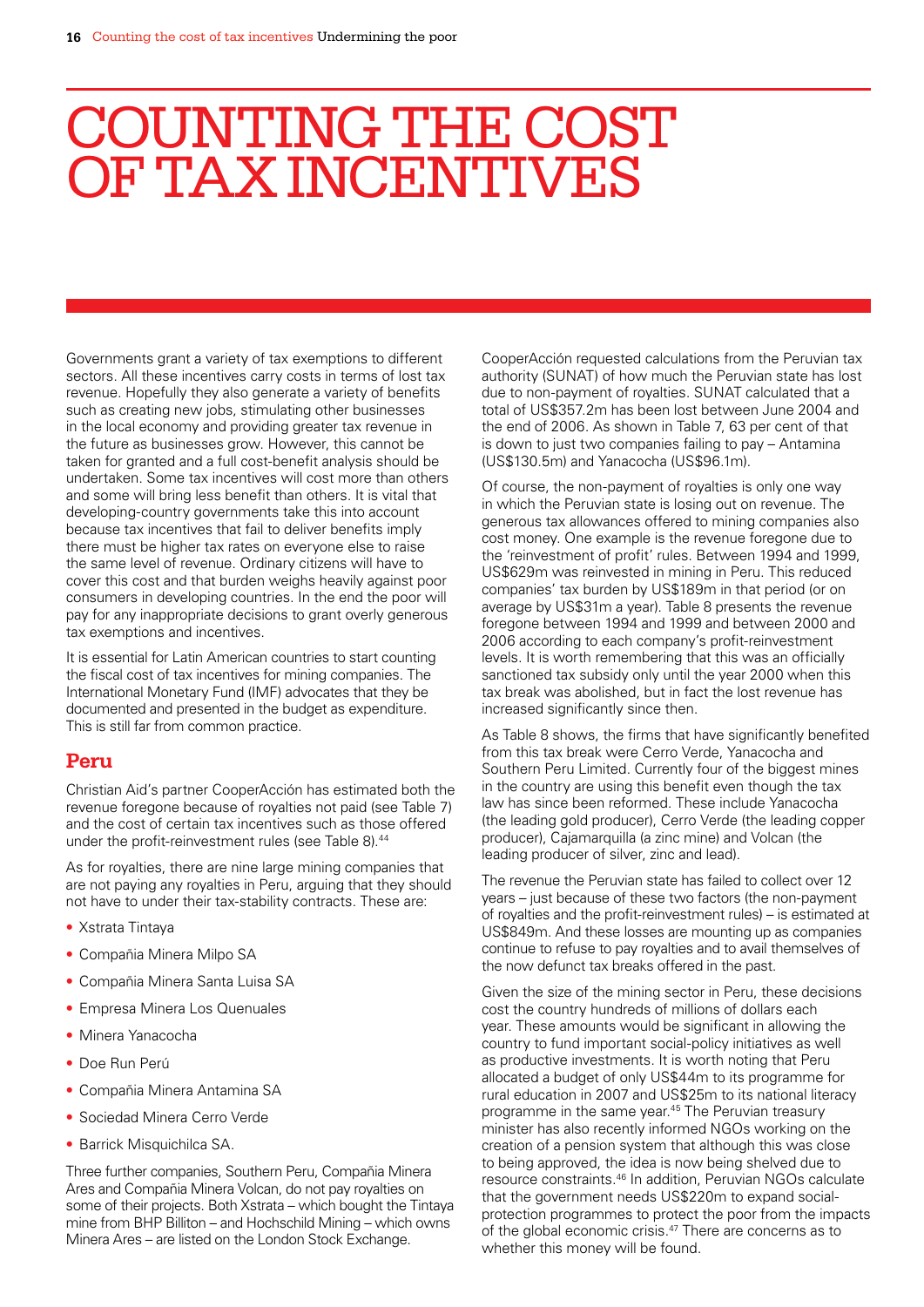### 'Tax incentives are meaningless and income tax exemptions in Guatemala for US companies are a mechanism to ensure a direct transfer of funds to the US Treasury.'

Aaron Schneider, academic<sup>48</sup>

#### **Table 7 Amount in royalties not paid by mining companies in Peru (millions of US\$)**

| Company                                           | June-Dec 2004 | 2005 | 2006  | <b>TOTAL</b> | Share in % |
|---------------------------------------------------|---------------|------|-------|--------------|------------|
| <b>Compañía Minera Antamina SA</b>                | 15.8          | 40.7 | 74.1  | 130.5        | 36.5       |
| Minera Yanacocha SRL                              | 16.8          | 38.4 | 40.9  | 96.1         | 26.9       |
| <b>Minera Barrick Misquichilca SA</b>             | 2.4           | 12.5 | 25.2  | 40.2         | 11.2       |
| <b>Xstrata Tintaya SA</b>                         | 3.3           | 8.6  | 17.9  | 29.8         | 8.4        |
| Sociedad Minera Cerro Verde SAA                   | 1.8           | 6.6  | 13.9  | 22.3         | 6.2        |
| <b>Empresa Minera Los Quenuales</b>               | 1.4           | 4.5  | 11.8  | 17.7         | 4.9        |
| <b>Compañía Minera Milpo SAA</b>                  | 0.5           | 1.7  | 4.7   | 6.9          | 1.9        |
| Compañía Minera Santa Luisa SA                    | 0.3           | 0.6  | 1.8   | 2.7          | 0.8        |
| Doe Run Peru SRL                                  | 0.2           | 0.5  | 1.4   | 2.1          | 0.6        |
| <b>Southern Peru Copper</b><br><b>Corporation</b> | 1.1           | 3.2  | 0.4   | 4.6          | 1.3        |
| Volcan Compañía Minera SAA                        | 0.5           | 1.3  | 1     | 2.8          | 0.8        |
| <b>Compañía Minera Ares SAC</b>                   | 0.4           | 0.5  | 0.7   | 1.6          | 0.4        |
| <b>TOTAL</b>                                      | 44.4          | 119  | 193.9 | 357.2        | 100        |

Source: Calculations done by SUNAT and presented by CooperAcción in its report *Tributación y Distribución de las Sobreganancias Mineras en el Perú*, Working Paper, Mining and Communities Programme, October 2007.

Note: Southern Peru Copper, Volcan and Ares are claiming tax stability for only some of their projects.

#### **Table 8 Taxes foregone due to profit-reinvestment rules 1994-2006 (millions of US\$)**

| Company                                | <b>Tax revenue foregone</b><br>1994-1999 | Tax revenue foregone<br>2000-2006 | Total tax revenue<br>foregone 1994-2006 |
|----------------------------------------|------------------------------------------|-----------------------------------|-----------------------------------------|
| <b>Southern Peru Limited</b>           | 73.5                                     |                                   | 73.5                                    |
| <b>Minera Yanacocha SRL</b>            | 62                                       | 56.9                              | 118.8                                   |
| <b>Minsur SA</b>                       | 13                                       |                                   | 13                                      |
| <b>Compañía Minera Milpo SA</b>        | 12.7                                     |                                   | 12.7                                    |
| Soc. Min. Refineria Zinc Cajamarquilla | 9.4                                      | 1.8                               | 11.2                                    |
| <b>Consorcio Minero Horizonte SA</b>   | 6.5                                      |                                   | 6.5                                     |
| Minera Aurifera Retamas SA             | 3.9                                      |                                   | 3.9                                     |
| <b>Compañía Minera Atacocha SA</b>     | 4.6                                      |                                   | 4.6                                     |
| Volcan Compañía Minera SAA             | 1.6                                      | 4.5                               | 6.1                                     |
| <b>Compañía Minera Condestable SA</b>  | 1.0                                      |                                   | 1.0                                     |
| Compañía Minera Caraveli SA            | 0.6                                      |                                   | 0.6                                     |
| <b>Compañía Minera Cerro Verde SAA</b> |                                          | 240                               | 240                                     |
| <b>TOTAL</b>                           | 188.7                                    | 303.1                             | 491.8                                   |

Source: Ministry of Energy and Mines, Financial statements of companies, compiled by CooperAcción in its report *Tributación y Distribución de las Sobreganancias Mineras en el Perú*, Working Paper, Mining and Communities Programme, October 2007.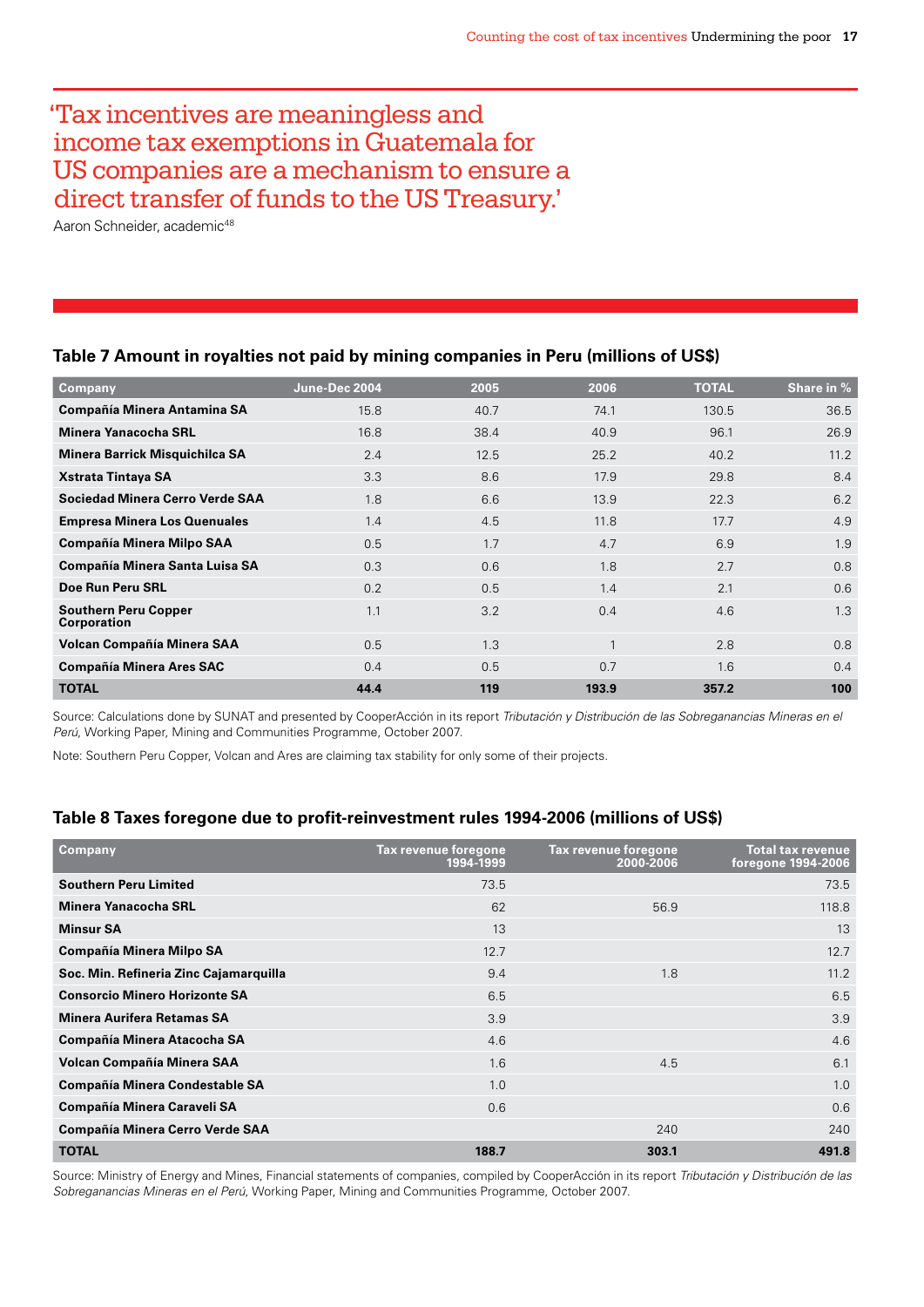#### **Table 9 Revenue foregone from lowering the royalty rate in Guatemala 2006-2008 (US\$)**

|                                                                        | 2006      | 2007       | 2008       |
|------------------------------------------------------------------------|-----------|------------|------------|
| Royalty reported by company (1%)                                       | 1.298.762 | 1,902,953  | 2,484,473  |
| Royalties that would have been collected<br>under the previous 6% rate | 7.792.572 | 11.417.718 | 14,906,838 |
| <b>Fiscal cost of incentive</b>                                        | 6,493,810 | 9,514,765  | 12,422,365 |

Source: Royalty data from Gold Corp Annual Monitoring Reports, 2006, 2007 and 2008.

#### **Guatemala**

We can do a very straightforward calculation to ascertain the revenue that the Guatemalan government decided not to collect when it lowered the royalty rate from six to one per cent.

Table 9 shows the cost of lowering the royalty rate for the Marlin mine production between 2006 and 2008. Guatemala has forfeited more than US\$28m over three years. Given the low level of Guatemala's social spending, the annual cost of this fiscal incentive is significant. Within the national health budget for 2006, only US\$6.2m was originally allocated for health infrastructure spending (eg on health centres and hospital infrastructure and equipment).<sup>49</sup> The budget was then modified and health spending cut, so only 74 per cent of this unimpressive figure was actually spent. In 2006, the fiscal cost of this tax incentive to one mining company exceeded the country's total spending on health infrastructure.

If new companies begin mining operations in Guatemala – as is currently planned – they will also benefit from low royalty rates (and potentially tax exemptions), implying also a rising fiscal cost for the country. In return Guatemala will benefit from only a small number of new jobs (the Marlin mine employed 1,149 workers in 2007) to be set against any environmental damage and pollution caused by the mine operations, possible negative impacts on agriculture and human health, and the increasing likelihood of social unrest in mining areas.

#### **Honduras**

Equally there is no question that Honduras has given up important sums of money in lowering its royalty and corporate tax rates on mining companies. For example, if there was a three per cent royalty rate in place, Honduras would have made around US\$5.9m in 2007 from royalties on its mineral exports. This can be compared to the paltry US\$283,000 it is reported to have received in royalties, licences and fees.

This must be seen in the context of Honduras' repeated (and poor) attempts at raising its level of tax collection. In 1994, 1996 and 1998, the country was subject to a series of tax reforms. There were further reforms in 2002 and a supposedly significant overhaul and redirection of the system in 2003 under the Tax Equity Law. This law unified the corporate tax rate at 25 per cent – one of the major changes under this reform. This was predicted to generate 64 million lempiras (US\$3.4m) and was trumpeted as a big success.<sup>50</sup> However, this amount is insignificant when we consider how much mining companies would contribute if the royalty rate on all minerals were raised (and applied properly). If, in addition, the corporate tax was brought into line with the standard rate and the tax holiday abolished, this could represent a significant income stream for the government.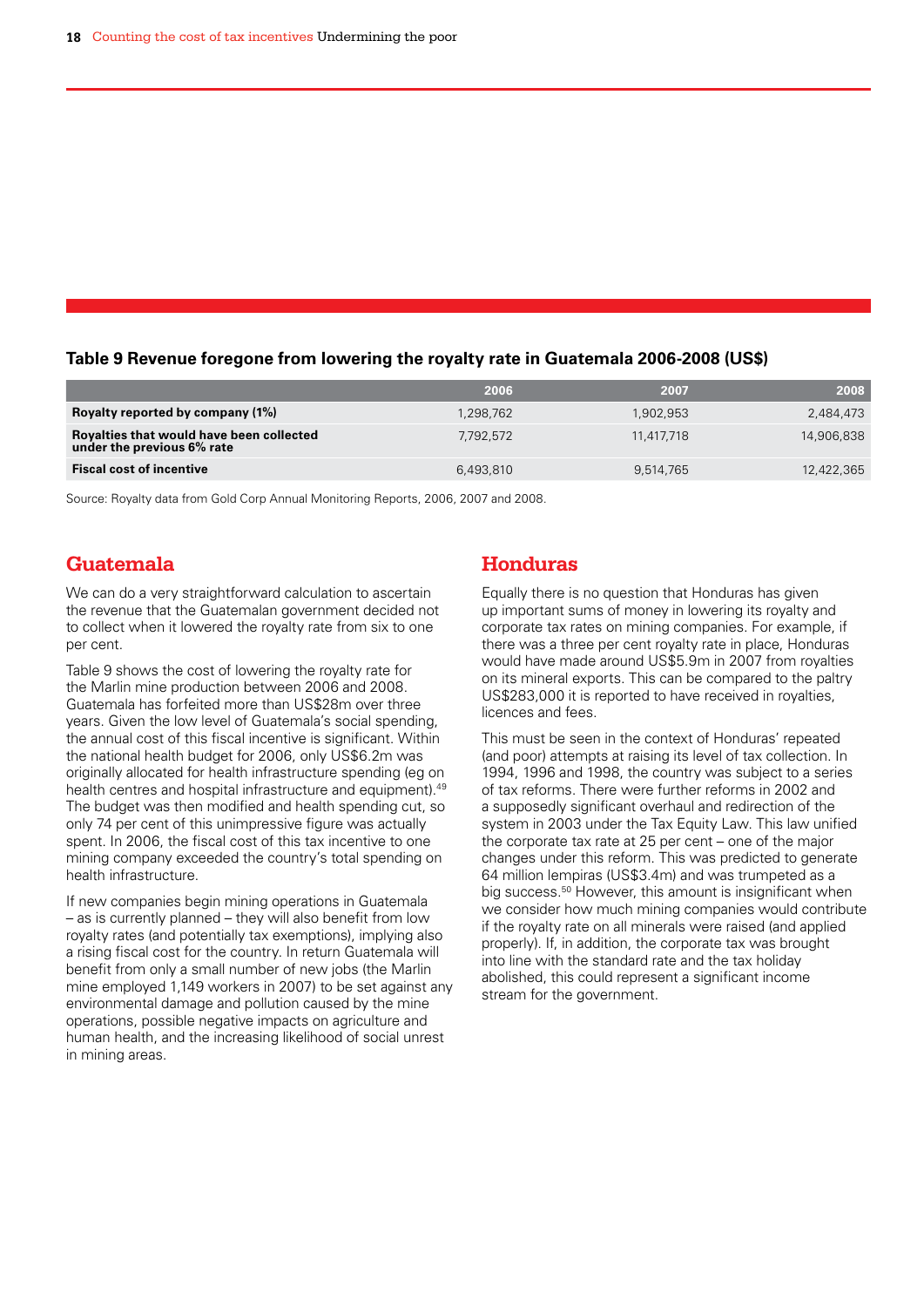# Tax compliance

A key issue for any government managing its extractive industries is to ensure that it actually receives the royalties and taxes that are due. This is of course especially relevant for developing countries that receive low tax revenues and where long-overdue efforts to curtail tax evasion are being stepped up. In order to successfully monitor the minerals sector, a developing country will need accurate records of both production levels and prices (to enable it to assess the royalties due) and also to audit the companies' costs and levels of profits being reported. Production monitoring and financial audit are distinct areas that require different skills and investment.

In particular it is difficult for developing-country tax authorities to challenge abusive practices such as transfer mispricing and false invoicing. With multinationals, a system known as transfer pricing covers the sales between subsidiaries of the same parent company of everything from machinery and equipment to management services, insurance and intellectual property rights. When subsidiaries charge each other a fair market price (the 'arm's-length' price) such transactions are legitimate. However, the way fees and prices are determined has become increasingly opaque and figures can be manipulated to reduce tax. Companies may overprice their imports (inflating costs and lowering profit taxes due) and underprice their exports, ensuring a transfer of revenue out of the country. Such practices can be agreed not only between subsidiaries of multinationals. Unrelated companies can make secret deals with each other for the same reasons and use false invoicing to export goods at low prices from the country where they are produced.

Christian Aid recently published a report that attempts to quantify for the first time the damage done to individual countries by trade mispricing.<sup>51</sup> It analyses EU and US trade data and estimates the amount of capital shifted from non-EU and US countries into the EU and US through bilateral trade mispricing. The report also estimates the resulting tax losses. We estimate that between 2005 and 2007 emerging and developing countries lost US\$1.1 trillion in capital from their countries. If taxes had been levied on this at normal rates it would have raised around US\$365bn in that period. This is, of course, just the tip of the iceberg. There is no publicly available trading data from tax havens – jurisdictions that are favoured by multinational corporations. This data would no doubt reveal a far more serious picture of trade mispricing in trade through tax havens.

With regard to auditing companies to counter transfer mispricing, the challenges are huge. This problem is acknowledged by developing-country governments and this is one of the major reasons for a preference for royalty regimes in the first place. However, transfer mispricing and how to confront the practice is an issue that is barely

discussed in forums devoted to taxation reform in Latin America – even though it's a major area of revenue loss.

The problem with the minerals sector is slowly gaining recognition with limited coverage in recent reports by the Economic Commission for Latin America and the Caribbean (ECLAC)<sup>52</sup> and the ICMM<sup>53</sup> for example. It has also been highlighted as a key problem by the Chilean government in its recent mining reforms. In Chile, mining companies' second-largest reported cost was for consultants and contracting of services. According to the mining council this amounted to 12 per cent of all company costs<sup> $54$ </sup> and was one area the government highlighted among major weaknesses in terms of auditing and regulation. The reform attempted to specifically address some of these weaknesses.

#### **Estimating the cost of trade mispricing in minerals exported from Peru**

Using Christian Aid's new database, which informed the data presented in the report mentioned above, we can present some estimates of the amount of capital being shifted out of Peru through mispricing of minerals traded directly between Peru and the US and the EU. (These figures do not cover minerals traded between countries that are mediated through tax havens.) The database was created by Simon Pak, an international trade pricing expert, president of the Trade Research Institute and associate professor at Penn State University in the US. Christian Aid commissioned him to analyse EU and US trade data and estimate the amount of capital shifted from non-EU countries into the EU and US through bilateral trade mispricing. He analysed bilateral trade in every product between 2005 and 2007 and, using 'price filter analysis', calculated the parameters for the normal price ranges of products traded between countries. He concluded that prices which fell outside that normal range had either been artificially depressed or artificially inflated, or in other words mispriced. Such manipulations may occur for tax purposes or capital flight purposes – either way there is a tax loss for the developing country. In Table 10 we look at only the mispricing that relates to mineral exports from Peru into the US and the EU.

The total for all minerals for Peru over the three years comes to US\$388.6m. This, according to the analysis, is the amount of capital being shifted illicitly out of the country through mineral exports. In fact the mining sector is consistently shown to be one of the biggest offenders. Precious metals topped the list for under-pricing of exports from Peru to the US in 2005 and 2007, and copper is always in the top ten for under-pricing of exports from Peru to the US.

If the total amount of capital said to have been shifted illicitly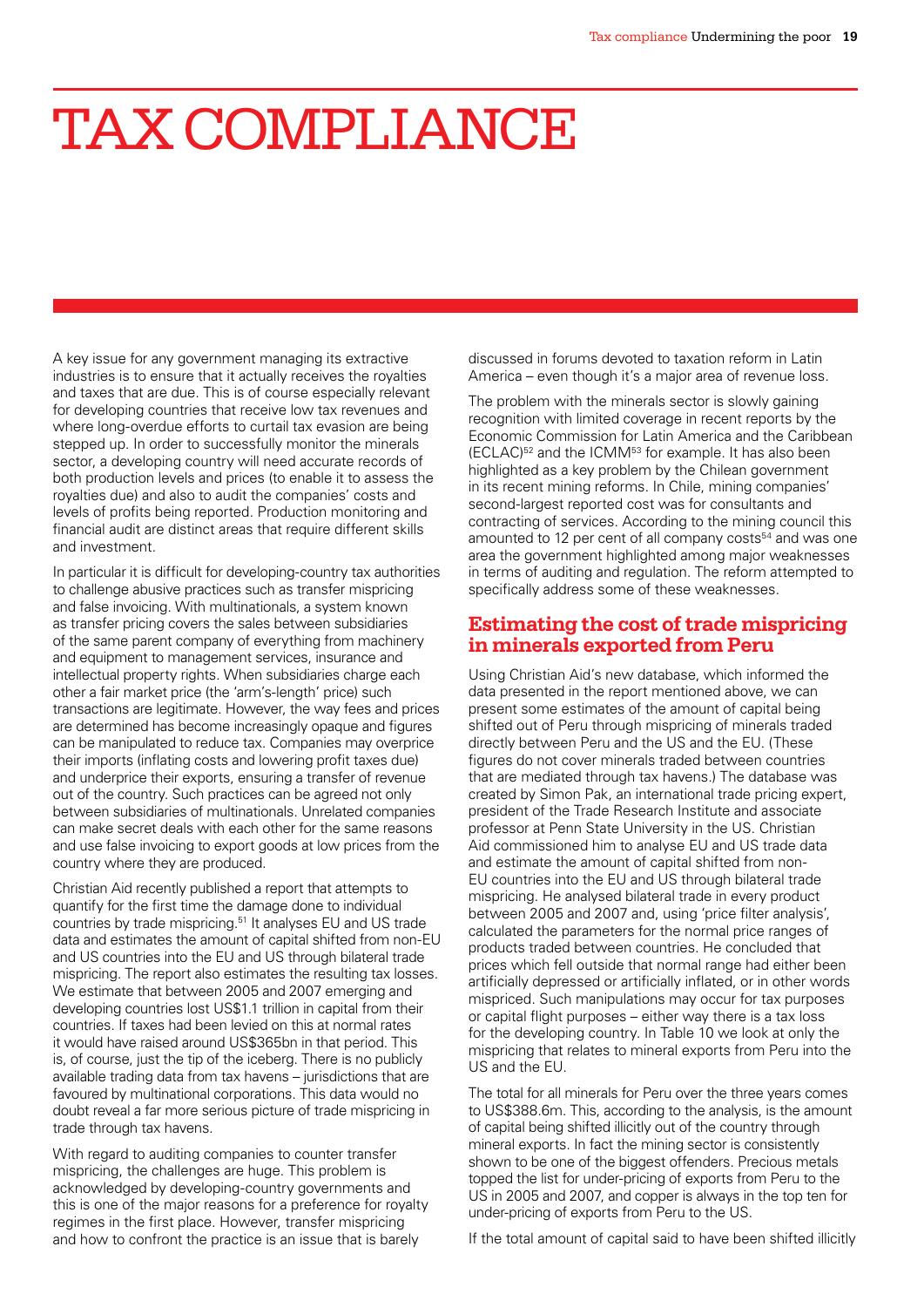### 'It is a contradiction to support increased development assistance, yet turn a blind eye to actions by multinationals and others that undermine the tax base of a developing country.'

Trevor Manuel, minister of finance, South Africa<sup>55</sup>

#### **Table 10 The amount of annual capital flow estimated to result from under-pricing of exports of minerals exported from Peru to the US and the EU 2005-2007 (thousands of US\$)**

| <b>HS</b><br>Code | <b>Product</b><br>category |          |                | Annual capital flow from mispricing of exports<br>from country to US | Annual capital flow from mispricing of exports | <b>Total</b> |       |         |
|-------------------|----------------------------|----------|----------------|----------------------------------------------------------------------|------------------------------------------------|--------------|-------|---------|
|                   |                            | 2005     | 2006           | 2007                                                                 | 2005                                           | 2006         | 2007  |         |
| 71                | <b>Precious</b><br>metals  | 263.743  | $\overline{0}$ | 63.665                                                               | 69                                             | 65           | 24    | 327,566 |
| 74                | Copper                     | 2.668    | 4.371          | 25,487                                                               | 2.348                                          | 5.703        | 3.969 | 44,546  |
| 78                | Lead                       | 281      | 884            | 39                                                                   | 171                                            | 391          | 523   | 2,289   |
| 79                | <b>Zinc</b>                | $\Omega$ | $\overline{0}$ | $\overline{0}$                                                       | 296                                            | 734          | 605   | 1,635   |
| 80                | Tin                        | 2.949    | 2.214          | 2.741                                                                | 467                                            | 1.619        | 2.631 | 12,621  |

Source: Christian Aid's trade-pricing database, created by Professor Pak through analysis of trade data between 2005 and 2007, and used to inform the report *False Profits: Robbing the Poor to Keep the Rich Tax-Free*, Christian Aid, March 2009.

Notes: All commodity groups are shown according to the Harmonised System (HS) of Commodity Classification, which was drawn up under the auspices of the World Customs Organisation.

The category of precious metals refers to HS code 71 and includes pearls, stones, precious metals, imitation jewellery and coins.

All calculations in the database are based on the assumption that the data analysed was free from reporting error.

There are of course some limitations to the price-filter analysis method. These are described in detail in appendix 2 of Christian Aid's report *False Profits: Robbing the Poor to Keep the Rich Tax-Free*, March 2009.

out of the country during these three years was subject to corporate income tax (at 30 per cent) we can estimate that the Peruvian Treasury has lost around US\$116.6m over this period. Given between 2005 and 2007 the corporate tax paid by mining companies in Peru was US\$5,200m, this only amounts to 2.2 per cent of the total tax take from minerals. However, it is important to remember that this data only covers Peru's mineral exports to the US and the EU. In 2007 the US and the EU together only bought 26 per cent of Peruvian mineral exports. China and Switzerland are major buyers and other important importing countries are Japan, Canada, Chile and South Korea – all of which are not included in our analysis.<sup>56</sup> The scale of the problem of underpricing of exports is likely to be much larger.

It is also important to note that there are other ways in which companies can engage in transfer mispricing and false invoicing. Mining companies may also be involved in manipulating prices of their imports. We are not able to analyse if this has taken place, as we cannot easily isolate the products that mineral companies import into Peru. Our data also does not cover other types of intra-company trades (for example buying consultancy services). This was identified as an area of abuse by mining companies in Chile. In addition, companies may illicitly shift capital through the structuring of their loans and interest repayments. Whether

there have been losses from these practices, and if so what they are, cannot be determined.

It is fair to say that our research suggests that there is a systematic problem with transfer mispricing and the extractives sector in Peru. Unfortunately Peru is not alone. Christian Aid's database shows problems with the underpricing of mineral exports in other Latin American countries. The copper sector consistently ranks highly in Chile's transfer-mispricing tables, coming top in 2007 and sixth in 2006 for exports to the US. Brazil is one of the world's leading producers of iron and iron exports are consistently high in Brazil's transfer-mispricing tables, with significant losses also being reported on exports of precious metals. Mexico shows similar results. It has large losses of capital from iron exports, and precious metals are the next biggest offenders in terms of under-pricing exports. There is also a consistent problem with exports of Mexican copper. In Colombia's case the category of precious metals – which includes exports of gold and emeralds – is also a consistent offender.

There is an urgent need to focus on improving skills to audit and regulate this practice. Losses can be significant and the underpricing of mineral exports – particularly precious metals and copper – is apparently a common practice. This is going mostly unnoticed by host-country governments.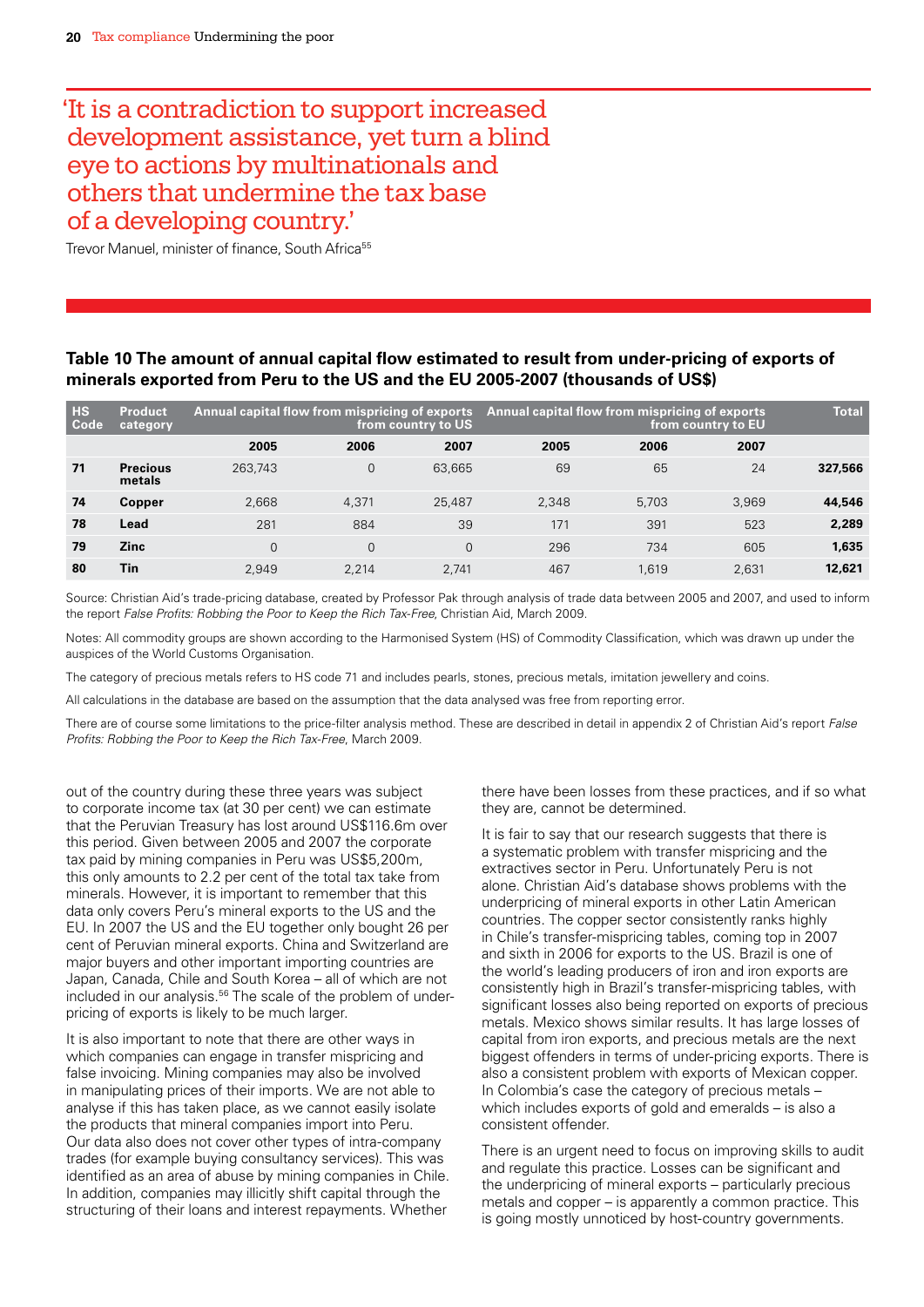## Evaluating Latin America's share in its mineral wealth

#### **A comparison between Guatemala and Peru**

One way to evaluate a country's share in the wealth of their natural resources is if we calculate the overall government revenue from mining as a percentage of the total value of mineral production or as a percentage of a company's profit. The first is the easier comparison to make as it is rarely possible to gather reliable profit data.

In the case of Peru, Table 11 shows how the government's share has risen since 1998.

If we average over the whole period, Peru's share in the sales of its minerals between 1998 and 2008 is 9.4 per cent.

In Guatemala's case, given the availability of data on the Marlin mine, we can provide an even more detailed analysis of the country's share in the wealth by analysing its share in the company's profits as well. To do this, we need to

#### **Table 11 Comparing profit taxes paid with the value of Peru's mineral exports (millions of US\$)**

|                        | 1998  | 1999  | 2000  | 2001  | 2002  | 2003  | 2004  | 2005  | 2006   | 2007   |        | 2008 Average Average Average<br>1998-<br>2001 | $2002 -$<br>2008 | 1998-<br>2008 |
|------------------------|-------|-------|-------|-------|-------|-------|-------|-------|--------|--------|--------|-----------------------------------------------|------------------|---------------|
| <b>Profit</b><br>tax   | 84    | 41    | 70    | 52    | 85    | 169   | 290   | 658   | 1,761  | 2,782  | 2.305  | 61.75                                         | 1.150            | 754           |
| <b>Export</b><br>value | 2.747 | 3.008 | 3.220 | 3,205 | 3,809 | 4,690 | 7,124 | 9,760 | 14,716 | 17,755 | 18,657 | 3,045                                         | 10.930           | 8,063         |
| $\frac{0}{2}$          |       | 1.4   | 2.2   | 1.6   | 2.2   | 3.6   | 4.1   | 6.7   | 11.9   | 15.7   | 12.4   |                                               | 10.5             | 9.4           |

Source: Profit tax is from www.sunat.gob.pe – compiled by CooperAcción. Export values are taken from Peru's Central Bank.

Note: If in the case of 2006 we include the royalties figure (US\$126.5m) alongside tax payments, we would find that Peru's share increases marginally to 12.8 per cent.

#### **Table 12 Summary of Marlin mine operations in Guatemala 2005-2008**

|      |         | <b>Total production</b><br>(ounces) | <b>Total sales</b><br>(US\$ millions) | Average gold<br>price per<br>ounce (US\$) | <b>Average silver</b><br>price per<br>ounce (US\$) | <b>Total</b><br>production<br>costs per<br>ounce (US\$) | <b>Earnings (US\$</b><br>millions) |
|------|---------|-------------------------------------|---------------------------------------|-------------------------------------------|----------------------------------------------------|---------------------------------------------------------|------------------------------------|
|      | Gold    | <b>Silver</b>                       |                                       |                                           |                                                    |                                                         |                                    |
| 2005 | 23,858  | 154,649                             | 11.7                                  | $\overline{\phantom{a}}$                  | $\sim$                                             | 196                                                     | 2.6                                |
| 2006 | 161,000 | 1,598,400                           | 109.9                                 | 602                                       | $\overline{\phantom{a}}$                           | 209                                                     | 36.4                               |
| 2007 | 227,200 | 2,837,300                           | 203.7                                 | 707                                       | 14.23                                              | 144                                                     | 72.8                               |
| 2008 | 241,400 | 3,212,600                           | 258.1                                 | 870                                       | 14.64                                              | 191                                                     | 100                                |

Source: Glamis Gold Annual Report 2005, Gold Corp Annual Reports 2006, 2007 and 2008.

#### **Table 13 Comparing Guatemala and the company's share 2005-2007**

| <b>Years</b> | <b>Corporate tax</b><br>(US\$) | <b>Rovalties</b><br>(US\$) | <b>Total GT share</b><br>(USS) | <b>GT</b> share as %<br>of sales | GT share as %<br>of profit | Royalty as %<br>of profit | <b>Corporate tax.</b><br>as % of profit |
|--------------|--------------------------------|----------------------------|--------------------------------|----------------------------------|----------------------------|---------------------------|-----------------------------------------|
| 2005         |                                | 130.094                    | 130.094                        | 1.1                              | 5                          | 5                         | 0                                       |
| 2006         | 3,399,750                      | 1,298,762                  | 4,698,512                      | 4.3                              | 12.9                       | 3.6                       | 9.3                                     |
| 2007         | 9.524.892                      | 1.902.953                  | 11,427,845                     | 5.6                              | 15.7                       | 2.6                       | 13.1                                    |
| 2008         | 12,497,852                     | 2,484,473                  | 14,982,325                     | 5.8                              | 15                         | 2.5                       | 12.5                                    |

Sources: Table 4 and Table 12.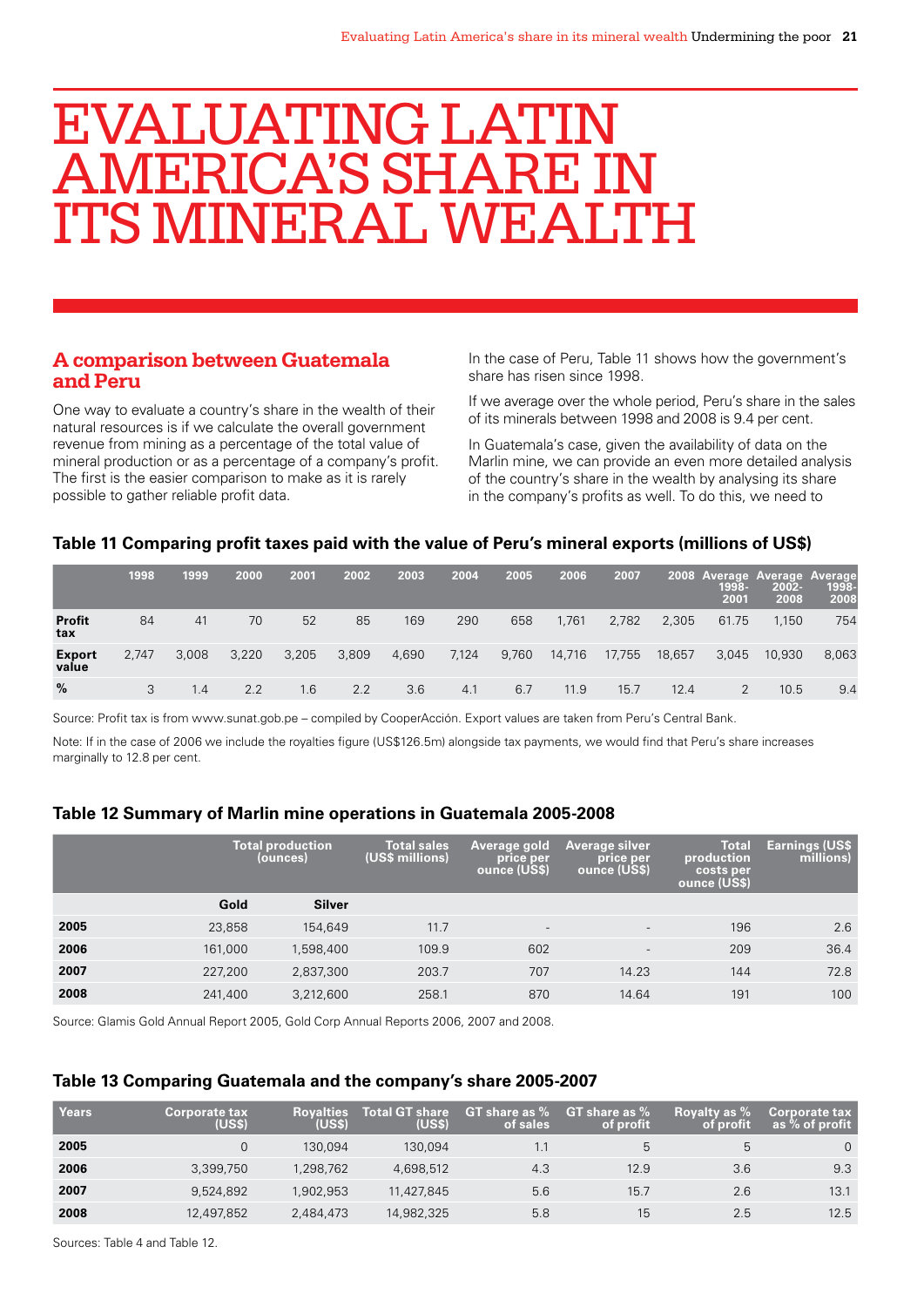### 'Diamonds are Botswana's major natural resource… By some estimates Botswana's government takes about 75 per cent of diamond-mining profits through taxes, royalties and dividends.'

IMF Guide on Resource Revenue Transparency, June 2005

look in more detail at Gold Corp's operations in Guatemala that have been extremely profitable. As Table 12 shows, production has increased steadily since operations began in 2005 and gold prices in 2008 were also around 45 per cent higher than 2006 levels. Also important to note is that the Marlin mine has extremely low operating costs. The total production costs for Marlin were US\$144 per ounce in 2007 and US\$191 per ounce in 2008, compared with the company average total production cost for 2008 of US\$305. Marlin is one of Gold Corps's highest-grade and lowest-cost producers.

Using this data and the royalties and tax data presented in Table 4, we can calculate Guatemala's share as a percentage of sales and as a percentage of profit, as shown in Table 13.

In 2006 the country increased its share of the wealth mainly because the corporate tax exemption was waived. It is worth noting that if the tax exemptions had not been waived because of public pressure (not government initiative) then Guatemala would only have received its paltry US\$1.9m in royalties on production in 2007, instead of the actual total of US\$11.4m. As this analysis shows, Guatemala's share in the company's earnings increased threefold between 2006 and 2008, thanks to the company paying profit taxes. However, Guatemala's share in the sector's turnover is small – being only 5.8 per cent in its best year. This demonstrates that Guatemala lags somewhat behind Peru (see Table 11). Presumably this is because its corporate tax rules offer the generous option of opting for a five per cent gross sales income tax which does significantly lower the tax burden.

#### **Honduras**

In Honduras, it is hardly worth comparing the government figures for the income received from the sector – in terms of royalties and licence fees – with the value of mineral exports. They are consistently negligible (eg around 0.1 per cent in 2007). If we had the corporate tax figures the share would no doubt be higher, but given the tax holiday and reduced rate it is without a doubt that the government's share in the sector's turnover is far behind even Guatemala's and thus woefully inadequate.

#### **Comparing Latin American countries to the rest of the world**

It is important to compare the situation in Latin America to other countries. An IMF survey of mineral taxation in developing countries found that the royalty rate varied between two and 30 per cent, with most rates between five and ten per cent.57 Guatemala and Honduras – with a one

#### **Mining reforms in Chile**

The issue of a country's share in its mineral wealth is also one that has caused huge debate in Chile. For a long time Chile has had one of the lowest rates of mining taxation in the world. This could be considered exceptional because Chile was already an extremely attractive location for investors due to its huge copper reserves, politically stable environment and generally better infrastructure than many Latin American countries.

Chile's low taxation levels are best illustrated by the extremely low tax contributions of private firms when compared to Chile's national copper company, Codelco. Between 1990 and 2001, Codelco transferred US\$10.6bn to the Chilean Treasury, while private companies paid only US\$1.6bn – even though private companies' production levels were 25 per cent higher than Codelco's.<sup>58</sup>

In 2002 a scandal erupted when the mining company Disputada de las Condes (a company owned by Exxon) was sold and it was revealed that for 22 years it had been declaring losses and therefore had not paid any tax in Chile at all.<sup>59</sup> It did this by exporting the profits from its Chilean operation as interest payments on loans to a subsidiary based in Bermuda. The Chilean operation had, on paper, borrowed so much money from the Exxon subsidiary in Bermuda that it was technically bankrupt. Despite that, the company was sold for US\$1.3bn, indicating that there must have been profit to be made.<sup>60</sup>

A national debate ensued about mineral taxation issues. While the government was initially extremely concerned about tax rules and problems of transfermispricing practices, the public debate also focused on the fact that there was no royalty regime in Chile. The creation of a royalty became a key part of the mineral taxation reforms and Chile now charges a profits-based royalty.

per cent royalty rate – and Peru – with a range of one-three per cent – all fall clearly below the average royalties being collected in developing countries.

We can also compare Latin American legislation to African legislation for this sector.

Table 14 presents existing mineral taxation regimes in Africa according to legislation that is formally in place. (However, it is too often the case that companies in Africa will negotiate individual mining deals with governments and benefit from lower royalty and tax rates as a result.) Peru,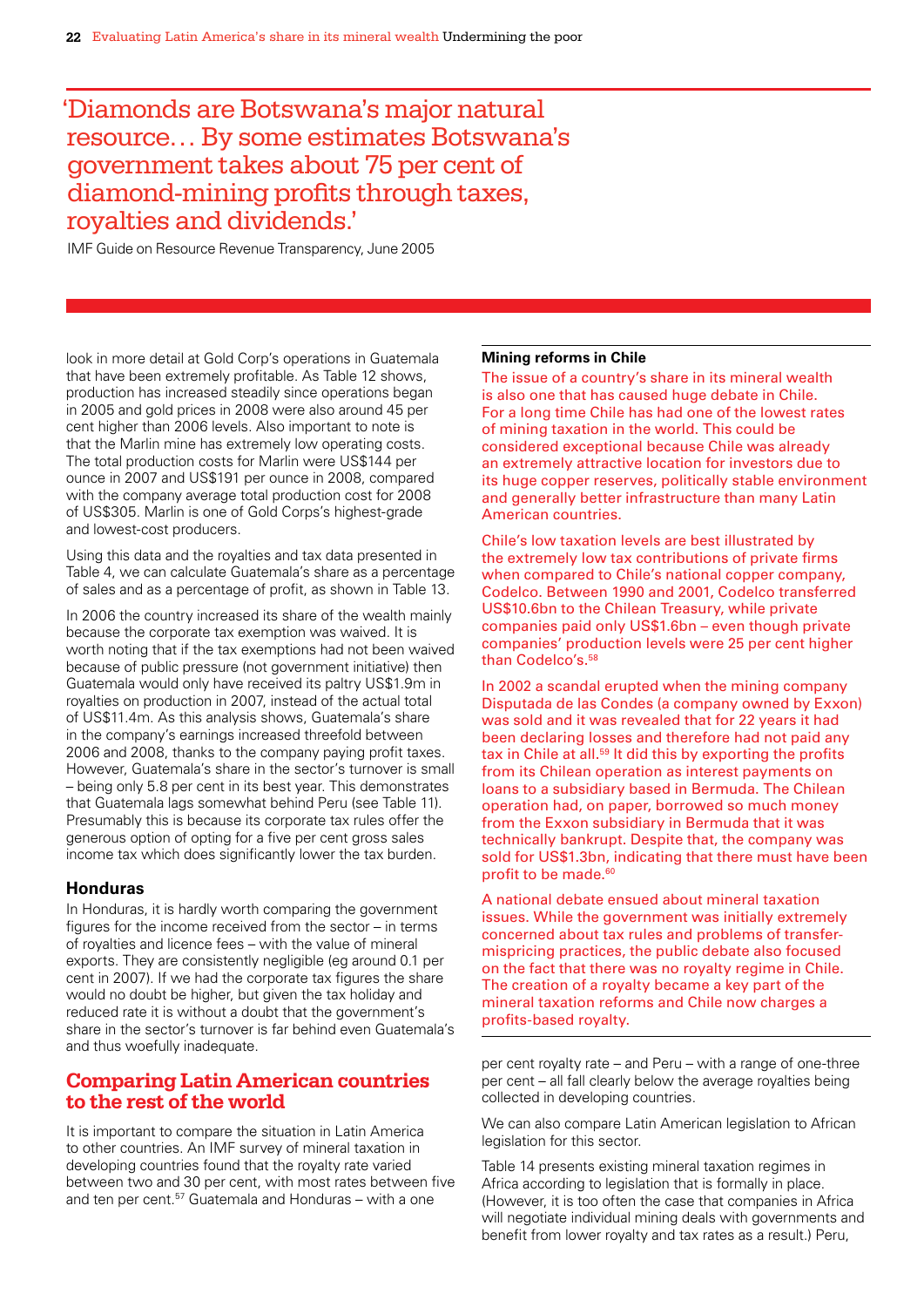#### **Table 14 Mineral taxation rates in Africa**

|                                        | <b>Corporate tax</b>                                 | <b>Royalties</b>                                                                                      |
|----------------------------------------|------------------------------------------------------|-------------------------------------------------------------------------------------------------------|
| Angola                                 | 35%                                                  | 5% precious stones, 3% metallic minerals                                                              |
| <b>Burkina Faso</b>                    | 35%                                                  | 7% precious stones, 4% base metals, 3% industrial/precious metals                                     |
| <b>Democratic Republic of</b><br>Congo | 30%                                                  | 2% non-ferrous metals, 2.5% precious metals, 4% precious stones                                       |
| Ghana                                  | 25%                                                  | $3 - 6%$                                                                                              |
| Malawi                                 | 30%                                                  | 10% unprocessed minerals, 5% others                                                                   |
| Mali                                   | 0% for first five years, 35%                         | 6% gross sales revenue less refinery costs                                                            |
| <b>Mozambique</b>                      | 32%                                                  | 10-12% diamonds, 3-8% other minerals                                                                  |
| <b>Namibia</b>                         | 37.5% non-diamond companies<br>55% diamond companies | 10% precious stones, 5% other minerals                                                                |
| Sierra Leone                           | 30%, 37.5% (rutile)                                  | 5% precious stones, 4% precious minerals, 3.5% rutile,<br>3% industrial minerals, 3% artisanal miners |
| <b>South Africa</b>                    | 28%                                                  | 3.7% diamonds, 2.1% gold (profits-based royalties to be introduced<br>in 2009)                        |
| <b>Tanzania</b>                        | 30%                                                  | 3% gold                                                                                               |
| <b>Zambia</b>                          | 30%                                                  | 3% copper                                                                                             |
| <b>Zimbabwe</b>                        | 35%                                                  | None                                                                                                  |

Source: *Breaking the Curse: How Transparent Taxation and Fair Taxes can turn Africa's Mineral Wealth into Development*, SARW, TWN Africa, Tax Justice Network for Africa, ActionAid and Christian Aid, March 2009.

Guatemala and Honduras have royalties and tax legislation that is more favourable to companies than the majority of African nations. Honduras' corporate tax rules are also highly unusual and only comparable to Mali's offer of a five-year tax holiday.

A straight comparison of tax rates has many limitations. A full assessment would look at the tax base and the full variety of taxes and rates in place. These modelling techniques (such as that designed by the Colorado School of Mines) and their results are well surveyed by ECLAC in its series of papers on natural-resource extraction. These studies investigate the effective tax rates and internal rates of return for companies operating under different mineral taxation regimes, taking into account – as far as possible – the full range of taxes and incentives in place. They then attempt to make recommendations for the optimal mineral taxation system. ECLAC finds that Latin American countries offer low effective tax rates and some of the best internal rates of returns for mining companies.<sup>61</sup> For example Chile, Argentina and Peru give rates of return in the top four for gold. Chile and Argentina were the top three for copper, with Peru ninth in the world. Latin America's mineral taxation structures were therefore classed as 'highly internationally competitive'.

#### **Sierra Leone: how legislation can be side stepped62** Though African legislation might on the face of it be

better than that in some countries in Latin America, that legislation is often side stepped. For example in Sierra Leone, one of the poorest countries in the world, the Sierra Rutile Agreement Act of 2002 sets royalty rates at 3.5 per cent of total sales and income tax at 3.5 per cent of turnover or 37.5 per cent of profits, whichever is higher. However, in July 2003 the government signed a memorandum of understanding with Sierra Rutile, which overturned some of the provisions in the act.

It reduced the royalty rate to a miniscule 0.5 per cent until 2014, reduced the turnover tax to 0.5 per cent until 2014 and scrapped entirely the payment of corporate tax on profits until 2014. According to senior tax officials, the government was in desperate circumstances and wanted to attract further investments at all costs. Internal government and other estimates put the country's losses because of this agreement at between US\$5.6m and US\$8m a year.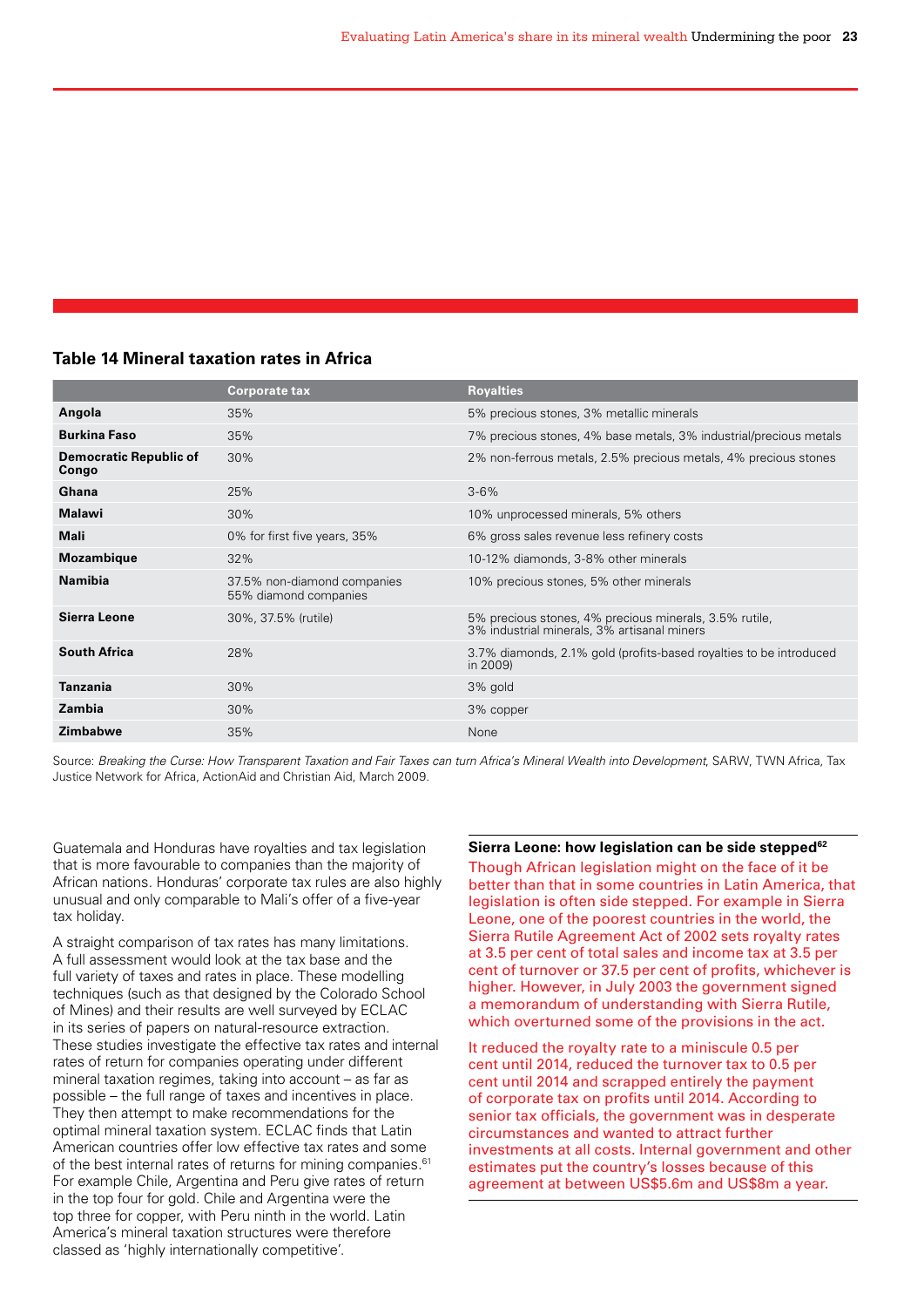## The role of the World Bank

Christian Aid has documented the pressure from the World Bank on developing countries to lower royalty and tax rates for mining companies. The report *Breaking the Curse: How Transparent Taxation and Fair Taxes can turn Africa's Mineral Wealth into Development* describes what happened in Ghana, Zambia, Tanzania and Sierra Leone.63 The World Bank promoted similar policies across Latin America. In 1996 in the Bank's Mining Strategy for Latin America and the Caribbean, it makes clear that a stable and equitable tax regime is one which gives investor's assurances that taxes will not change and which imposes profit-based taxation with no or minimum royalties.64 In the 1990s the World Bank actively helped governments to formulate such policies – with loans and technical assistance – in Argentina, Bolivia, Ecuador, Mexico and Peru.

In **Peru**, one of the government's central economic development strategies has been the promotion of foreign investment, particularly in the mining and hydrocarbons sector. In the 1990s Peru undertook a series of structural reforms under the auspices of programmes with the World Bank and the IMF. Reforms included a raft of new legislation to ensure a 'favourable climate' for investors and an open bidding process for extractive industry concessions.<sup>65</sup> Taxstability contracts are heavily promoted by the World Bank as a way to attract foreign investment. They have had a very negative impact on the ability of the Peruvian government to improve its tax system and receive an increased share of the wealth from its natural resources.

Reforms in **Guatemala** and **Honduras** came later but essentially were part of a similar attempt to attract foreign investment under World Bank tutelage. In Honduras, a new mining law brought in sweeping changes in 1998. The law went relatively unnoticed despite the fact that it was designed in conjunction with mining companies and included reforms that would have a huge impact on the country. Reforms included: allowing exploration and exploitation throughout the whole country, with no restrictions for ecological reserves or to protect water sources; the right of way on to private land without permission and the ability to request forced expropriations; the use of water without charge; and a very limited time period for communities to object to exploration concessions.<sup>66</sup> These changes were all designed to make Honduras as attractive a location as possible for foreign investors.

In **Peru**, through the IFC, the World Bank has co-financed several mining projects – Antamina, Yanacocha, Minera Regina and Buenaventura. For example, the IFC holds a five per cent share in the huge Yanacocha gold mine (in which the major US gold-producing company, Newmont, owns majority shares). Yanacocha is one of the most active defenders of its tax-stability contracts, refusing to pay

royalties and continuing to use tax breaks that have long been removed from Peruvian law. In fact, as our partner CooperAcción's research has uncovered, Yanacocha's and Antamina's refusal to pay royalties has cost the Peruvian state US\$96.1m and US\$130.5m respectively between June 2004 and 2006. Similarly Yanacocha's reliance on the now defunct tax breaks around profit reinvestment has cost the Peruvian state US\$56.9m since 2000. This nonpayment of tax (totalling US\$283.5m since 2000) has raised the companies' profits unduly.

In **Guatemala**, the World Bank is similarly directly involved in mining. It was one of the first investors in Glamis Gold's operation in the Marlin mine. Through the IFC the World Bank provided US\$45m to finance the project.

The World Bank's evaluation of Guatemala's tax and royalty regime should be of particular concern. In a meeting of the IFC's board of directors, the IFC concluded the mine was an excellent project with a clear and positive development impact. There was also a long discussion about taxes and royalties.67 A number of speakers questioned the 'adequacy of the revenue arrangement'. IFC staff assured the directors that they had looked very closely at the benefits for the government, as well as for the company. Their response to the concern was that 'the government itself had decided to lower loyalties from six per cent to one per cent to attract much needed investment' and they explained that 'royalty payments in the range of one to three per cent were considered normal'. This is far from correct – as mentioned above. Mineral royalty rates for developing countries most often fall between five per cent and ten per cent. One per cent should *not* be considered a 'normal' mineral royalty rate at all. IFC staff also recognised that companies entering Guatemala were granted a tax-exempt status until 2008.

This means the World Bank was fully aware of the rockbottom one per cent royalty rate and the corporate tax exemptions offered to the company, and should have been able to calculate their impact. Instead IFC staff claimed on documentation submitted to their directors that the mine's 'taxes and royalties would equal seven per cent of the government's annual tax revenue'. This is a claim that is far from the truth. In 2007 royalties and taxes from the Marlin mine amounted to US\$11.4m. The Guatemalan tax authorities (SAT) report the country's total tax revenue in 2006 as 31,543m quetzales (US\$4,107m).68 So the mine actually contributed 0.3 per cent of total government revenue! This is a huge discrepancy on the seven per cent figure being quoted by staff for the benefit of the board – a figure which could have easily been checked at the time using production and price estimates. It seems the World Bank is all too ready to invest in private-sector projects while ignoring the real impacts of poor taxation policies and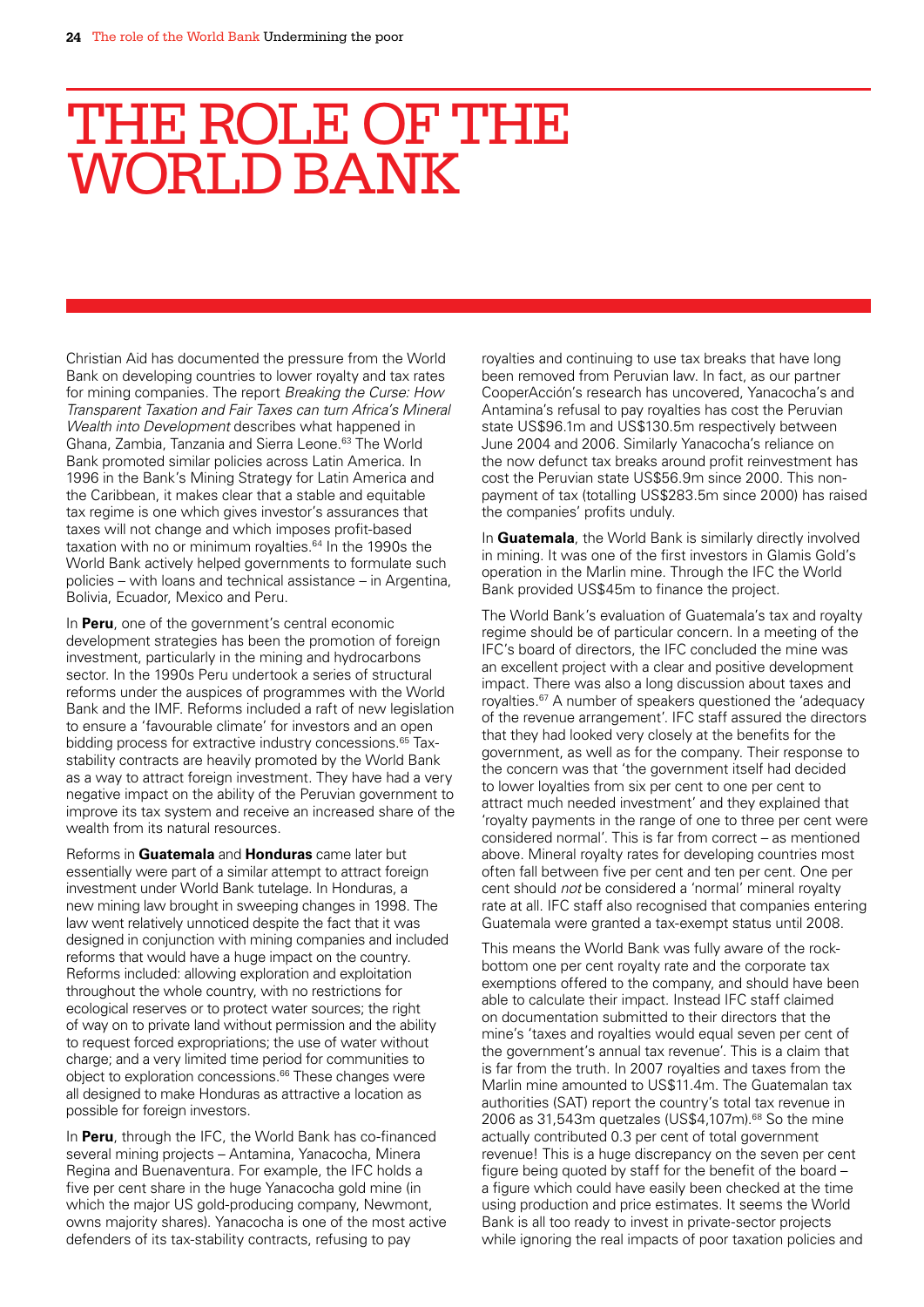### 'Despite the importance that the IFC places on the role of foreign investment in Peru and its potential to improve the quality of life of our citizens, the conditions for such improvements to occur have still not been created.'

César Gamboa, president, Derecho, Ambiente y Recursos Naturales (DAR), Peru<sup>69</sup>

whether the government is getting an adequate share of sales revenue and profits.

Another key issue for the World Bank (and equally the IMF) is transparency of revenues from the extractives sector. This is a topic that is much more high profile in Africa. For example, the IMF prioritises revenue transparency in 14 out of 21 sub-Saharan African countries, but in only one out of 17 countries in the combined regions of the Middle East/North Africa and Latin America/Caribbean – this despite its Guide on Resource Revenue Transparency, which provides detailed recommendations on revenue transparency.70 In addition, while the IMF has documented technical assistance on extractives industry transparency to 57 per cent of sub-Saharan African countries, there is no record of similar assistance to the Latin America region. This is critical as there is no less need in Latin America for transparency in the collection and use of revenues from extractives industries.

The World Bank approach is similar. Since the highly critical Extractive Industries Review, the World Bank has committed to require revenue transparency as a condition for all World Bank Group extractives industries' investments and to support strongly the EITI. The World Bank's IFC has incorporated transparency commitments into its policy directly. However, public disclosure of contracts is required only for 'significant projects' – that is projects which are expected to account for ten per cent or more of government revenue. No IFC project has qualified under the IFC's 'significance' threshold, not even Peru's liquid natural gas (LNG) project (using natural gas from Camisea that is expected to transform Peru's economy and turn Peru into a net energy exporter).<sup>71</sup>

#### **The Extractive Industries Transparency Initiative**

The EITI was initiated by the UK government in 2002 after campaigns by civil society organisations. Governments elect to become EITI candidate countries and then have to agree to report publicly on all the revenues they receive from the extractive industry. Companies have to volunteer to submit reports to government for public dissemination. The reports must detail all the payments made to government and related institutions, as well as profits and expenditure in each financial year. An aggregator is then tasked to compare the figures, point out differences and explain them. No African or Latin American country has been validated as EITI-compliant yet. There are a number of African candidate countries (eg Nigeria, Sierra Leone and the Democratic Republic of Congo) and only one Latin American candidate – Peru. In general EITI is seen as having been more successful in its impact on practices in the oil and gas sector than in the mining sector. $72$ 

In Peru, the World Bank is more active than the IMF in promoting extractives industry transparency. Since 2005 Peru has been an EITI candidate country. The World Bank is currently supporting the implementation of the EITI in Peru through a US\$300,000 grant.73 World Bank loans to Peru (in 2006 and 2008) involve developing capacity to ensure correct use of natural-resource revenue, but there are no specific performance benchmarks on the public disclosure of revenue and contracts.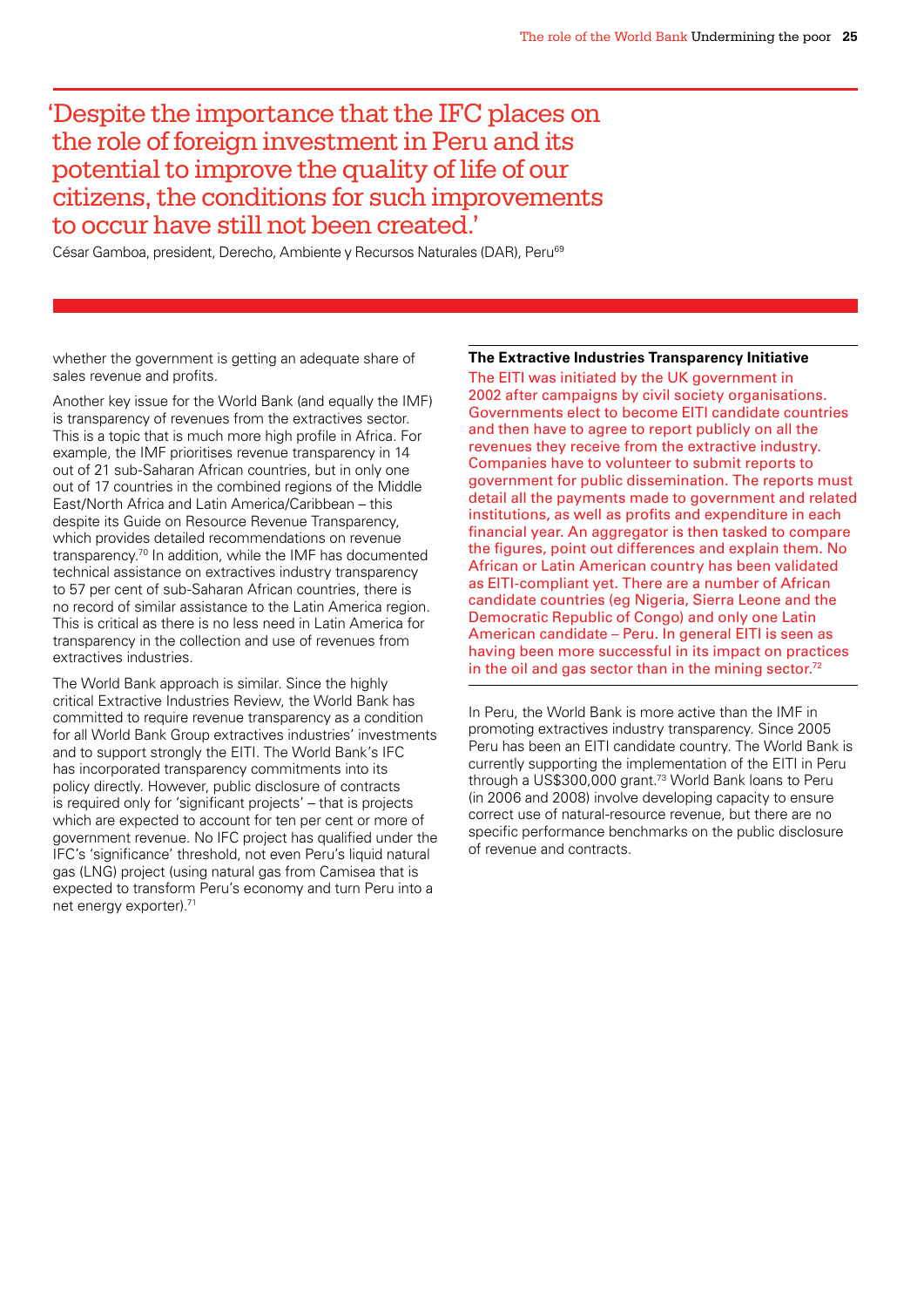## FIGHTING **FOR REFORM**

In Peru, Guatemala and Honduras, NGOs are actively fighting for reforms to the mining industry. Community action and NGO advocacy has most often focused on issues related to company-community conflicts. These include conflicts around the establishment of the mine, prior community consent, territorial disputes about land, and the environmental impacts of mining on human health, agriculture and livelihoods of poor communities.

As mining has developed – and in the case of Peru become a major growth sector in the country – civil society has come to question more and more the real economic contribution that mining is making to national development and poverty reduction. Civil society in Latin America is now asking questions about the share of the wealth countries (and particularly local communities) receive from the mining industry and whether the industry creates enough good jobs, pays enough taxes and stimulates enough local economic activity to outweigh the negative environmental, health and social impacts.

#### **Peru**

In Peru, one of the major actors calling for reform is the National Confederation of Communities Affected by Mining (CONACAMI). Peru also has several specialist NGOs working on mining issues as well as many human rights organisations that have begun to monitor this sector more closely (including Christian Aid partner organisations). Peruvian NGOs are fighting for a fundamental rewriting of mining legislation including the tax policies applied to the sector. There has been a growing realisation that Peru is not getting its fair share of the benefits and growing frustration with the government's handling of relations with mining companies.

Peruvian NGOs have made advances in their advocacy: the adoption of the royalties law is testament to those who have raised this issue continually in the press and with government ministers. However, as explained above, companies have largely been able to resist paying the new royalty and there has not been sufficient public and governmental pressure to change their behaviour. When the commodity price boom was at its height, calls increased for the application of a new windfall tax. This became a central issue in the run up to the elections of 2006.

Since his election, President Garcia has taken a different route to the one promised in his manifesto. The mining companies resisted the idea of a windfall tax. Instead they proposed making a 'voluntary contribution' with the understanding that these funds would be used to improve living conditions of the communities living in mining zones and directly affected by mining operations. This proposal

was accepted by Garcia's government. Payments are voluntary, extraordinary and temporary (the agreement runs out in five years). Not only did the government accept this proposal, it also allowed the companies to design how it would be applied in practice. It was agreed that the voluntary contribution would be suspended if the price fell below a certain level. A private consulting firm was hired to provide an analysis of mineral pricing trends and suggest the reference prices at which point the voluntary contributions would be suspended. As Christian Aid's partner CooperAcción has pointed out in relation to this whole affair 'this effectively amounts to the privatisation of public policy making'.74

Since 2006 these agreements have been in place and voluntary contributions have been paid. Calculations are based on annual average prices. If the annual average price is above the reference price then companies pay an additional 3.75 per cent of their net profit (after having paid profit taxes) as their voluntary contribution. Payments in 2009 relate to prices in the 2008 period. It is estimated the state receives in the region of US\$157m each year.<sup>75</sup>

Not every company is paying voluntary contributions. According to the Ministry of Energy and Mines, 27 companies have signed an agreement with the state to pay a voluntary contribution, four are pending and 14 have not signed. As the voluntary contribution is suspended if the market price of the minerals falls below the reference price in the contract, it is quite likely that in the near future voluntary contributions will be suspended.

The legislation on voluntary contributions was effectively designed by the companies to ensure they would contribute small amounts. The estimated annual amount is less than the debt the companies owe the state in terms of royalties not paid. There remains a lot to be done to ensure Peru's share in its mineral wealth improves.

Peruvian civil society is following closely the Peruvian governments and companies' commitments to the EITI. Peru's inclusion in this initiative dates from 2005 when the government applied to become a member. However, progress is painfully slow – a fact that Peruvian NGOs have recently highlighted in their advocacy with government.76 Only 13 mining companies and four oil and gas companies have signed up to participate (that is only 55 per cent of mining companies and 12 per cent of companies in the oil and gas sector). In addition, more than three years has passed and the 'national conciliation study' – which would provide detailed information of companies' tax contributions and the state's tax receipts – has yet to be finished and published. Peruvian NGOs point particularly to the resistance of companies to take part and share information, and to the fact that many companies have agreed to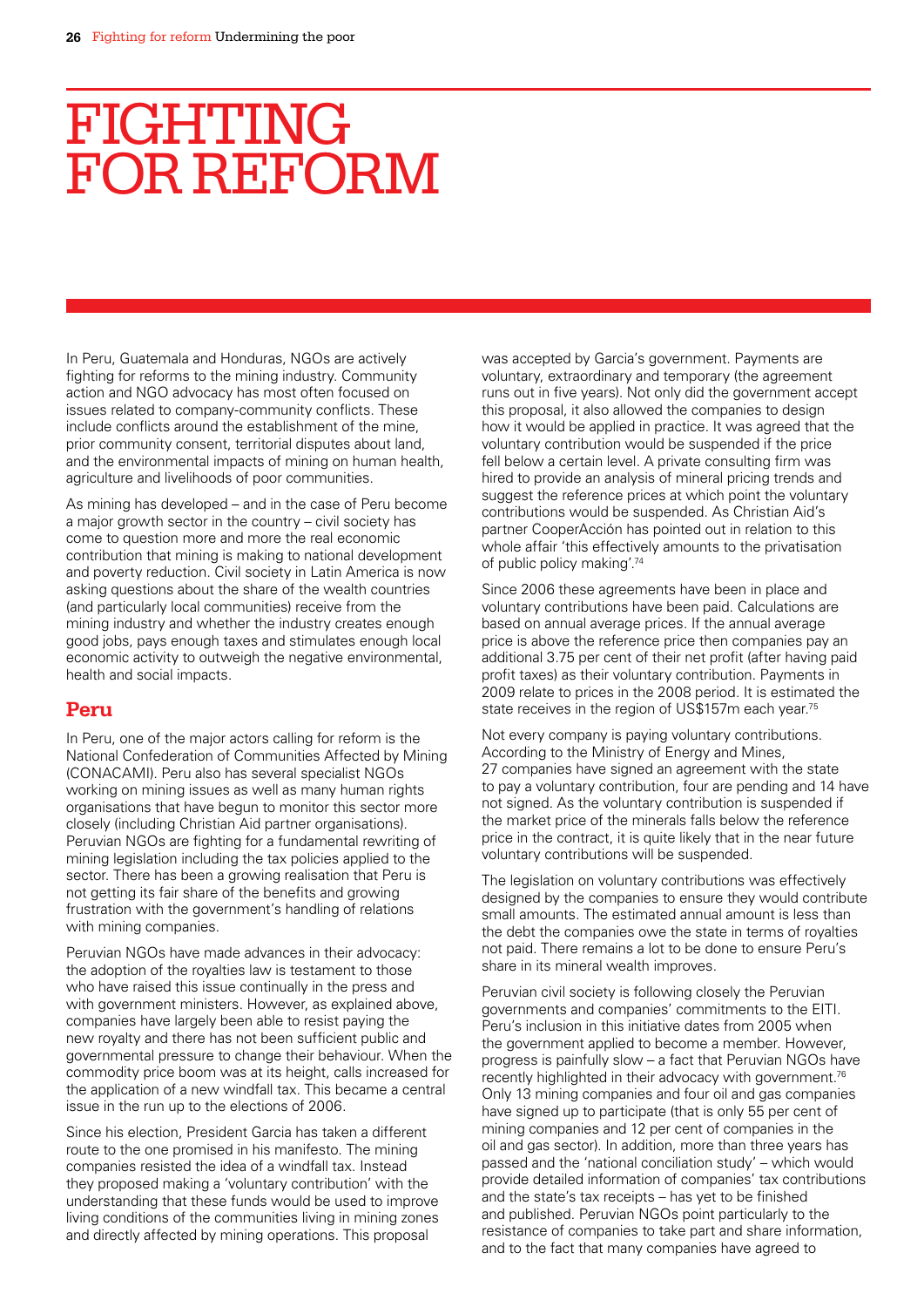'The company should comply with its social responsibilities. It is a fallacy to say that they don't have any money. Metals have fetched a very high price in recent years. We are fighting not just for ourselves but for the children being born… with high levels of lead in their blood.'

Rosa Amaro, community activist, La Oroya, Peru<sup>77</sup>

participate only if the financial information published is aggregated and not company by company.

#### **Guatemala**

The Marlin mine has become a huge source of controversy and has provoked a national debate on the merits of the mining industry. Guatemalan civil society organisations (including Christian Aid partner Madre Selva) have led opposition to the mine, highlighting the risks to health and to the environment caused by large mining operations.

Debates in Guatemala have become heated and protests and confrontations have resulted within the municipalities where the Marlin mine is located. Crucially, there are doubts about the existence of a legitimate, prior consultation process in which the communities were fully informed and able to vote on whether to allow the mine to operate. In an attempt to resolve the problems, a High Level Mining Commission was created in February 2005 to revise the industry's laws and regulation. A range of actors were involved including civil society organisations and the Catholic Church. While the commission did propose a series of

### The Zambian experience<sup>78</sup>

In 1992, international copper prices averaged around US\$2,280 a tonne and Zambian copper mines produced around 400,000 tonnes of copper. Revenue received from copper-mining taxes and other remittances was US\$200m. In 2004, copper prices averaged US\$2,868 a tonne and after some rehabilitation of the sector the country again produced 400,000 tonnes of copper. However, this time around, it received only around US\$8m in tax and other revenue from the copper-mining industry. The government privatised its copper industry in 1997. This was under pressure from the World Bank and the IMF, which had included copperindustry privatisation as a condition of loans and debt relief since 1993.79

Zambian civil society organisations with the support of Christian Aid published details of secret government contracts with mining companies in January 2007, detailing the revenue the government was receiving due to overly generous royalty and tax arrangements.80 Thanks largely to a public and civil society outcry in Zambia, the government passed an amendment to the Income Tax Bill in April 2008. According to the amendments, mining companies will need to pay a royalty rate of three per cent (instead of the reduced rate of 0.6 per cent that many had negotiated) and a corporate tax rate of 30 per cent (rather than the 25 per cent many had negotiated). In addition, companies have to pay an additional 25 per cent windfall tax when international prices move beyond a stipulated trigger price (US\$5,512 per tonne). Variable-profit taxes have also been created, though windfall and variable-profits taxes will not apply at the same time. These are to override the tax exemptions in the mining-development agreements signed with companies. The government also reduced capital allowances for mining companies from 100 per cent to 25 per cent a year.

The government has also brought in changes to guard against transfer mispricing. The legal framework sets out clear 'arm's-length' principles to guide calculation of the value of mineral sales from which

royalties are computed. The Income Tax Act of April 2008 stipulates that royalties are to be calculated based on the average monthly case price on the London Metal Exchange, Metal Bulletin or any other metals exchange as agreed with the government.

In April 2008, the Finance Ministry expected the government to collect an additional US\$415m in the 2008/09 financial year as a result of the new tax regime. On this basis the government had planned for increases in infrastructure investment such as electricity and roads, funded from Zambian rather than donor resources. As a result of the crash in copper prices since the peak of July 2008, however, the government will not collect the full income it projected for this financial year.

Some Zambian mining companies – notably Canadian First Quantum – have threatened legal action against the government for breach of their 25-year tax-stability agreements. Many others pushed for the windfall tax rate to be reduced to 12.5 per cent and

the variable-profit tax of 15 per cent to be abolished. In March 2009, the Zambian minister of finance proposed that the Zambian parliament should abolish the windfall taxes and reintroduce 100 per cent capital allowances. He has done so under mounting pressure from copper-mining companies who are closing down production and laying off workers. The IMF has urged Zambia not to cut taxes, despite the pressure. Despite this outcry from the IMF, donors and Zambian citizens, the government did abolish the windfall tax and reintroduce 100 per cent capital allowances in April 2009.

Although average copper prices have fallen (to around US\$3,000 per tonne), they are still higher than the prices assumed in the businessfeasibility studies of companies buying the mines in the early 2000s before the boom. Given that mines do not pay windfall taxes when prices are low, the April 2009 tax changes will mean that Zambia again fails to benefit when copper prices rise in due course.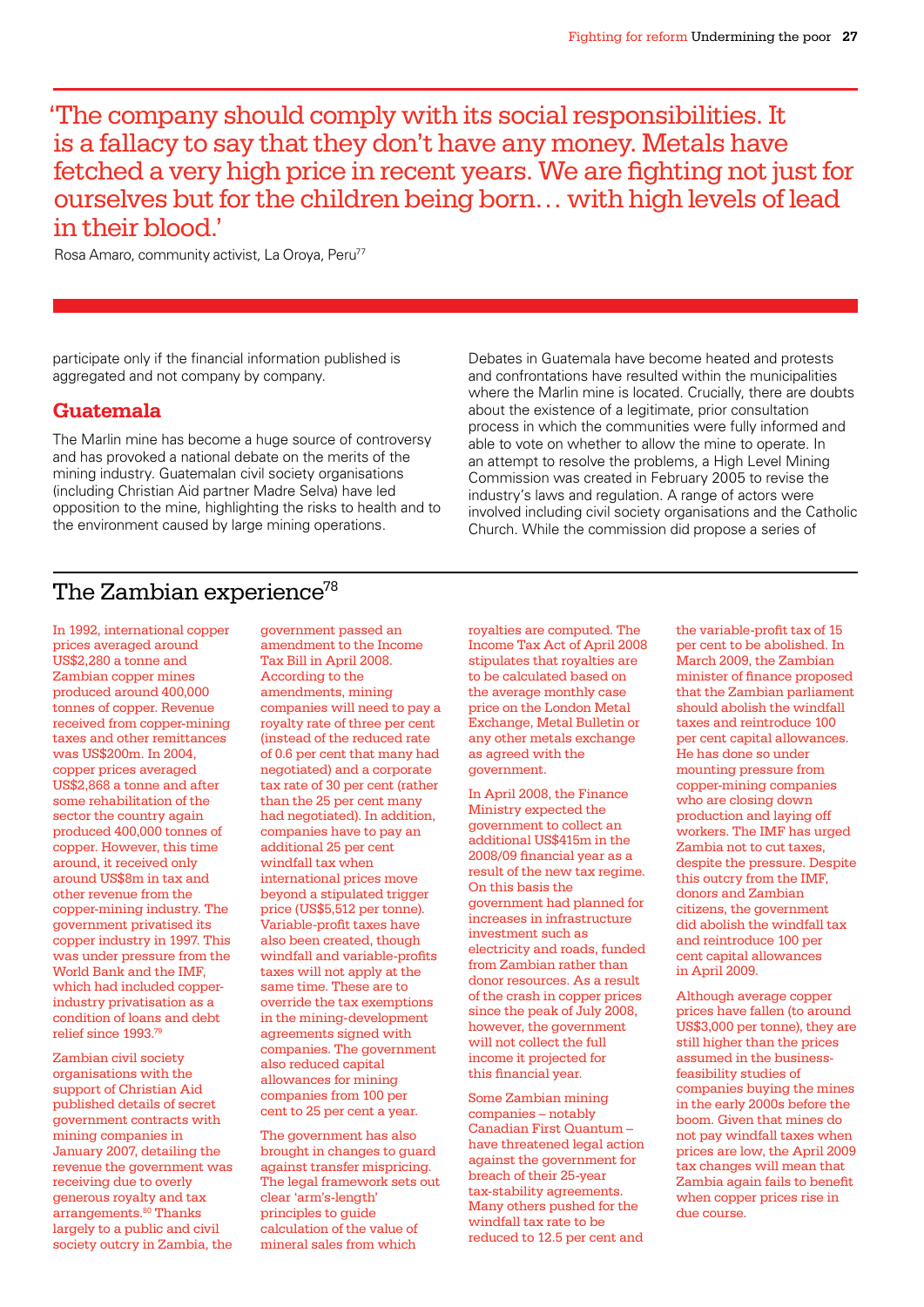reforms (including raising the royalty rate) that have been presented, none of these have yet been implemented by government despite its many rhetorical commitments to the urgent need for reform.

The Marlin mine is the largest mine in operation in the country, but there is also concern about the increasing number of mineral-exploration licences being granted. Most of the sites with mining potential are situated in areas that are heavily populated by indigenous communities. Many of these communities – already marginalised and lacking basic support by the state – are fearful of the social and environmental impacts mining could have. There is little faith in the existing requirement for full and proper public consultations on mining projects and so there is likely to be a lot more confrontation linked to this industry in the future.

#### **Honduras**

Growing civil society resistance to mining has led to a broad-based national coalition called the Civic Alliance for Mining Law Reform (Alianza Cívica por la Reforma a la Ley de Minería),<sup>81</sup> comprising representatives from NGOs, environmental groups, community organisations and the Church. The main goal of the alliance has been to design and pass a new mining law that can replace the 1998 legislation and that would offer much improved protection to the local environment and communities, in terms of information, proper consultations and protection of property rights. It also proposes raising the tax contributions of mining companies. The coalition's advocacy quickly made it a prominent movement in the country and a new law was proposed in 2004. Negotiations were then launched between civil society, the mining industry and the government, and a compromise text was proposed.

However, the progress of the Mining Law Reform Bill has not been straightforward and the process has stalled. In January 2006, the new Zelaya administration took office but so far it has taken no steps to ensure the reforms are passed into law. This has been a huge blow to the civil society movement and the lack of progress on the reform of the mining law continues to be the source of much controversy. There have been two national protests – one in July 2006 and the second in July 2007. At the second protest the police shot into the crowds, there were 50 arrests and 17 people injured – three with gunshot injuries. $82$ Campaigns in the press against activists who are calling for reform of the industry are increasing and there are growing tensions around the issue in the country.

The new law that was drafted by the Civic Alliance in Honduras in 2004 included a proposal to raise significantly the royalties from mining companies. The Civic Alliance

proposed two new payments (the *impuesto municipal* and the *impuesto a la producción minera*). Both of these are called taxes but effectively operate like royalties, being calculated on the basis of the value of production and paid each month. The two payments proposed are:

- a three per cent municipal tax (of which two per cent is paid to the municipality directly affected by the concession and one per cent is paid into a fund to be shared between municipalities affected by mining)
- a ten per cent mining production tax paid to the Honduran tax authorities.

These would effectively bring the royalty rate up to 13 per cent. This is important for Honduras, particularly because mining companies receive very favourable treatment in terms of corporate income tax.

At present it is very difficult for civil society in Latin America to address the question of royalty and tax rates. There is a huge lack of transparency about mineral taxation revenue and very little published data (if any) in many Latin American countries.

The receptiveness of governments to tax reform is also a key stumbling block. A comparison to Africa is relevant. Civil society organisations actively fighting for mineraltaxation reform in Africa – while still struggling to achieve real successes – have established a high profile for this issue in the public domain. Mineral-taxation reform is also now given much more attention (and support) by the IMF, World Bank and the UN (the United Nations Conference on Trade and Development, the United Nations Development Programme, and the United Nations Economic Commission for Africa) and several key donors (including DFID). A number of African governments – some of them newly elected – have started reviewing their mining-tax regimes.

Zambia is the best example, with the review having taken place and tax reforms enacted during 2008. However, in Tanzania and Sierra Leone there are also high-level reviews going on. In Tanzania, President Kikwete announced in November 2007 the formation of a committee to investigate the nature of mining laws and contracts. Following this review the president tasked a commission, headed by Judge Mark Bomani, to review the contracts signed with six large mining companies. The Bomani Commission recommended far-reaching reforms including an increase in the gold royalty from three to five per cent and that no more special tax exemptions be granted to mining companies. While this effort has been high profile, the recommendations have yet to be implemented and mining companies in Tanzania have strongly resisted the reforms.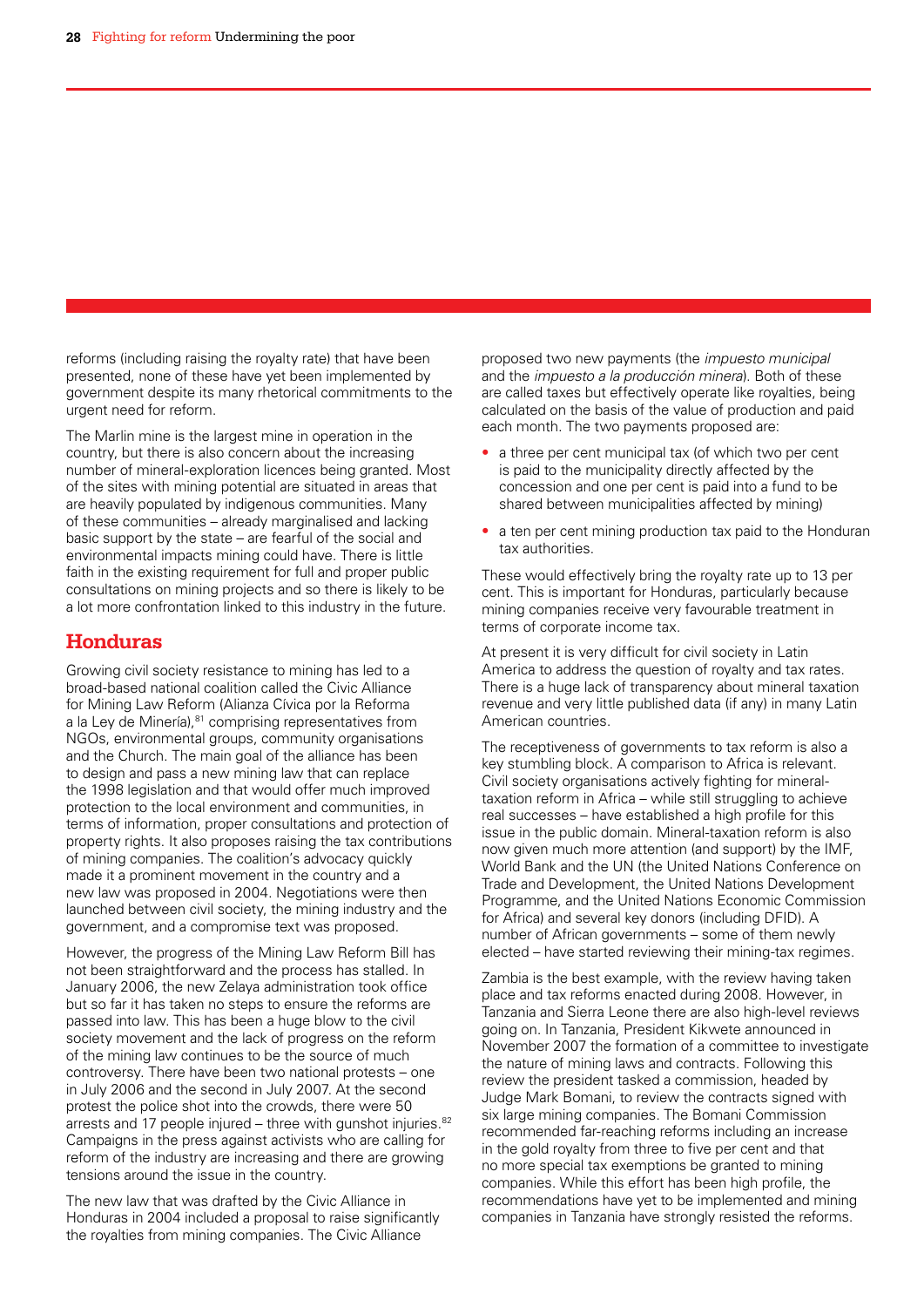Another example is Sierra Leone, where in 2008 the president established a task force to review individual mining contracts with companies mining rutile, diamonds and bauxite. Again reforms are pending.

In Latin America, there is certainly a dire need for reform and a groundswell of civil society organisations calling for it. However there seems to be much less attention paid to this issue by international stakeholders such as the IMF, World Bank, Inter-American Development Bank (IADB) and bilateral donors. This lack of attention is unfortunate, given Latin America's growing shift towards natural-resource extraction (as opposed to economic-development strategies targeted at developing manufacturing and industrial capacity) and also its severely under-performing and inequitable national tax systems.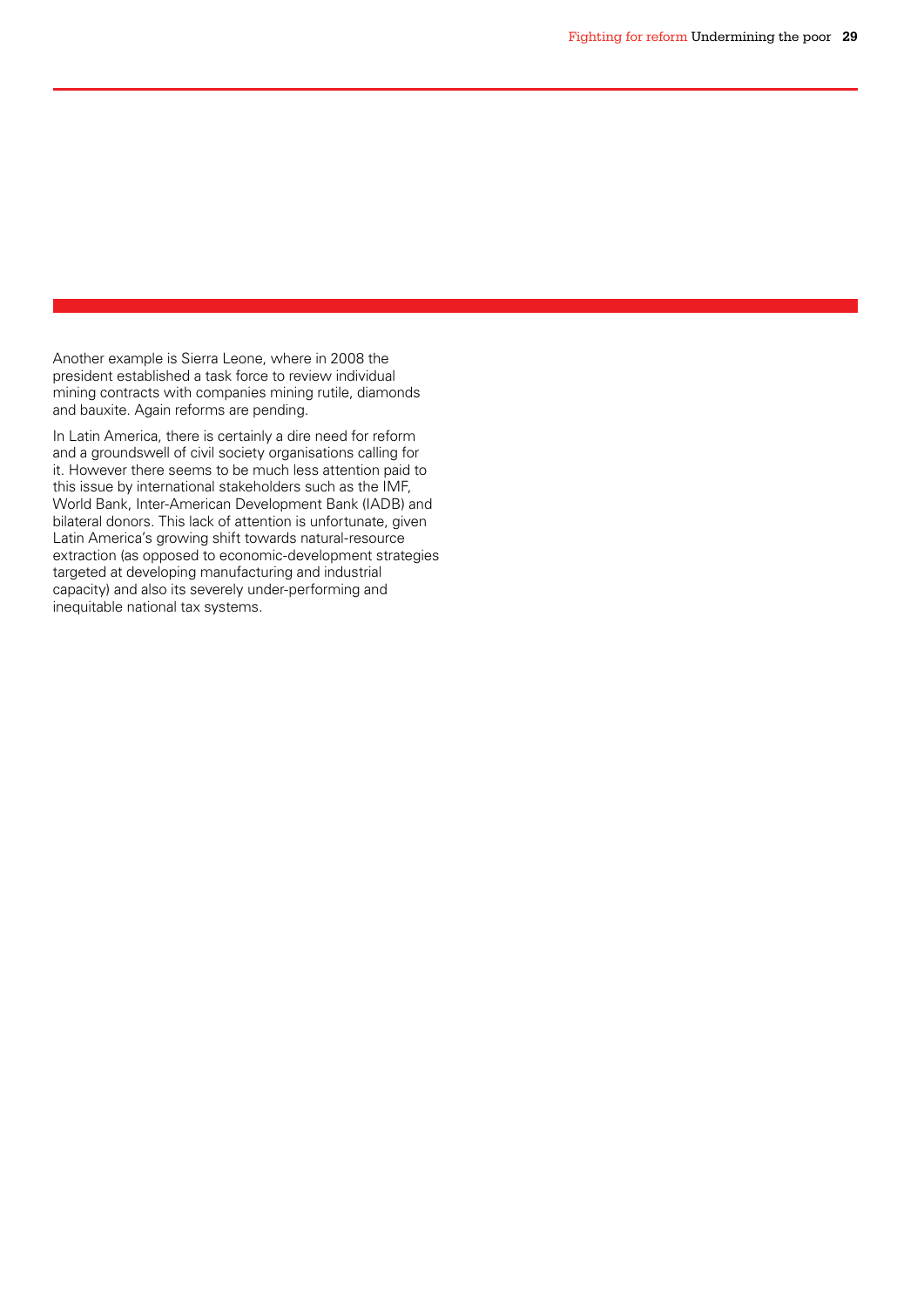# ways forward

#### **Reforming mineral taxation regimes**

Taxation policy is an issue of national development. Careful analysis by government of its tax policy is needed in order to balance the need for investment and the best deal for the Treasury. Governments must look carefully at the type of tax instruments being used (eg royalties and/or profits-based taxes), the tax and royalty rates, and the taxable income base from which profit taxes will be calculated. There are many choices to be made.

While it is essential that governments ensure a fair sharing of wealth from the sector between the country and company, there is a growing recognition that this balance has been lost in many developing countries. This is not only a civil society or government perspective. It also seems that more recently it is being accepted by the mining industry as well. The ICMM – the main industry body – describes the 1990s as the decade that brought us low taxation, a focus on tax competition and attracting investors at all costs. It sees this process of bidding for scarce foreign direct investment (FDI) as having – in some cases – 'reduced government shares of revenues to excessively low levels' and it argues in its recent report that 'the optimal level of taxes does not equate to the minimum level'.<sup>83</sup> Christian Aid is in strong agreement and has recently highlighted the need to rebalance mineral taxation more fairly in the interests of poor countries such as Tanzania, Sierra Leone and the Democratic Republic of Congo. There is no less an urgent need in Peru, Guatemala and Honduras.

#### **Royalties**

The issue of 'optimal mineral taxation' is complex. There is still a lot of controversy around the existence of productionbased royalties and their 'regressive' nature. Christian Aid's position on royalties is very clear. While without the investment and exploration there would be no resources to value and so for all practical purposes this source of wealth for the nation would be non-existent, this does not mean that the state is not entitled to a direct share in its non-renewable assets. The perception of equity is key. It is inappropriate not to charge royalties. Taxation rules must be made visibly equitable – something that is long overdue in Latin America where national taxation systems are highly inequitable by design.

To rely on mining companies paying the standard corporate tax alone – as Peru has done – does not differentiate the mining sector at all from other businesses. This means multinational mining companies are subject to exactly the same tax rate as any medium-sized domestic firm (while at the same time receiving preferential tax incentives). It is not a surprise that Peruvians feel the country has effectively given away their mineral assets. As a result of this and the

questions around the channelling of funds to local areas, the perception of the population has grown extremely negative and conflicts around mining continue to increase.

In addition, the ease of application of a royalty system is key for developing countries. While this is recognised by many industry commentators, it is still too often ignored when they continually argue against royalties in favour of profits-based taxes. Until tax authorities are in a position to confront problems such as transfer mispricing, royalties are essential. This report documents the estimated scale of transfer mispricing in the minerals sector in Peru. It is substantial. Under-pricing of mineral exports is also a major problem for Colombia, Chile, Brazil and Mexico. In these countries, mineral exports are consistently appearing as some of the highest-ranking categories where transfermispricing abuse has been detected.

Tax authorities need special skills to deal with this problem. They also need access to country-by-country financial reports from the multinational companies operating in their country to ensure they can fully understand the companies' financial position – in relation to subsidiaries owned by the same multinationals in other jurisdictions – and identify the areas in which harmful transfer mispricing is likely to be occurring. In addition, a truly multilateral global agreement on automatic sharing of tax information is critical to ensure developing countries have access to the information they need. Until these are in place and countries are ready to rely solely on profits-based systems – and we are far away from that point – the royalty system must remain in place.

The debate about whether royalties should be charged at all has generally served to obscure a second debate about what rate is appropriate, but this issue should not be ignored. Latin American countries are charging very low royalties in comparison to many developing countries. It is certainly arguable that rates between one and three per cent are simply not good enough for developing countries.

#### **Profit taxes**

Profit taxes and tax incentives also need reviewing. Governments should look very carefully at subsidies and allowances offered to mining companies. If these are a big departure from the normal system and overly generous, then this means a review is likely to be appropriate. Of course companies should be allowed to have tax relief on the costs they incur. The questions are how much of the expenditure can be legitimately deducted and over what timescale, and whether the existing rules mean companies will not pay corporate taxes for many years. A review seems particularly urgent in the case of Honduras, where the reduced corporate income tax rate and tax holiday is particularly inappropriate. In addition, Guatemala's decision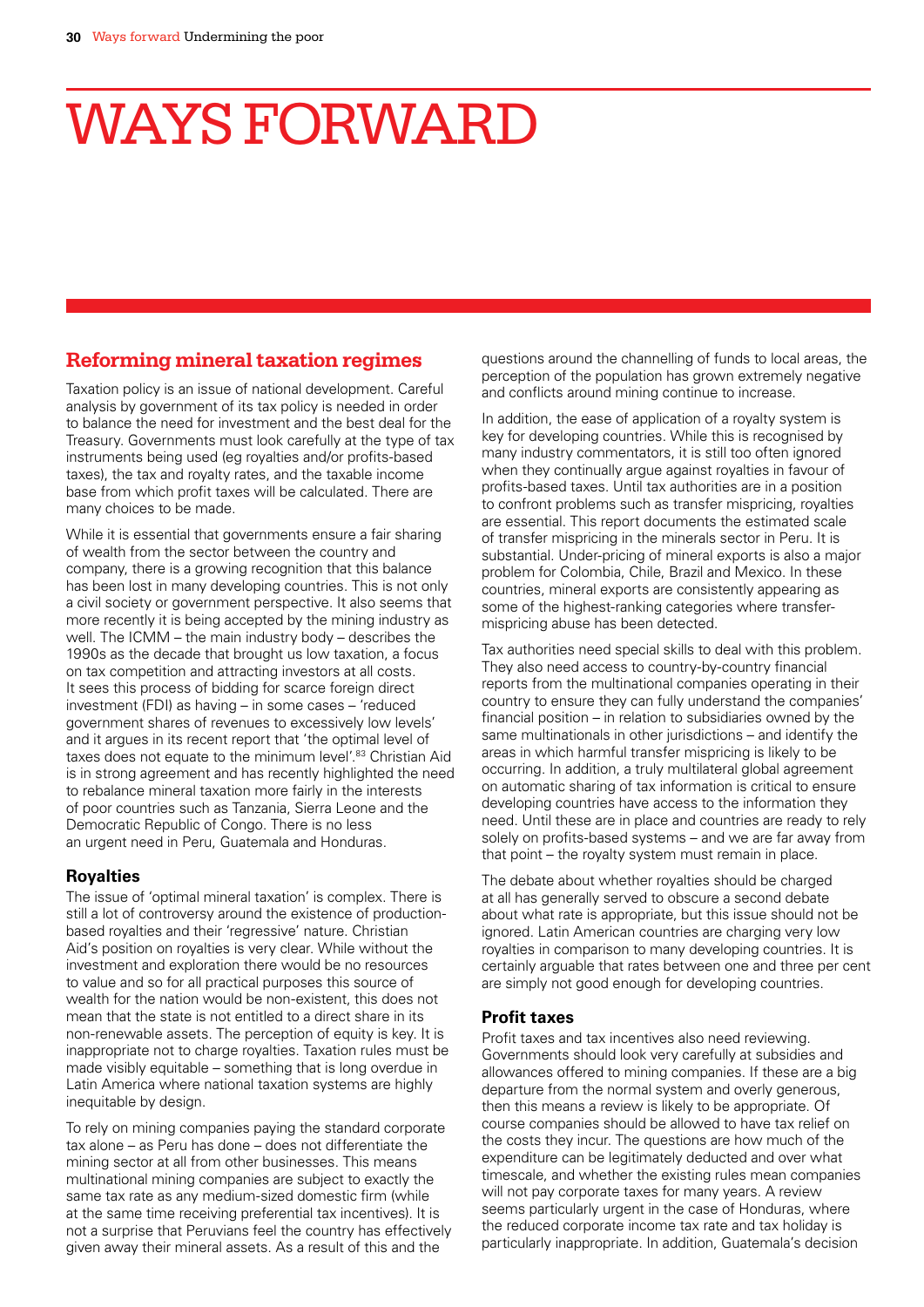'The route to sustainability for any economy is the ability to raise taxes from its economic activity and to spend those resources on its social infrastructure. This is why tax transparency and zero-tolerance on tax evasion are important for all countries.'

Stephen Timms, MP84

to allow mining companies to apply for *maquila* status and gain complete corporate tax exemption must be reversed. Its current corporate tax system offers a choice between

two tax regimes and also allows companies that should be paying profit taxes to opt for a more favourable low-tax option, which is an unnecessary and costly tax incentive.

### Renegotiating tax rates in Bolivia

Bolivia's oil and gas industry is the most dynamic sector of the Bolivian economy and receives by far the most foreign investment. However, the story of the oil and gas industry is not a straightforward one and Bolivia has struggled to benefit from its vast underground wealth. The country privatised its oil and gas industry as part of its structural-adjustment reforms, upon which its aid and debt relief were conditioned.

The royalties and taxes regime for the oil and gas sector was revised on privatisation by the Sanchez de Lozada government. The most important element of the new regime was the classification of reserves as either 'existing' or 'new'. Reserves classified as 'new' were subject to much lower taxes than 'existing' reserves. By 2002, 97 per cent of Bolivian oil and gas exploration was deemed to be 'new reserves' and so royalties for the vast majority of companies had been lowered from 50 per cent to only 18 per cent.<sup>85</sup> A standard corporate income tax of 25 per cent was also payable and Bolivia created a special supplementary tax called the Surtax for the oil and gas industry. This was to be applied to extraordinary profit levels and was intended to compensate the Treasury for losing 32 per cent of its royalty payments under the classification of new reserves.

There was great national concern over the lowering of the royalty rate. However oil and gas companies and the Bolivian Chamber of Hydrocarbons continually pointed out that while a royalty of 18 per cent might seem low, in reality companies paid a wide variety of other taxes and that the total tax burden was in effect high. Christian Aid research with our partner Centre for Labour and Agricultural Development (CEDLA) in 2006 found that this was very clearly not the case.86 The corporate-tax contribution from oil and gas companies was minimal and the Surtax had not been paid by a single company post privatisation. In fact, tax payments were extremely low and royalties represented the major economic contribution of oil and gas companies.

Royalty payments were also a key area for concern as the royalties the government was receiving as a percentage of the sector's turnover were actually decreasing. Over time the government was capturing relatively less and less revenue from the sector (37 per cent of the turnover in 1999 reducing to 27 per cent in 2004) – a clearly negative trend. This reduction in benefits, and the everdecreasing share in the wealth generated, was occurring in the context of a huge increase in investment, production, exports and prices. In fact,

the national oil and gas company YPFB was a bigger contributor to the Treasury pre-privatisation than the companies were postprivatisation, even though their combined production was so much greater than YPFB's.

It is not a surprise that Bolivians became extremely sceptical of the benefits they were receiving from their oil and gas sector. Popular discontent led to a series of mobilisations and protests over the energy question – the so-called 'gas wars'. Major protests led to two presidential resignations in October 2003 and June 2005. Both presidents had continued to resist calls for a major reform of the industry. As a result of the pressure, the Bolivian Congress passed a law in May 2005 that provided – among other things – for a new royalties and tax structure on oil and gas extraction, increasing the state's share of the revenue.

The main fiscal reform, in 2005, was the abolition of the differentiation between existing and new reserves. All reserves became subject to the 18 per cent royalty rate. The law then introduced a new tax (the impuesto directo en los hidrocarburos – IDH), which stands at 32 per cent. This is a direct tax on the value of all oil and gas production. It essentially operates like a royalty payment but is formulated

as a tax, because the Bolivian government, under its contracts with foreign investors, is prevented from changing the royalty payments due. This means the initial payment due on the value of production is now 50 per cent. Since coming to power in January 2006, President Evo Morales has further revised the fiscal regime for the oil and gas sector and forced a renegotiation of contracts with the industry, revising the terms under which foreign companies operate.

The reforms to the sector since 2005 have generated a huge increase in revenue for the Bolivian government (from an income of around US\$173m in 2002 to an estimated US\$1.57bn in 2007). The Morales government has brought in three major initiatives aimed at helping the poorest and most vulnerable in Bolivia – a universal state pension for everyone over 60, a universal grant for primary schoolchildren, and nationwide school breakfasts for all primary schoolchildren that guarantees them at least one meal a day. The government has also recently announced a new maternal health programme. None of these programmes would have been possible without the reforms to oil and gas taxation.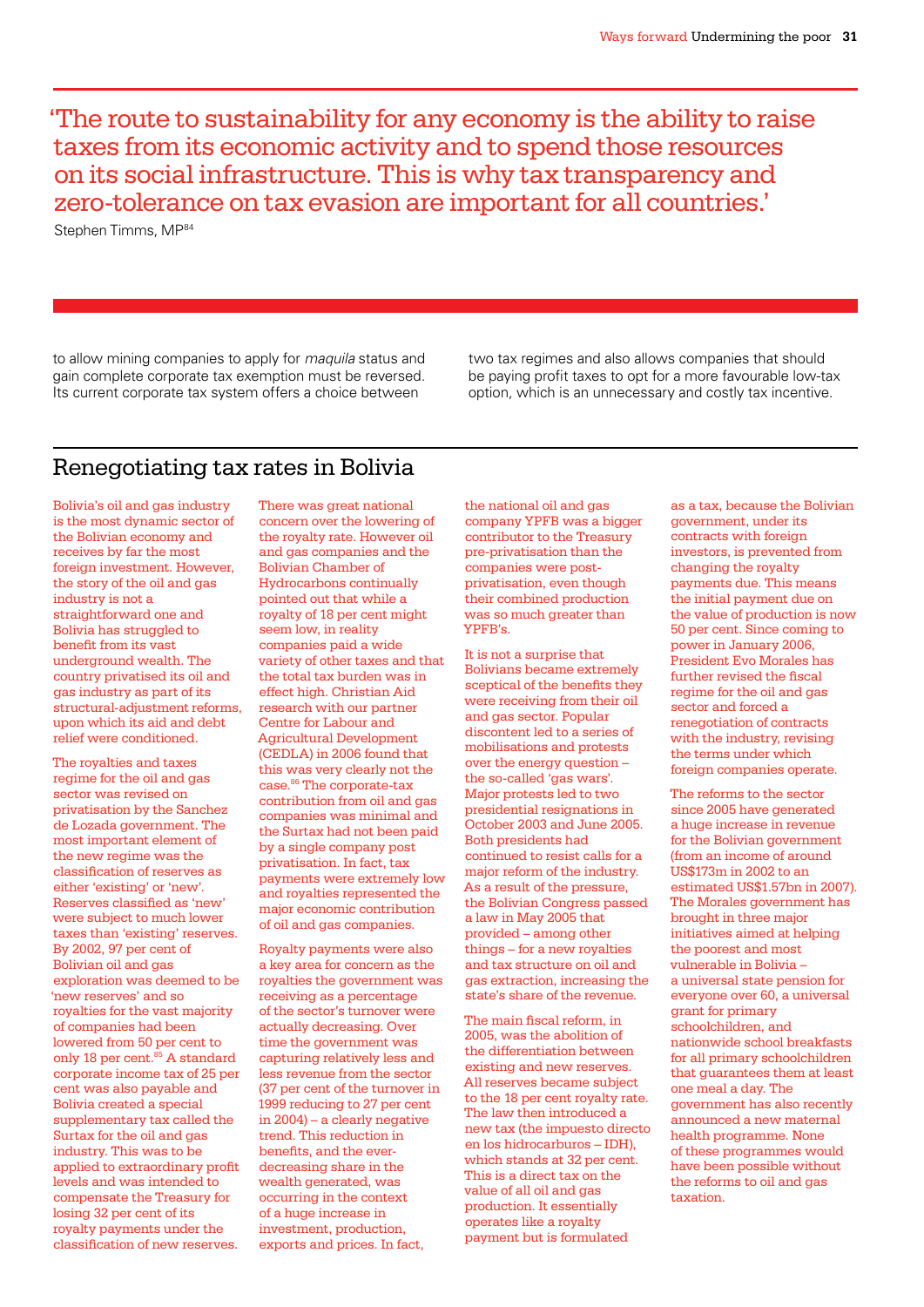Of course, mining companies undertake projects that carry significant risks and some tax relief and concessions are appropriate. But concessions should be used selectively and carefully, given the loss of tax revenue they imply. The IMF believes that concessions such as VAT refunds, import-tax exemptions, corporate-tax reductions etc should be counted as budget expenditures. This would have the advantage of ensuring that governments calculate the overall cost of the subsidies offered to industry. In addition, governments could then evaluate and compare more easily the costs and benefits of their private-sectordevelopment strategies.

Windfall taxes are another area for consideration. ICMM argues for 'progressive' taxation – ie a system that is mainly profits-based. It includes windfall taxes as a good example, in that they only kick in when a set price has been reached. Of course windfall taxes are an option to ensure countries benefit more in times of extraordinary price booms. However, they are often heavily resisted by companies, as has been the case in both Peru and Zambia.

Finding the 'optimal level of taxation' for the minerals sector that reflects the risks and costs to companies and also provides a fair share to the host country can be a complex issue that requires detailed analysis and probably continual adjustments. However, it is by no means an impossible task. Governments cannot think only about how to attract investors and give the most preferable tax rate possible. To neglect the issue of equity and public perception is to make a serious policy mistake. The escalating mining conflicts in Peru, Guatemala and Honduras are prime examples of the damage that can be done.

While companies cannot be held responsible for the poor taxation regimes they operate under, they do have a role to play in developing equitable tax systems. Companies must be willing to share fairly with governments the revenues from mining activity. They can't refuse to do this at the same time as expecting tax subsidies to compensate them for financial and technical risks.

Governments also need to recognise that taxation is a pretty blunt tool when used to attract foreign investment. International tax competition is extremely harmful and will lead to a 'race to the bottom'. Investors are concerned about many things – political stability, security, infrastructure, and the quality of the local work force. For the minerals sector, geological issues that determine the quality and content of the minerals are crucial.<sup>87</sup> Tax rates may be one factor, but they are far away from being the deciding one.

Companies know from experience that unfair taxation can lead to social conflict. Conflict is likely to lead to calls for change and an unstable environment for business.

This in turn can compromise the long-term commercial interests of a company in the country. From this enlightened perspective it is obvious that such an investment model, which does not bring a fair share of benefits to all those in a developing country, is also not in the long-term interest of the companies. Reform is therefore beneficial to both over the long term.

#### **Tax-stability contracts and renegotiations**

The problem in reality for many developing countries is that they have already struck the wrong balance and reform is now an uphill task. The question is what is to happen to countries that got it wrong the first time round? As is commonly argued, companies prefer predictable and stable tax regimes, hence the argument that signing tax-stability contracts will improve a country's investment climate. But not everyone agrees that tax-stability contracts are a good thing. Richard Murphy, director of the Tax Research Project in the UK, describes them as unequivocally negative: 'I universally think that anything that binds a future democratically elected government to a contractual taxation arrangement has to be wrong. You can't manage an economy without having the right to alter a tax rate and taxation policy in general'.<sup>88</sup>

Tax-stability contracts have tied governments into poor deals, often for many years. Stability clauses of 15 or even 30 years are common, but these go beyond the reasonable risk planning cycle of any business. They are inappropriate and unnecessary and put too much power into the hands of companies, disenfranchising governments who need to use taxation policy as a legitimate part of their economicdevelopment strategy.

The ICMM expresses the view that the bargaining power has shifted and that governments have now gained the upper hand.<sup>89</sup> Certainly many would see this statement as much too optimistic given reforms – where they have taken place – have been arduous processes, strongly contested by industry lobbies as well as in the courts. Civil society groups in Guatemala and Honduras have been fighting for reforms and high-level commissions have been established. Several years on they are no closer to an actual reform of mineral taxation regimes. In Peru, reforms have been strongly resisted, and although a royalty payment was introduced the majority of companies refuse to pay it. Discussions about windfall taxes were also short lived.

The ICMM seems to think that companies prefer balanced taxation regimes rather than minimal tax rates. This implies that companies should be open to renegotiating tax-stability contracts with governments if the taxation rules are too heavily weighted in their favour. We would welcome evidence that this is actually occurring. In Latin America,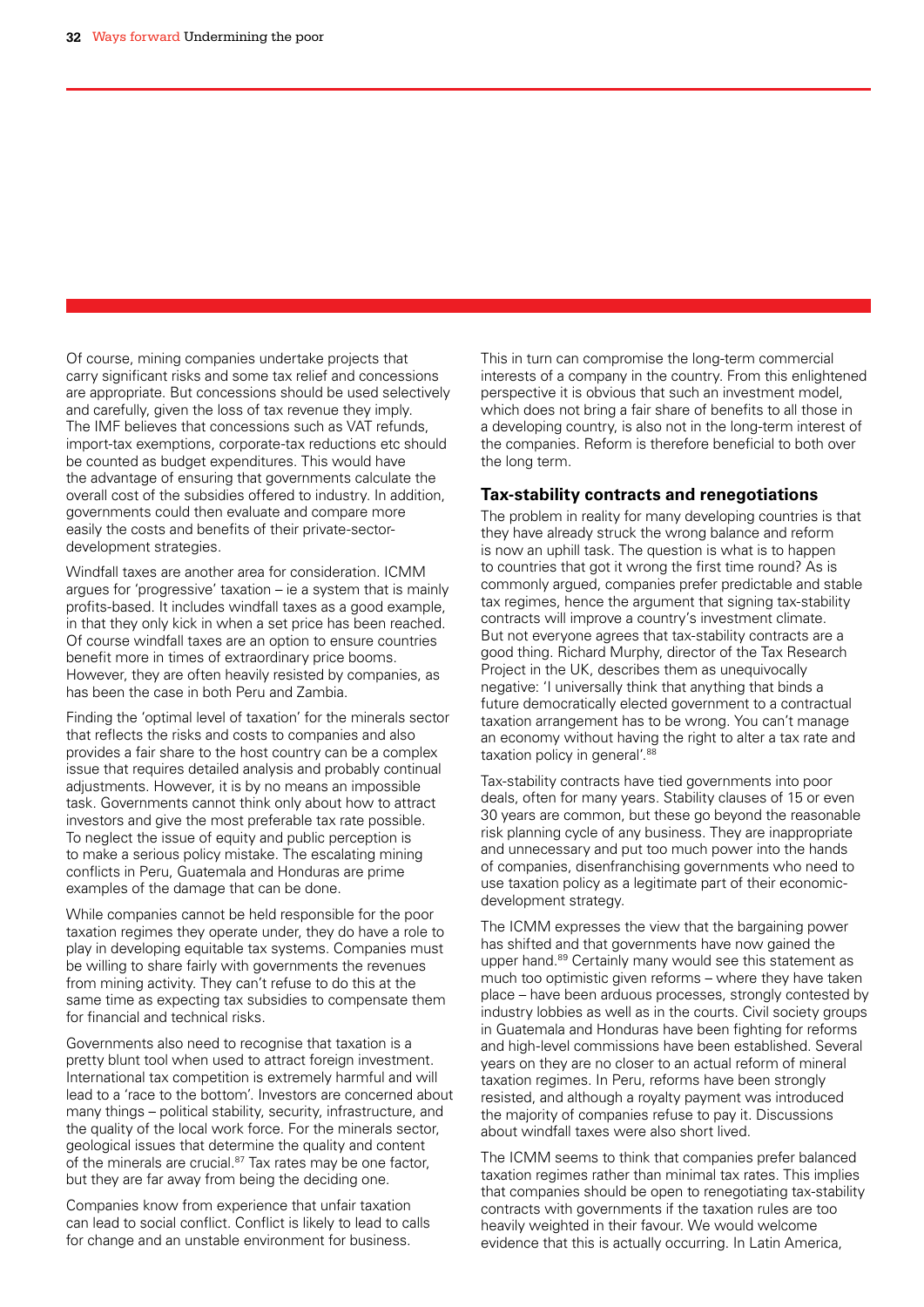we see little evidence that mining companies are willing to accept taxation reforms and give up their tax preferences once these are in place.

Although clearly difficult to achieve, tax-stability contracts can be cancelled and taxation policy renegotiated. In the case of Liberia, a contract had been signed with Mittal Steel. After Global Witness investigated and publicised the poor terms of the deal,<sup>90</sup> the Liberian government cancelled the contract and renegotiated. When it signed a second contract it charged a US\$50m signing-on fee, which Mittal had to pay before beginning exploration.<sup>91</sup> Clearly renegotiation is possible. Developing countries need both competence and confidence, and the support of the international community is key. Developing countries need sound advice to renegotiate and to sign contracts that more fairly protect their interests. High-quality assistance in this area has so far been lacking.

Clearly the global economic environment has changed and many will be asking whether this is a good time for developing countries to be reviewing their mineral taxation regimes. No doubt the reply of many citizens in developing countries would be 'if not now, when?'. Mineral taxation was lowered in the early 1990s when prices were low for a decade. With the recent commodity-price boom, many countries failed to benefit and failed to negotiate reforms successfully. So when is the right time? It is a well-known fact that demand for metals is cyclical and that mineral prices are volatile. Mineral exploration and production is a long-term undertaking and mining companies will often use funding reserves to smooth out the periods when prices are low, just as governments can create these capital funds from their royalties and tax payments. There is a danger that the global economic crisis will act as a barrier to mineral taxation reforms, but this will just mean that developing countries will again be ill-placed to benefit during the next commodity-price boom. Tax-policy reform in Latin America is urgently needed and the treatment of the minerals sector is just one of the many areas that must be looked at.

#### **Tax transparency**

There is a serious lack of data available on the royalties and taxes paid by mining companies in Latin America. There is little tax transparency in the region and minimal interest in or commitment to the EITI, despite the general acceptance of the importance of revenue transparency in the extractives sector by the World Bank, IMF, donors and companies (for example as is expressed by the ICMM, which argues strongly in favour of increasing transparency of the taxation of mineral extraction).92

While there are few, if any routes, to finding data at the country level, it is also very difficult to get such information directly from mining multinationals. They are required to publish their financial data in annual reports, based on International Financial Reporting Standards set by the IASB or under US requirements. International Financial Reporting Standards do not require multinational companies to report data on their profits, expenditure and taxes on a country-bycountry basis. Instead their reports reflect their aggregate financial position across all their operations. It is therefore very difficult to obtain local information on companies' financial contributions.

This situation may hopefully soon be changed. There is a great deal of consensus on the benefits of tax transparency in the extractives sector and a growing consensus around the benefits of country-by-country reporting by multinationals. The European Parliament has requested that the European Commission supports 'the development of an appropriate accounting standard requiring country-bycountry reporting by extractive companies'.93 In addition, the IASB will be publishing a discussion paper in 2009 on the issue of country-by-country reporting for companies operating in extractive industries. It may recommend a new financial reporting standard.

A range of benefits would flow from country-by-country reporting by all multinational companies. Citizens would be able to access data on the sums of money paid by companies to governments. They would then be better able to hold their own governments accountable for their development spending. In addition, investors would also benefit from a better analysis of companies' activities and exposure to risk. For developing-country governments the biggest benefit would be in being able to pinpoint the areas in which transfer mispricing is most likely to be occurring. Tax authorities are ill-placed to monitor transfer pricing and do not have the resources to  $-$  for example  $-$  engage in the detailed auditing of arm's-length pricing in all intra-company trades. Country-by-country reporting by companies would give governments a solid informational resource from which to start to tackle this problem.

Given the huge benefits that would flow from such a reform, Christian Aid – along with the Tax Justice Network and ActionAid – will continue to call for a new International Financial Reporting Standard that would ensure country-bycountry reporting by all multinationals.94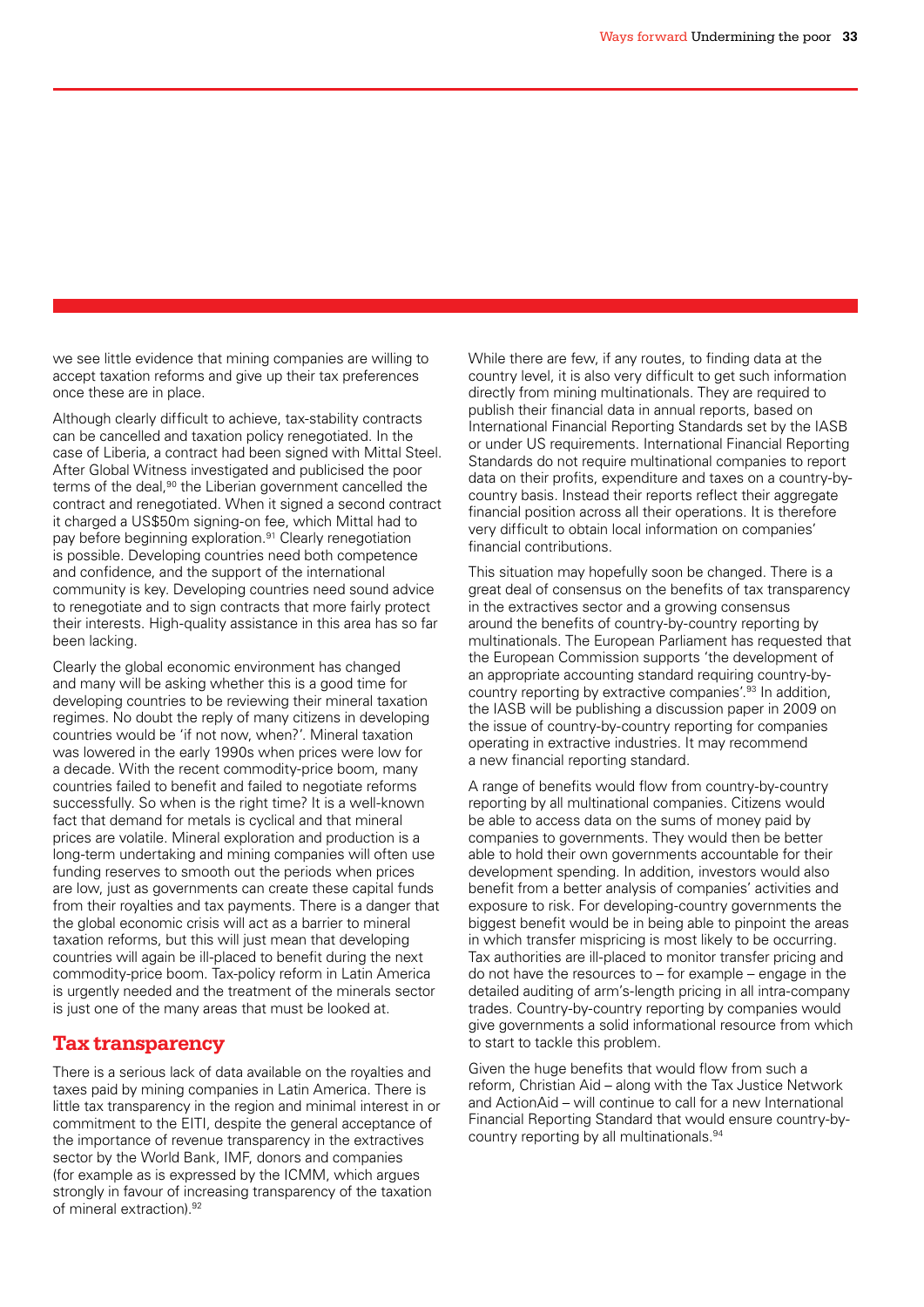#### **New mining operations in Latin America and the Caribbean**

This debate is of vital importance to some smaller nations in the Latin America and Caribbean region – such as the Dominican Republic – given mining is once again back on their development agenda.

The **Dominican Republic (DR)** has one of the largest undeveloped gold assets in the world at its Pueblo Viejo site located in the central part of the country, 100 kilometres north-west of Santo Domingo. Gold Corp and Barrick have formed a joint venture to develop these gold reserves. The mining operations will be managed by Barrick Gold Corporation and Gold Corp holds a 40 per cent stake. In February 2008 the companies submitted a feasibility study for the mining project to the government and construction was well underway by the end of 2008. The companies expect gold production to start in 2011. Pueblo Viejo has an estimated 8.1 million ounces of gold reserves and is expected to yield approximately 400,000 ounces of annual gold production for the first five years.95 Pueblo Viejo will be the largest FDI project in the Dominican Republic.

Total operating costs for this project are estimated at between US\$275 and US\$300 per ounce for the first five years.96 Gold Corp's average total cash cost in 2008 was US\$305 per ounce, making it the lowest-cost producer of all the senior gold-mining companies. The estimated costs for the DR are below this average and this – alongside the huge size of the gold reserves – make it an extremely attractive proposition for the mining companies.

Bearing this in mind, the DR should be in a position to strike a good deal in terms of tax and royalties. And it certainly needs it. The DR has one of the poorest tax-collection records in Latin America and the Caribbean, bringing in only 13.11 per cent of its GDP in tax between 2000 and 2006.<sup>97</sup> However, it is by no means certain that it will avoid the mistakes made by some Latin American countries in the 1990s. There is limited information available on the details of the tax and royalty regime. Newspapers report that the DR will receive a five per cent share in the value of production (five per cent royalty), but there is little said about the corporate tax and any tax exemptions that might be in place.

In **El Salvador** it was recently announced that the Canadian mining company Pacific Rim will take the Salvadoran government to international arbitration for alleged losses caused by the government's inaction, due to delays in granting production permits.<sup>98</sup> Pacific Rim has been waiting for four years for final permits to operate the first large-scale gold mine in El Salvador for 70 years. The company has reportedly invested US\$77m in exploration after receiving initial permits in 2005.<sup>99</sup> The government's inaction is due mainly to the massive public reaction against the mine. A powerful environmental movement has repeatedly raised concerns about water contamination and the proposed mine's environmental impacts, and also about the other proposed mining projects that might take off if El Salvador decides to pursue the development of a minerals sector.

Perhaps El Salvador is exhibiting so much caution as its population is conscious of the litany of government errors made elsewhere in the region. No doubt they are wary because of environmental concerns, but in addition there is simply a huge shortage of success stories as to how a developing country can manage its mineral wealth in a way that contributes usefully towards national development goals.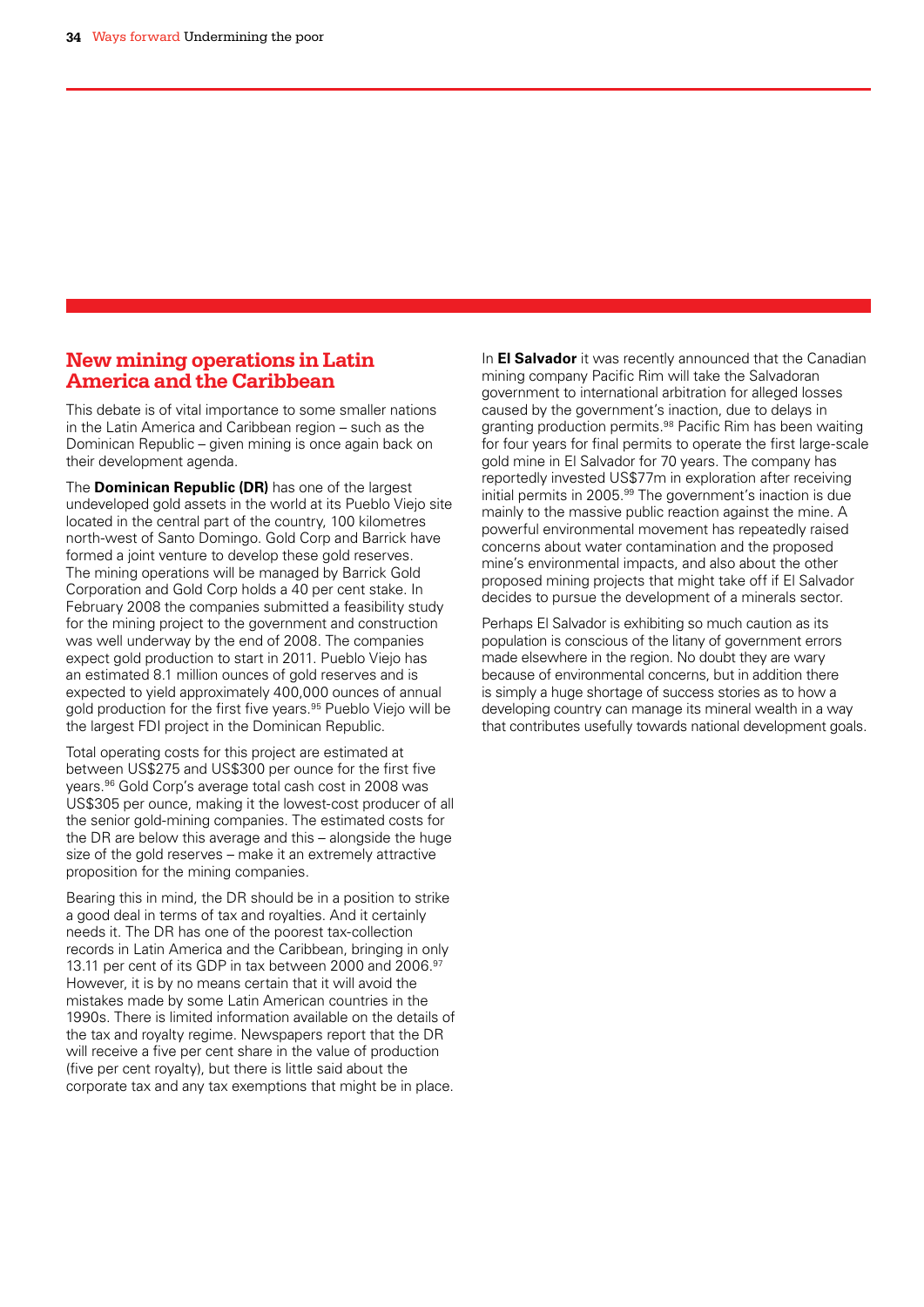# **RECOMMENDATIONS**

'There is a growing recognition that country-by-country reporting brings additional transparency, particularly in relation to how multinationals are operating in emerging and developing countries.'

Dave Hartnett, permanent secretary, Revenue and Customs, UK<sup>100</sup>

The Peruvian, Guatemalan and Honduran governments must urgently revise and reform their mineral taxation regimes if mining is to start contributing to economic development in the region. There is also an urgent need for more transparency about tax and royalty payments and how the income from mining is being used. While there is a real danger the falling mineral prices and global economic crisis will make reform difficult, governments must ensure that suitable legislation is in place to benefit from the next period when commodity prices will rise.

The following are Christian Aid's recommendations based on the findings in this report.

#### **Governments should:**

- conduct a thorough review of mineral taxation regimes and consider the following changes to achieve a more balanced taxation level: raising of the royalty rate; incorporating windfall taxes or variable profit taxes; abolishing any special corporate tax exemptions for mining companies (such as those in place in Honduras). Ensure equity considerations are central to the taxationreform debate
- conduct a thorough review of tax incentives provided to the mining sector and abolish overly generous provisions. Ensure all incentives are fully costed and these costs are counted as expenditure in the annual budget
- join the EITI and ensure public access to data on the tax and royalty payments from mining companies. Require by law that all mining companies in the country publish the financial information required by the EITI
- push for a new international accounting standard that would force multinational companies to report their profits, expenditures, taxes and fees paid on a countryby-country basis.

#### **International Accounting Standards Board should:**

• adopt an improved international accounting standard for multinationals that requires them to report on their profits, expenditures, taxes and fees paid on a countryby-country basis.

#### **International Council on Mining and Metals should:**

- demonstrate its commitment to tax transparency in the minerals sector by publicly calling for the IASB to adopt a new international accounting standard that requires country-by-country reporting
- undertake new research into the prevalence of taxstability contracts (their terms, time periods and impacts), and promote dialogue with members around their negative implications for developing countries.

#### **Mining companies should:**

• demonstrate a commitment to tax transparency by adopting country-by-country reporting.

#### **Bilateral and multilateral donors should:**

- provide financial and technical assistance to Latin American governments to improve their capacity to monitor and audit the accounts of mining companies and to set and maintain equitable mineral taxation regimes
- review policies related to tax-stability contracts and ensure these are discouraged unless limited to very short time periods only
- provide financial and technical assistance to countries wishing to renegotiate deals with mining companies.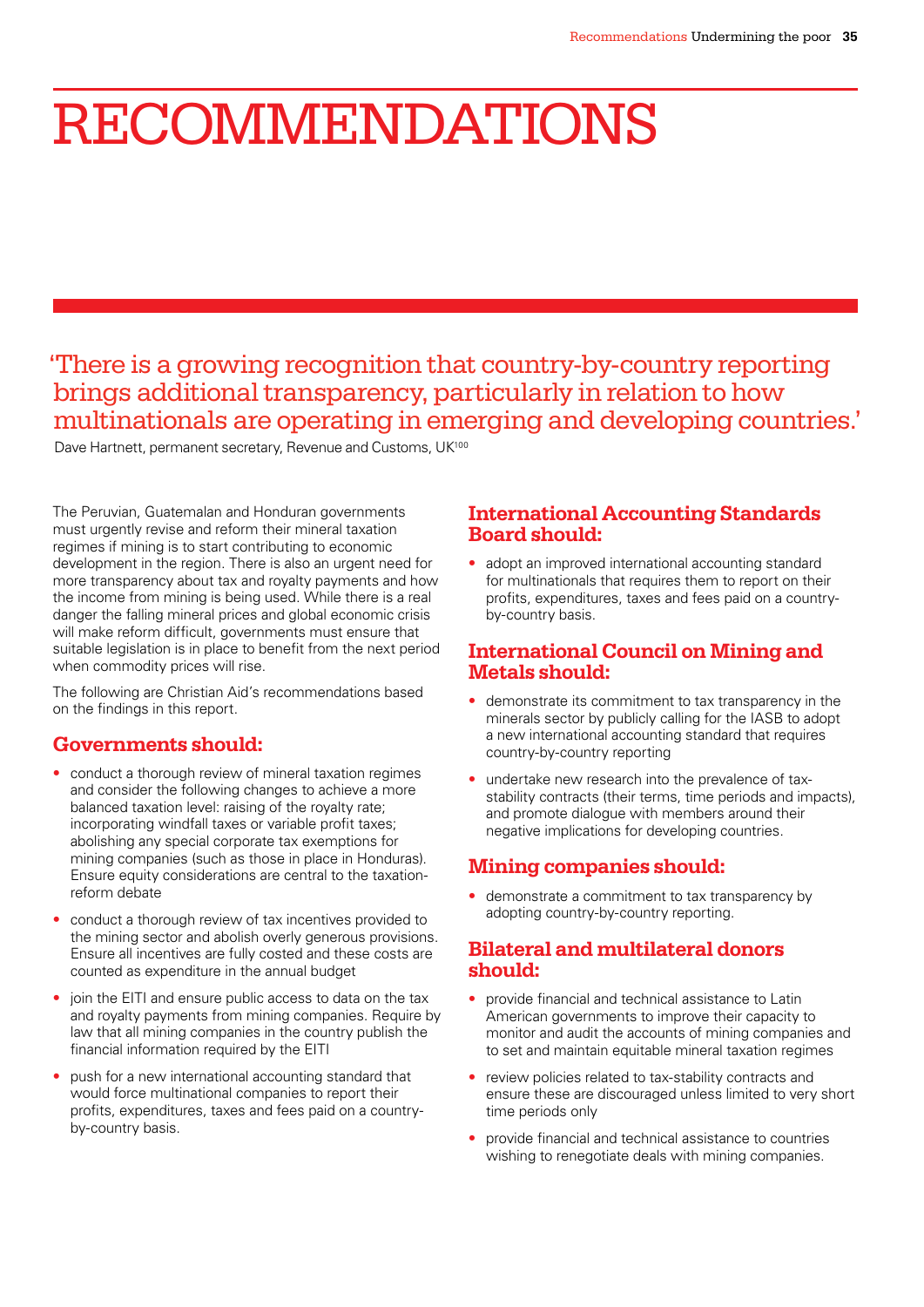## ENDNOTES

**1** For more on this see *Transnational Corporations, Extractive Industries and Development*, UNCTAD World Investment Report, 2007.

**2** See www.oecd.org/document/ 35/0,3343,en\_2649\_37413\_417650 91\_1\_1\_1\_1,00.html

**3** *Latin American Economic Outlook 2009*, OECD.

**4** This calculation is done with data on the tax collection of 17 sub-Saharan African countries – Angola, Botswana, Central African Republic, Chad, Democratic Republic of Congo, Equatorial Guinea, Ethiopia, Ghana, Kenya, Malawi, Mozambique, Nigeria, Senegal, Sudan, Tanzania, Uganda, Zambia. For data see John Marshall, *One Size Fits All: IMF Tax Policy in sub-Saharan Africa*, Christian Aid occasional paper no.2, April 2009.

**5** It should be noted that OECD figures are higher than those reported by national tax authorities. This is because of the definitions used because the OECD includes social security contributions when national tax authorities don't.

**6** See http://portal.sat.gob.gt/sitio/

**7** A tax is regressive if it represents a smaller share of income for higherincome individuals than lowerincome ones.

**8** *Latin American Economic Outlook 2009*, OECD.

#### **9** Ibid.

**10** Manuel Agosin, Alberto Barreix, Juan Carlos Gomez Sabiani and Roberto Machado, *Tax Reform for Human Development*, ECLAC Review 87, December 2005.

**11** *Latin American Economic Outlook 2009*, OECD.

**12** *A Rich Seam: Who Benefits from Rising Commodity Prices?*, Christian Aid, January 2007.

**13** Aaron Schneider, *Socio-economic Change and Fiscal Challenges in Central America: Globalization, Democratization and the Politics of Reform*, paper prepared on behalf of the Inter-American Development Bank, 2007.

**14** *Minerals Taxation Regimes: a Review of Issues and Challenges in their Design and Application*, ICMM and Commonwealth Secretariat, February 2009.

**15** *Las Industrias Extractivas y la Aplicación de Regalías a los Productos Mineros*, ECLAC, Serie Recursos Naturales e Infraestructura no. 98, October 2005.

#### **16** Ibid.

**17** James Otto, commenting on the report *Minerals Taxation Regimes: A Review of Issues and Challenges in their Design and Application*, ICMM and Commonwealth Secretariat, February 2009.

**18** www.antamina.com/noticias/ noticias\_46.html

**19** Companies with investment programmes approved at that date could continue to use this benefit until 2003. But in practice some companies with tax-stability agreements are still using this benefit.

**20** Between 1994 and 2002 the *canon minero* was 20 per cent of the profit tax. In 2003 this was raised to 50 per cent.

**21** *Assessment of IMF and World Bank Group Extractive Industries Transparency Implementation,* Global Witness and the Bank Information Centre, October 2008.

**22** These are the 'contratos de garantía y medidas de promoción a la inversión'.

**23** *Tributación y Distribución de las Sobreganancias Mineras en el Perú*, CooperAcción Working Paper, Mining and Communities Programme, October 2007. Some of the contracts are no longer valid as the time period is up (eg Doe Run's contract for La Oroya). Others are no longer legally valid as mines have been sold and the buyers have not undertaken the correct legal transfer of rights under the contract; some have not met the investment requirements under the contract rendering it void.

**24** J Otto, C Andrews, F Cawood et al, *Mining Royalties: A Global Study of their Impact on Investors, Government and Civil Society*, The World Bank, 2006.

**25** The reference prices are as follows: copper US\$179 per lb; tin US\$9,231 per tonne; iron US\$33.56 per tonne; gold US\$537 per ounce; silver US\$7.69 per ounce; lead US\$46.72 per lb; zinc US\$77.9 per lb. The reference prices are revised each year on the basis of the producer price index of the US.

**26** See Peru's Central Bank at www. bcrp.gob.pe

**27** Ibid.

**28** See http://news.bbc.co.uk/2/hi/ americas/7057749.stm

**29** For a copy of the report see http:// shr.aaas.org/guatemala/ceh/report/ spanish/toc.html

**30** This is worked out using Gold Corp's sales data for the Marlin mine in 2008 and Guatemala's data on mineral export value in 2008.

**31** Gold Corp's annual report declares earnings of US\$1,475m in 2008 and US\$286m in 2005.

**32** 'Que hay detrás de las exenciones a Montana?', *Inforpress*, 28 April 2006.

**33** S Diaz de Serralde and C Garcimartín, *Tributación en Guatemala: Imposición Sobre la Renta*, IDB, 2007.

**34** Explanation provided by the Central American Fiscal Research Institution (ICEFI) – the fiscal research institute in Guatemala. The information on Montana's choice of income tax regime is available from declarations made in an interview by Rosa María de Frade, member of Congress on Emisoras Unidas.

**35** See Honduran Central Bank figures at www.bch.hn and www. ine-hn.org/economicas/comex/ indexcomex.html

**36** *Tributación y Distribución de las Sobreganancias Mineras en el Perú*, CooperAcción Working Paper, Mining and Communities Programme, October 2007.

**37** They estimated the reference base by deducting 12 per cent from the export value, assuming that 12 per cent would be sufficient to represent costs not associated with production (which according to Peru's law can be excluded from the base figure for royalty calculation).

**38** In addition, the company has a board outside its mine that lists how much it has paid in royalties. They also issue a cheque to the municipal authorities in San Miguel Ixtahuacán every month, which is broadcast on the television.

**39** Comments made by Francisco Machado, the then director of ASONOG (the Association of NGOs in Honduras) in an interview on 19 March 2007.

**40** *Minería de Metales y Derechos Humanos en Guatemala: La Mina Marlin en San Marcos*, Peace Brigades International, May 2006.

**41** Ibid.

**42** Questions were submitted by the ICEFI; however replies were not forthcoming.

**43** Gold Corp has also made payments to the municipality of Sipicapa in 2007 and 2008. This was a voluntary contribution as Sipicapa does not receive royalties as no mining actually takes place in its territory. This amount is not included in our analysis as it is entirely voluntary and we are interested in evaluating the efficacy of Guatemala's laws and Guatemala's government in providing the country with an appropriate share in the wealth of its natural resources.

**44** For more detail see *Tributación y Distribución de las Sobreganancias Mineras en el Perú*, CooperAcción Working Paper, Mining and Communities Programme, October 2007.

**45** *2008 Presupuesto y Financiamiento de la Educación Peruana,* Instituto de Pedagogía Popular, Informe no. 66, October 2007.

**46** Communication with Help the Aged Peru office, March 2009.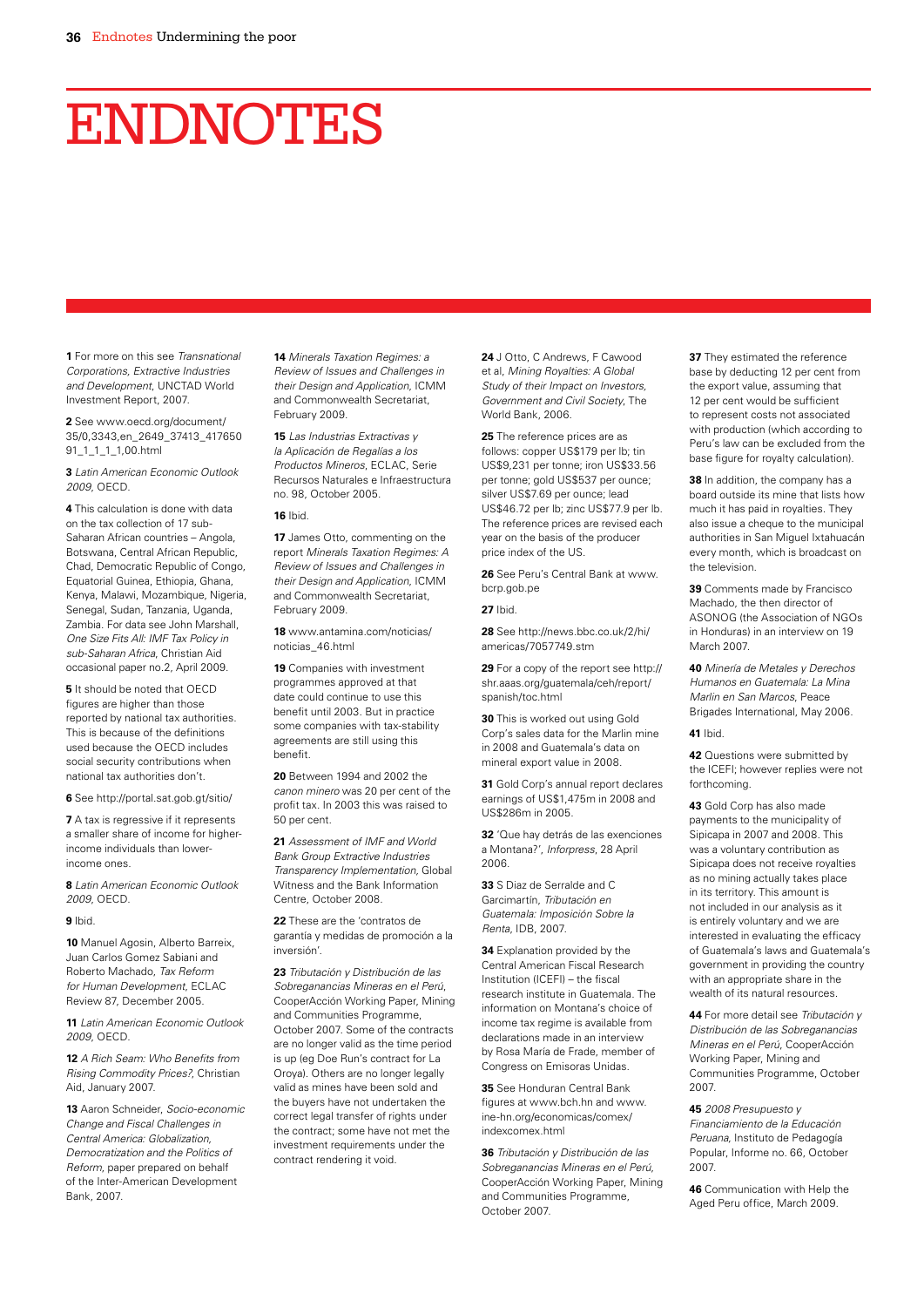**47** See the report of the Mesa de Concertación Para la Lucha Contra la Pobreza from the conference entitled *The Impact of the Crisis on Peruvian Children,* which was held in Lima on the 24 February 2009.

**48** Comment made in telephone interview 23 February 2007.

**49** See *Observatorio del Gasto Social: Derechos Economicos, Sociales y Culturales – un Reto para la Paz*, Congcoop and CIIDH, 4th report, January-December 2006, for health budget analysis and breakdowns.

**50** Leonardo Gasparini and Miriam Montenegro, *Evaluation of the Distributional Impact of the Honduran Tax Reform*, World Bank PSIA of the Honduran Tax Equity Law, April 2004.

**51** *False Profits: Robbing the Poor to Keep the Rich Tax-Free*, Christian Aid, March 2009

**52** *Las Industrias Extractivas y la Aplicación de Regalías a los Productos Mineros*, ECLAC, Serie Recursos Naturales e infraestructura no. 98, October 2005.

**53** *Minerals Taxation Regimes: a Review of Issues and Challenges in their Design and Application*, ICMM and Commonwealth Secretariat, February 2009.

**54** Data from the Consejo Minero, presented in 'El debate tributario en la minería chilena', PowerPoint presentation, Dirección de Presupuestos, Ministerio de Hacienda.

**55** Address at the 4th Meeting of the Forum on Tax Administration, Cape Town, South Africa, 10 January 2008. See www.info.gov.za/ speeches/2008/08011013151001. htm

**56** See www.aduanet.gob.pe/ aduanas/informae/bm2007\_12.htm and www.mincetur.gob.pe/newweb/ Default.aspx?tabid=793 for trade data.

**57** Thomas Baunsgaard, *A Primer on Mineral Taxation*, IMF Working Paper, WP/01/129, 2001.

**58** Rodrigo Pizarro, 'La Consagración del royalty en Chile', *Perspectivas*, May 2004.

#### **59** Ibid.

**60** *A Rich Seam: Who Benefits from Rising Commodity Prices?*, Christian Aid, January 2007.

**61** *Las Industrias Extractivas y la Aplicación de Regalías a los Productos Mineros*, ECLAC, Serie Recursos Naturales e infraestructura no. 98, October 2005 and *Mining in Latin America in the late 1990s*, ECLAC Natural Resources and Infrastructure Division, August 2001.

**62** *Breaking the Curse: How Transparent Taxation and Fair Taxes can turn Africa's Mineral Wealth into Development*, SARW, TWN Africa, Tax Justice Network for Africa, ActionAid and Christian Aid, March 2009.

#### **63** Ibid*.*

**64** *A Mining Strategy for Latin America and the Caribbean*, World Bank Technical Paper no. 345, Industry and Mining Division, 1996.

**65** These include the Ley de Fomento a la Inversión Extranjera (1991) and the Ley de Promoción de Inversiones en el Sector Minero (1991).

**66** *Unearth Justice: Counting the Cost of Gold*, CAFOD, 2006.

**67** Information about the IFC board's discussion was leaked and posted on the website of the Social Justice Committee (a Montreal-based human rights organisation) in 2007. Unfortunately this information is no longer posted on this website.

**68** See http://portal.sat.gob.gt/sitio/

**69** César Gamboa, president of Peruvian NGO DAR, in 'Camisea and the World Bank: A Lost Opportunity to Make Things Better,' Comment 1 April 2008 at www. brettonwoodsproject.org/art. shtml?x=561075

**70** *Assessment of IMF and World Bank Group Extractive Industries Transparency Implementation*, Global Witness and the Bank Information Centre, October 2008.

**71** Ibid.

**72** *Minerals Taxation Regimes: a Review of Issues and Challenges in their Design and Application*, ICMM and Commonwealth Secretariat, February 2009.

**73** *Assessment of IMF and World Bank Group Extractive Industries Transparency Implementation*, Global Witness and the Bank Information Centre, October 2008.

**74** Interview with José de Echave, director, CooperAcción, 29 April 2009.

**75** *Tributación y Distribución de las Sobreganancias Mineras en el Perú*, CooperAcción Working Paper, Mining and Communities Programme, October 2007.

**76** Letter sent by Peruvian NGOs to David Camac, vice minister of energy and president of the national comission for the EITI in Peru, 10 February 2009.

**77** Interviewed in La Oroya by Dylan Howitt on a Christian Aid filming trip to Peru in May 2009.

**78** *Breaking the Curse: How Transparent Taxation and Fair Taxes can turn Africa's Mineral Wealth into Development*, SARW, TWN Africa, Tax Justice Network for Africa, ActionAid and Christian Aid, March 2009.

**79** *A Rich Seam: Who Benefits from Rising Commodity Prices?*, Christian Aid, January 2007.

#### **80** Ibid.

**81** *Unearth Justice: Counting the Cost of Gold*, CAFOD, 2006.

**82** Interview with Francisco Machado, the then director of Asonog, London, 26 October 2007.

**83** *Minerals Taxation Regimes: a Review of Issues and Challenges in their Design and Application*, ICMM and Commonwealth Secretariat, February 2009, p23.

**84** Excerpt from the opening statement by Stephen Timms, MP, financial secretary to the Treasury, G20 policy roundtable with Christian Aid and ActionAid, 30 April 2009.

**85** YPFB monthly report, December 2002.

**86** *The Benefits of Foreign* 

*Investment: is Foreign Investment in Bolivia's Oil and Gas Sector Delivering?* Christian Aid, November 2006.

**87** In zinc, for example, the most important factor in investment decisions is the metal content of the ore. Australian deposits are the most promising followed by those in Peru, where Antamina is an important zinc mine.

**88** Telephone interview, 11 June 2009.

**89** *Minerals Taxation Regimes: a Review of Issues and Challenges in their Design and Application*, ICMM and Commonwealth Secretariat February 2009, p26.

**90** www.globalwitness.org/ media\_library\_detail.php/459/en/ mittal\_steels\_us900\_million\_deal in\_liberia\_is\_ine

**91** Telephone interview with Richard Murphy, director, Tax Research UK, 11 June 2009.

**92** *Minerals Taxation Regimes: a Review of Issues and Challenges in their Design and Application*, ICMM and Commonwealth Secretariat, February 2009, p13.

**93** *Country by Country Reporting in the Extractive Industries*, Revenue Watch Institute and IASB extractive activities research project team, briefing paper from roundtable event, London, 15 September 2008.

**94** In addition the coalition Publish What you Pay are calling for countryby-country reporting standards for extractives industries.

**95** Gold Corp Annual Report, 2008.

**96** Ibid.

**97** *Latin American Economic Outlook 2009*, OECD.

**98** Blake Schmidt, 'Pacific Rim mining suing El Salvador', *The Miami Herald*, 27 April 2009.

#### **99** Ibid.

**100** Quoted in Vanessa Houlder, 'Revenue fuels aid agency's row with big four', *Financial Times*, 2 June, 2009.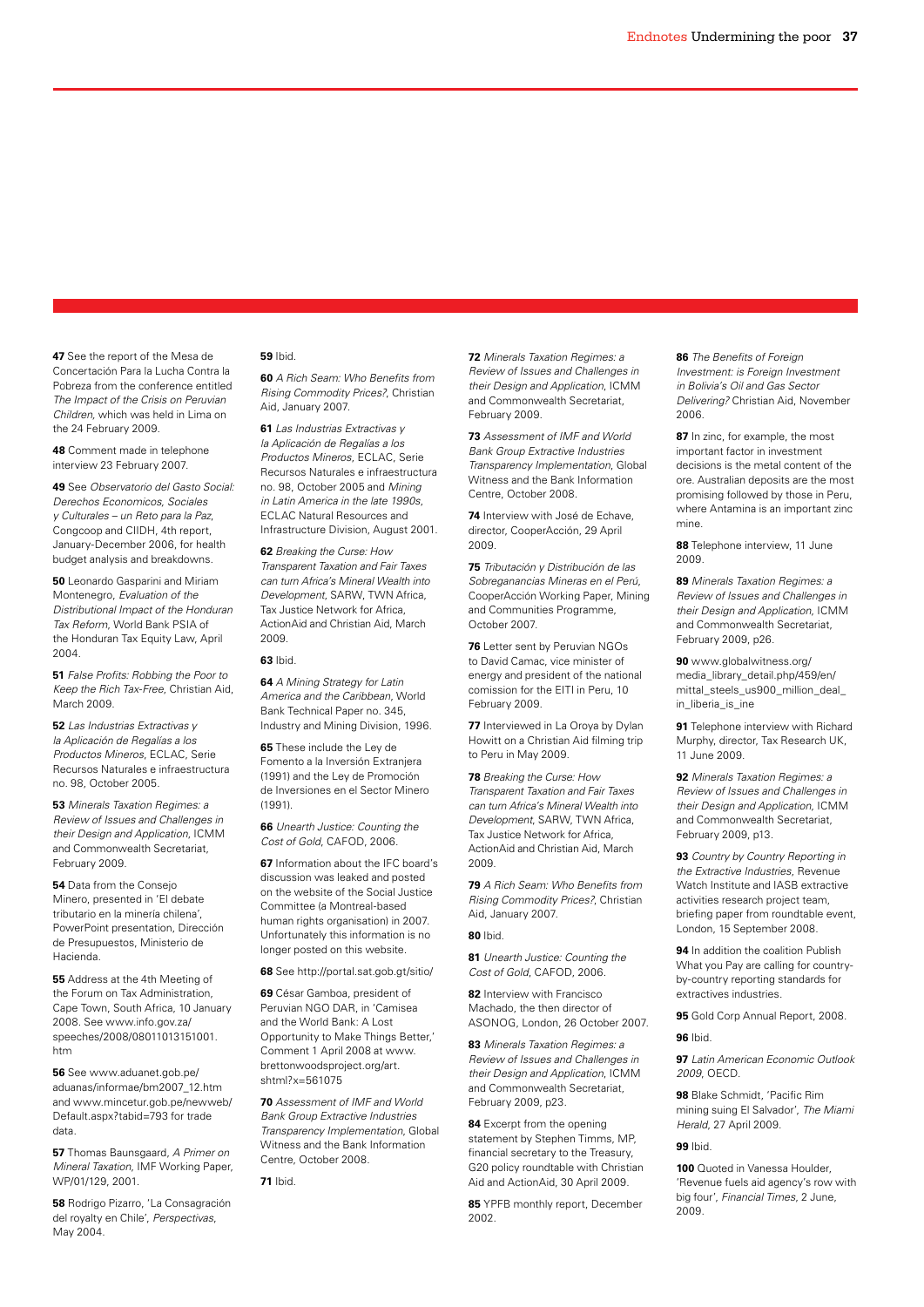# **ACRONYMS**

| <b>ASONOG</b>   | Association of Non-Governmental Organisations of Honduras         |  |  |
|-----------------|-------------------------------------------------------------------|--|--|
| <b>CONACAMI</b> | Confederación Nacional de Comunidades Afectadas por la Minería    |  |  |
| <b>CSR</b>      | corporate social responsibility                                   |  |  |
| <b>DAR</b>      | Derecho, Ambiente y Recursos Naturales                            |  |  |
| <b>DFID</b>     | Department for International Development                          |  |  |
| DR              | Dominican Republic                                                |  |  |
| <b>ECLAC</b>    | Economic Commission for Latin America and the Caribbean           |  |  |
| <b>EITI</b>     | Extractive Industries Transparency Initiative                     |  |  |
| FDI             | foreign direct investment                                         |  |  |
| GDP             | gross domestic product                                            |  |  |
| <b>IADB</b>     | Inter-American Development Bank                                   |  |  |
| <b>ICEFI</b>    | Central American Institute for Fiscal Studies                     |  |  |
| <b>IASB</b>     | International Accounting Standards Board                          |  |  |
| <b>ICMM</b>     | International Council on Mining and Metals                        |  |  |
| <b>IDH</b>      | impuesto directo en los hidrocarburos                             |  |  |
| <b>IETAPP</b>   | impuesto extraordinario y temporal en apoyo a los acuerdos de paz |  |  |
| IFC             | International Finance Corporation                                 |  |  |
| IMF             | International Monetary Fund                                       |  |  |
| IUSI            | impuesto único sobre inmuebles                                    |  |  |
| LNG             | liquid natural gas                                                |  |  |
| <b>MINOSA</b>   | Minerales de Occidente                                            |  |  |
| NGO             | non-governmental organisation                                     |  |  |
| <b>OECD</b>     | Organisation for Economic Cooperation and Development             |  |  |
| <b>PCS</b>      | production-sharing contract                                       |  |  |
| <b>SAT</b>      | Superintendencia de Administración Tributaria                     |  |  |
| <b>SICOIN</b>   | sistema de contabilidad integrada                                 |  |  |
| <b>SUNAT</b>    | Superintendencia Nacional de Administración Tributaria            |  |  |
| <b>UNCTAD</b>   | United Nations Conference on Trade and Development                |  |  |
| <b>UNDP</b>     | United Nations Development Programme                              |  |  |
| <b>UNECA</b>    | United Nations Economic Commission for Africa                     |  |  |
| <b>VAT</b>      | value added tax                                                   |  |  |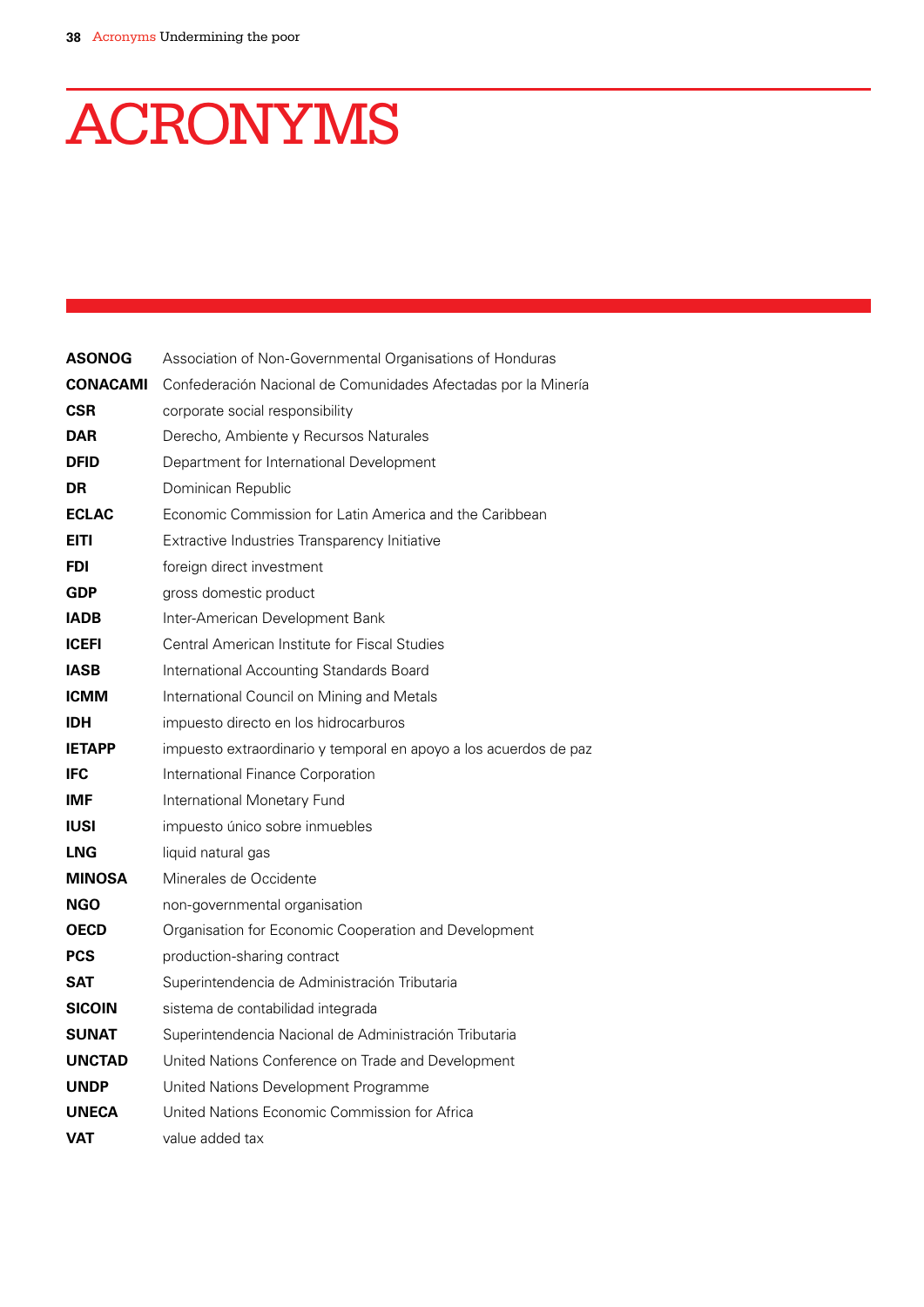## ACKNOWLEDGEMENTS

This report was written by Claire Kumar. With special thanks to José de Echave from Christian Aid partner CooperAcción for contributing his team's research into mineral taxation in Peru. Thanks also to Christian Aid partners and other local organisations in Guatemala and Honduras interviewed as part of the research process, particularly Madre Selva in Guatemala and Social Forum for Debt and Development (FOSDEH) and Association of Non-Governmental Organisations (ASONOG) in Honduras. Special thanks also to the Central American Fiscal Studies Institute (ICEFI) for its efforts in providing data and advice on the report.

Thanks also to David McNair, Andrew Hogg, Sharon McClenaghan, Maynor Cabrera and Ian Waldram for their comments on the report.

Edited, designed and produced by Christian Aid's publishing team.

For more information, contact Christian Aid's media office on +44 20 7523 2421 or 07850 242950 or press@christian-aid.org